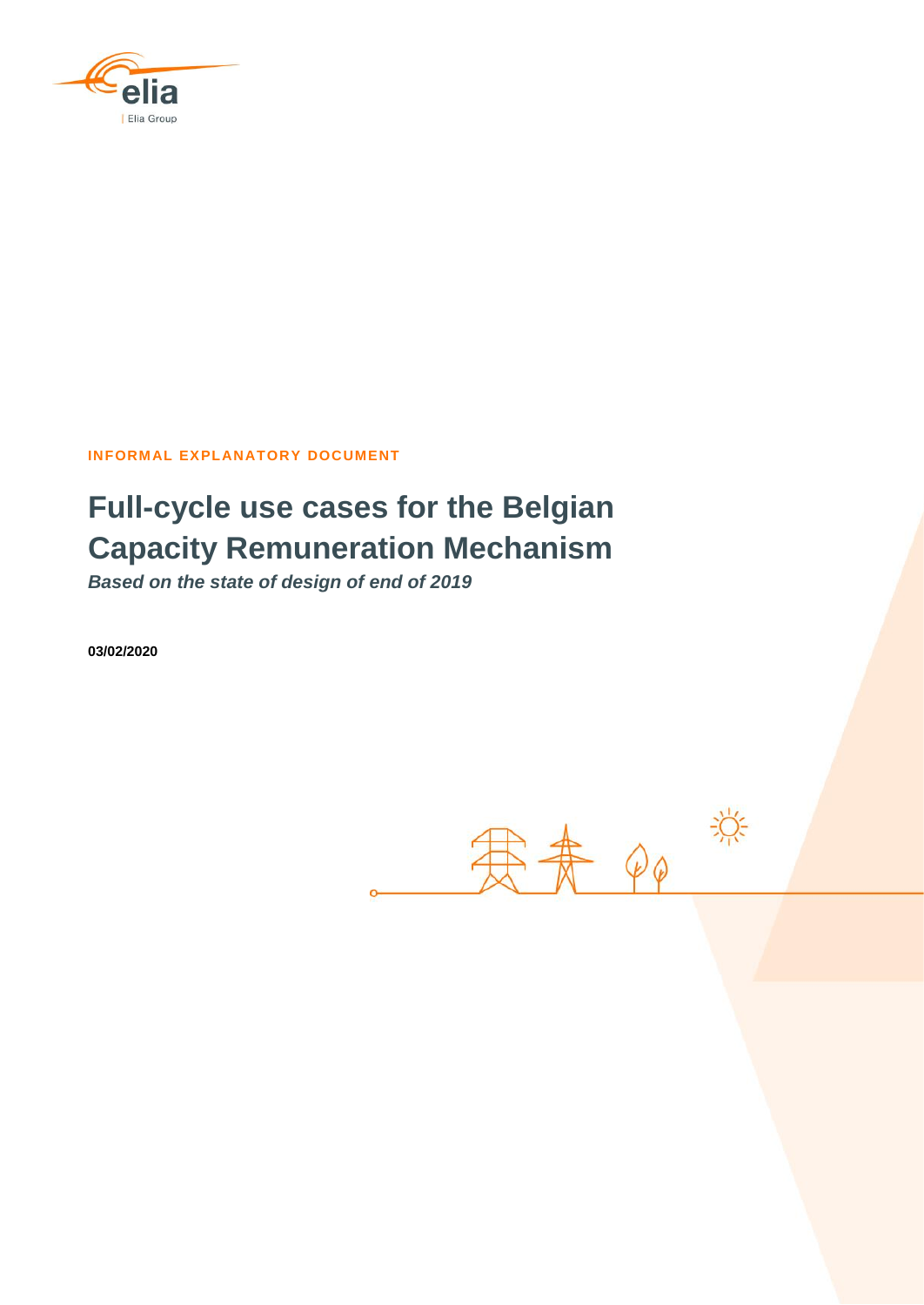# **Table of content**

| 1.  |                                                                                              |  |
|-----|----------------------------------------------------------------------------------------------|--|
| 2.  | Use case 1: a new CCGT production Capacity with a Nominal Reference Power of 300 MW 6        |  |
| 2.1 |                                                                                              |  |
| 2.2 |                                                                                              |  |
| 2.3 |                                                                                              |  |
| 2.4 |                                                                                              |  |
| 2.5 |                                                                                              |  |
| 2.6 |                                                                                              |  |
| 2.7 |                                                                                              |  |
| 2.8 |                                                                                              |  |
| 3.  | Use case 2: a new Energy-Constrained DSR with a Nominal Reference Power of 15 MW 18          |  |
| 3.1 |                                                                                              |  |
| 3.2 |                                                                                              |  |
| 3.3 |                                                                                              |  |
| 3.4 |                                                                                              |  |
| 3.5 |                                                                                              |  |
| 3.6 |                                                                                              |  |
| 3.7 |                                                                                              |  |
| 4.  | Use Case 3: an existing OCGT project with a Nominal Reference Power of 200 MW who decides to |  |
|     |                                                                                              |  |
| 4.1 |                                                                                              |  |
| 4.2 |                                                                                              |  |
| 4.3 |                                                                                              |  |
| 4.4 |                                                                                              |  |
| 4.5 |                                                                                              |  |
| 4.6 |                                                                                              |  |
| 4.7 |                                                                                              |  |
| 5.  |                                                                                              |  |
| 5.1 |                                                                                              |  |
| 5.2 |                                                                                              |  |
|     |                                                                                              |  |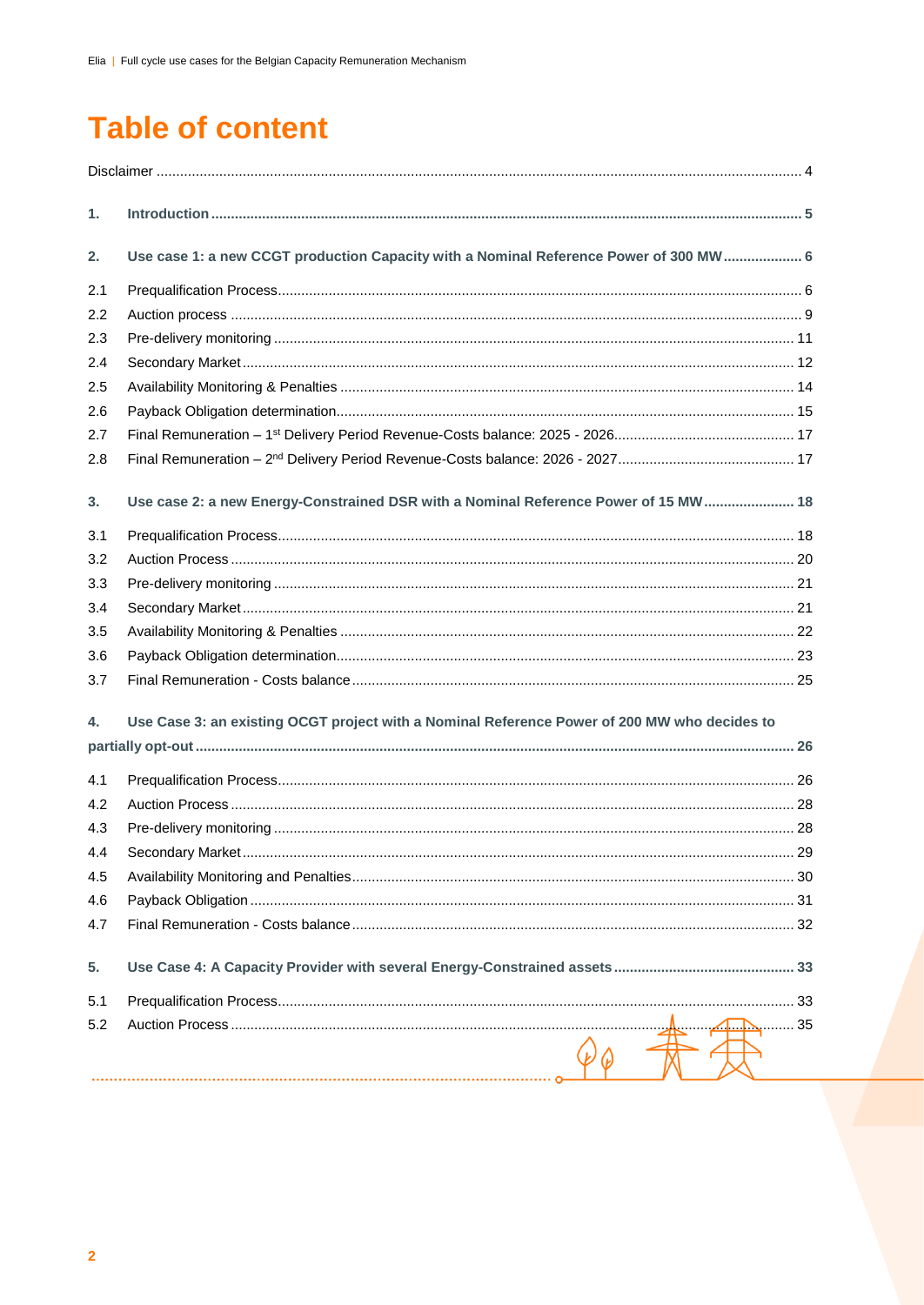90 未寒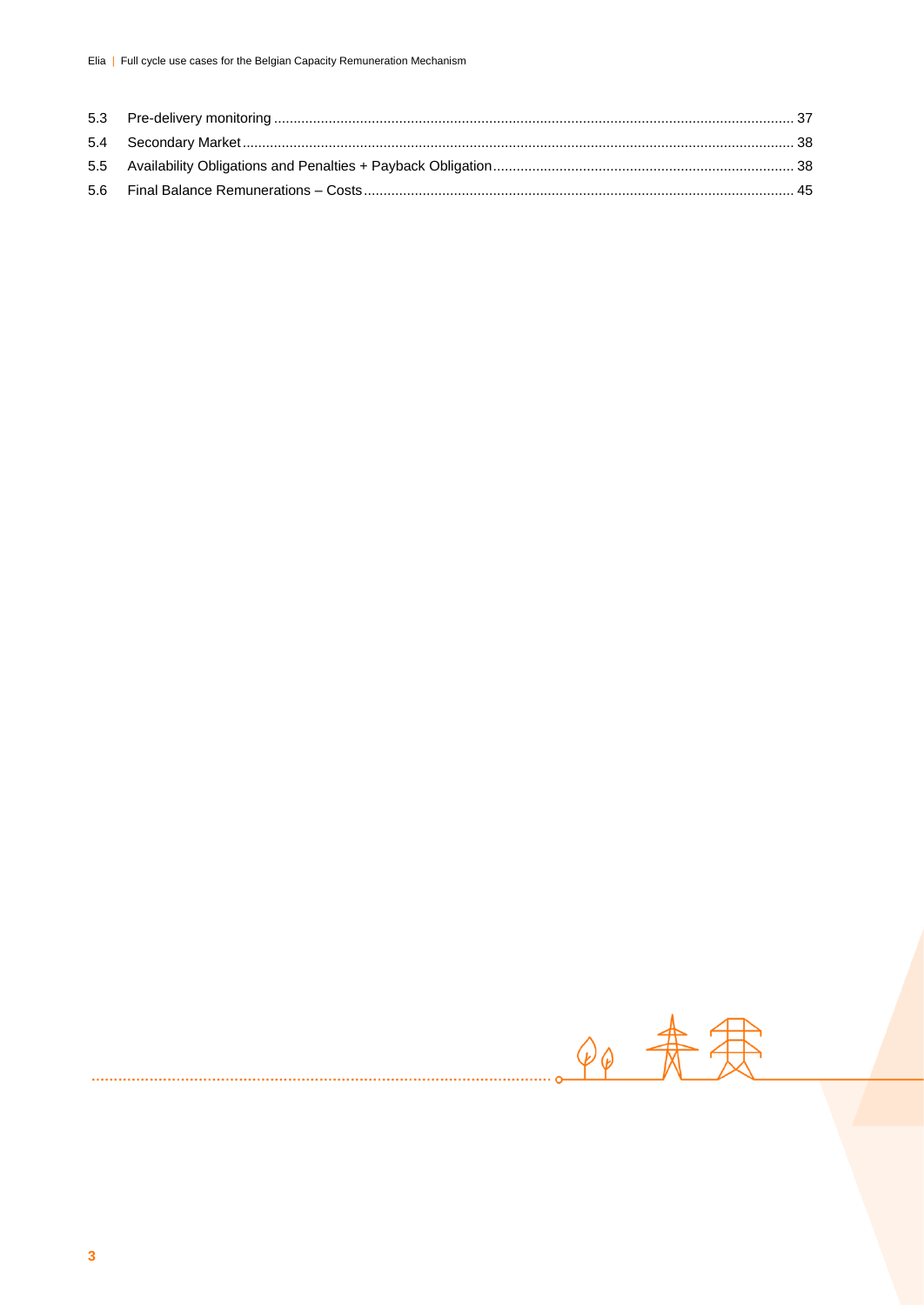#### **Disclaimer**

This document provides different fictive examples, so-called use cases, related to the Capacity Remuneration Mechanism being developed in Belgium.

This document has, as sole purpose, to explain the design by means of examples. By no means, the document replaces the rules in the relevant laws, royal decrees, and regulatory approved documents.

The underlying idea of this document is to present full cycles use cases going through the entire process of the CRM for various kind of capacities and different time schedules. Given that the CRM process consists of several steps and for each of these steps several types of information and details are relevant, it is to be understood that this document focusses on the most pertinent aspects. Although very detailed examples are developed, this does not mean/imply in any case, that any parameters/figures regarding the CRM that are not mentioned in the examples are not or less relevant than those mentioned. The full set of rules is always to be followed. The choices in the examples are only made for illustrative purposes and do not imply any judgement.

All the figures and numbers used for these use cases are purely fictive. These numbers nor the use cases presented should be interpreted as representing a concrete case or a concrete situation of the Belgian Capacity Market or an implied proposal for any CRM parameter.

The use cases developed in this document are based on the design as known at the moment of writing. In concreto, the examples are based on the design proposals as published and available end of 2019, particularly the draft Market Rules and the Proposal of KB Methodology. It also builds on the proposals related to the minimum threshold and obviously follows the context set by the Electricity Law.

 $\varphi_{\hat{\varphi}}$  -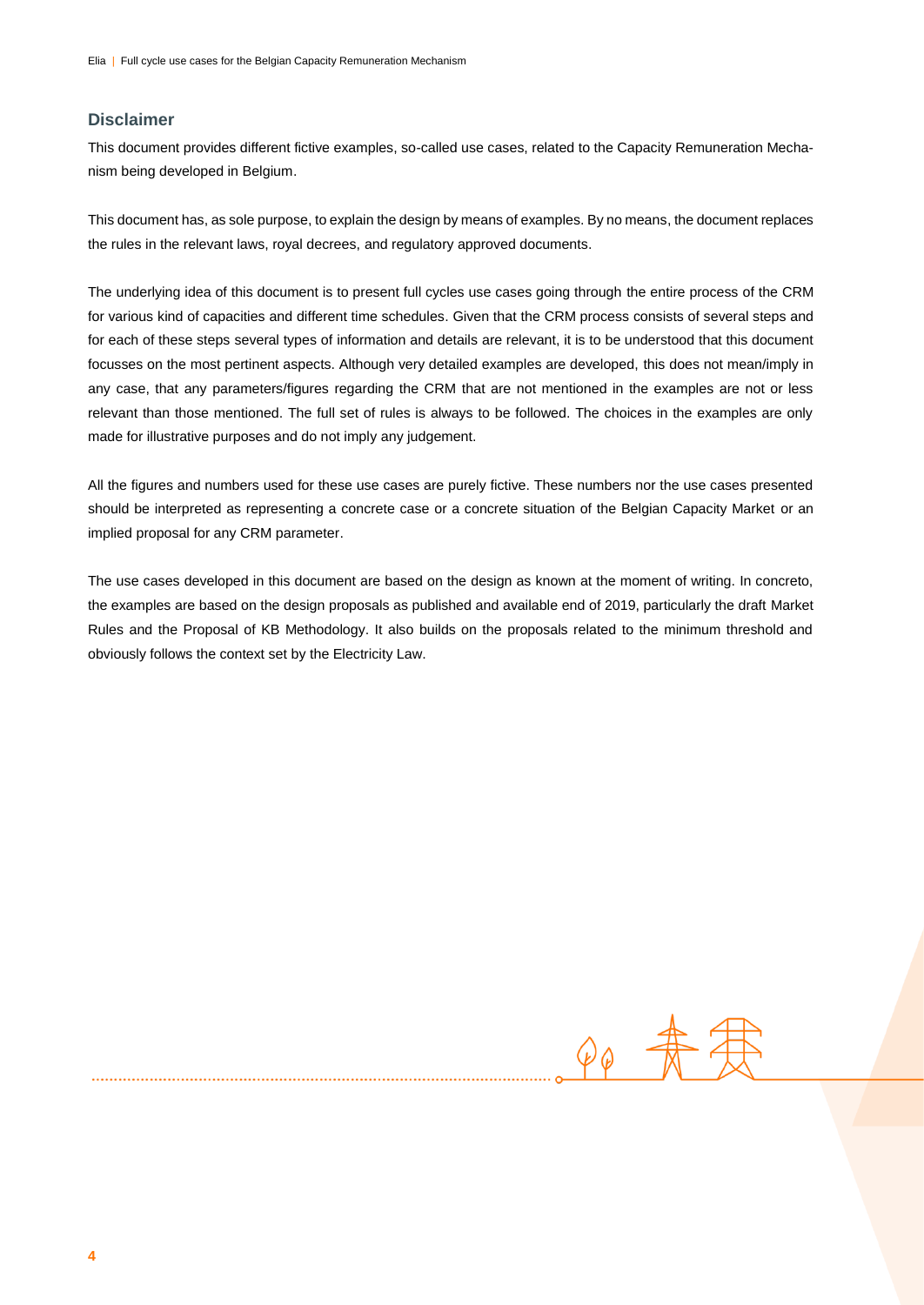## **1. Introduction**

As mentioned in the disclaimer, the goal of this document is to provide a detailed overview of the different process steps of the CRM. This document can help to better understand the functioning of the CRM.

Given that the amount of possibilities for possible use cases is large, a selection has been made aiming to best illustrate the different design aspects. The choice of examples does not imply any anticipation, preference, … of Elia.

This document presents 4 use cases:

- 1) A new CCGT with a **Nominal Reference Power** of 300 MW and 2 different **CMUs** (a steam and a gas turbine);
- 2) A new DSR with a **Nominal Reference Power** of 15 MW;
- 3) An existing OCGT with a **Nominal Reference Power** of 200 MW which decides to partially opts-out;
- 4) A **Capacity Provider** with a **Nominal Reference Power** of 60 MW which decides to partially opt-out and gathers various **Delivery Points** (DSR, storage)

These use cases are always presented following the same process order:

- 1) Prequalification Process
- 2) Auction process
- 3) Pre-delivery monitoring
- 4) Secondary Market
- 5) Availability Monitoring & Penalties
- 6) Payback Obligation

Furthermore, each of these steps is always summarized with the relevant numbers in a table at its end.

Finally, all the terms indicated in **bold** in this document are the most relevant terms belonging to the list of definitions presented in the draft of the Market Rules available on Elia's website<sup>1</sup>. Note that for maintaining readability and allowing to differentiate in relevance, not all the terms defined in the Market Rules have been highlighted in bold in this document. The terms indicated in bold in this document are terms considered as particularly important in understanding the use cases.

Note that the use cases do not go into details related to the assessment of investments with respect to the eligibility for multi-year contracts.

| https://www.elia.be/-/media/project/elia/elia-site/ug/crm/20191125_crm-market-rules-proposal_v2.pdf |  |  |
|-----------------------------------------------------------------------------------------------------|--|--|
|                                                                                                     |  |  |
|                                                                                                     |  |  |
|                                                                                                     |  |  |
|                                                                                                     |  |  |
|                                                                                                     |  |  |

 $\overline{a}$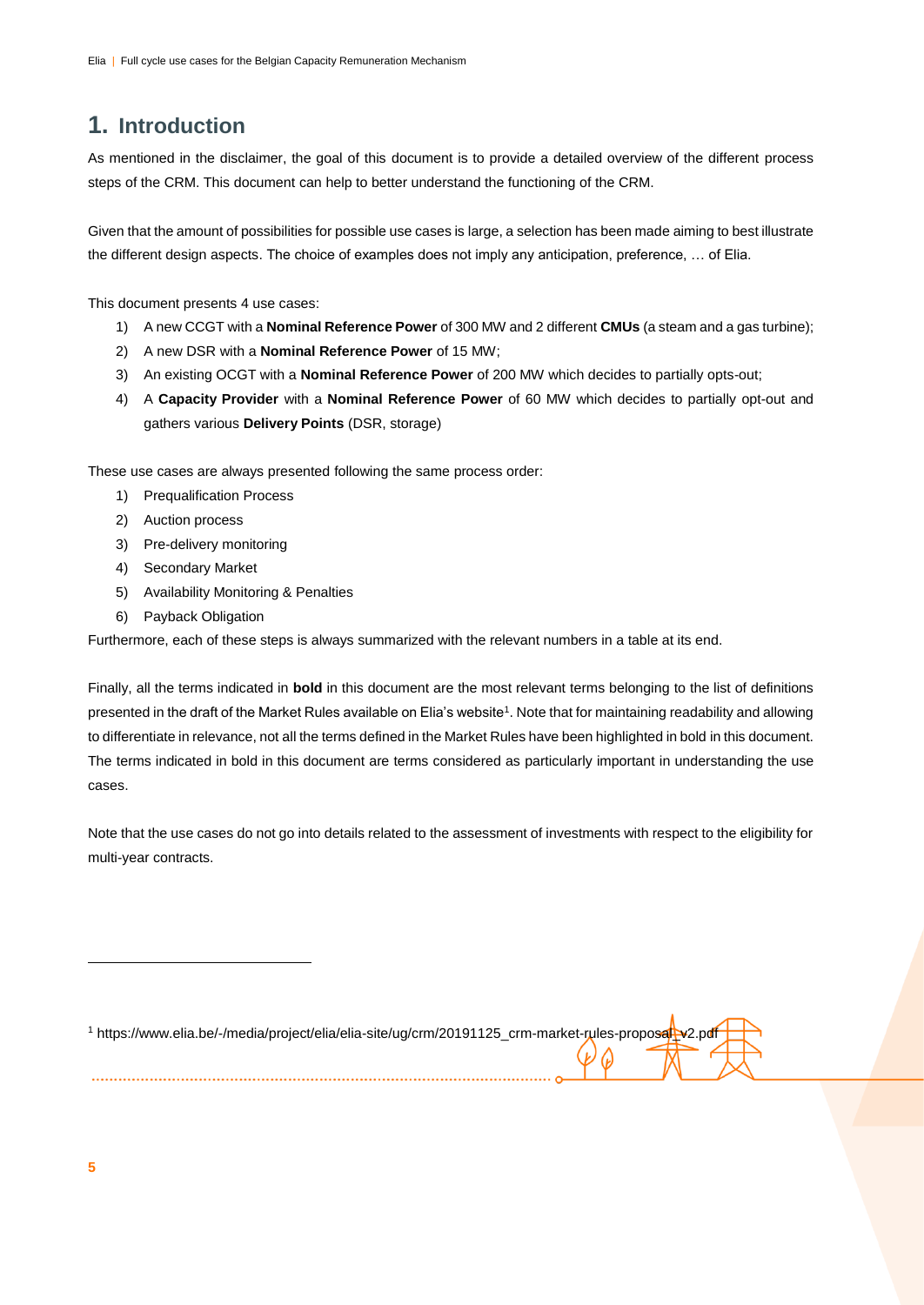## **2. Use case 1: a new CCGT production Capacity with a Nominal Reference Power of 300 MW**

#### **2.1 Prequalification Process**

A **CRM Candidate** with a potential location is investigating to construct a new **Capacity** in the context of the Belgian CRM. The participant is considering in fact two different projects at the same location, i.e. either a CCGT or an OCGT configuration. The participant would like to express this desire through mutually exclusive **Bids** in the **Auction**. He is looking at the possibility to build:

- A CCGT project uniting a gas and a steam turbine at the same time (2 **CMUs**). These gas and steam turbines would be translated into a multi-year project requiring both a high degree of investments. This project requires its investment file to be sent to CREG to see whether it will be allowed by CREG to apply for a multi-year contract. Moreover, it will require also an EDS study and a technical agreement from Elia.
- An OCGT project for the gas turbine only (1 **CMU**). Building this new gas turbine must also be considered as a multi-year project which can be translated into a high degree of investment. It must therefore send its investment file to CREG to see whether it is allowed to apply for a multi-year contract. Furthermore, it requires an EDS study as well as a positive technical agreement from Elia.

As exposed above, the **CRM Candidate** will need a technical agreement from Elia for both configurations, indicating that the capacity can be connected to the Elia grid (and the price to do so).

Before starting their **Prequalification Process**, both **CRM Candidates** require to commit themselves on the following:

- An endorsement of the **Capacity Contract Framework**;
- Its compliance with the relevant legal and regulatory framework defined in the CRM framework;
- Its respect of the eligibility criteria's set by the Royal Decree for the FPS Economy (cumulative support and minimal participation threshold);

As a second step, the **CRM Candidate** can introduce its prequalification file, consisting in:

For the CCGT project, 2 separate **CMUs**:

- **CMU** 1 corresponding to the gas turbine with a declared **Nominal Reference Power** of 180 MW and;
- **CMU** 2 corresponding to the steam turbine with a declared **Nominal Reference Power** of 120 MW.
- $\Rightarrow$  For the OCGT project, as it only consist in the gas turbine prequalified as **CMU** 1 and concern the same declared **Nominal Reference Power** of 180 MW, no new **CMU** needs to be introduced in addition.

The **CRM Candidate** also indicates to Elia that both configuration are part of an investment file introduced to CREG. This notification is important as in that case Elia needs to communicate the prequalification results to CREG prior to the 1<sup>st</sup> of September.

 $90$   $\pi$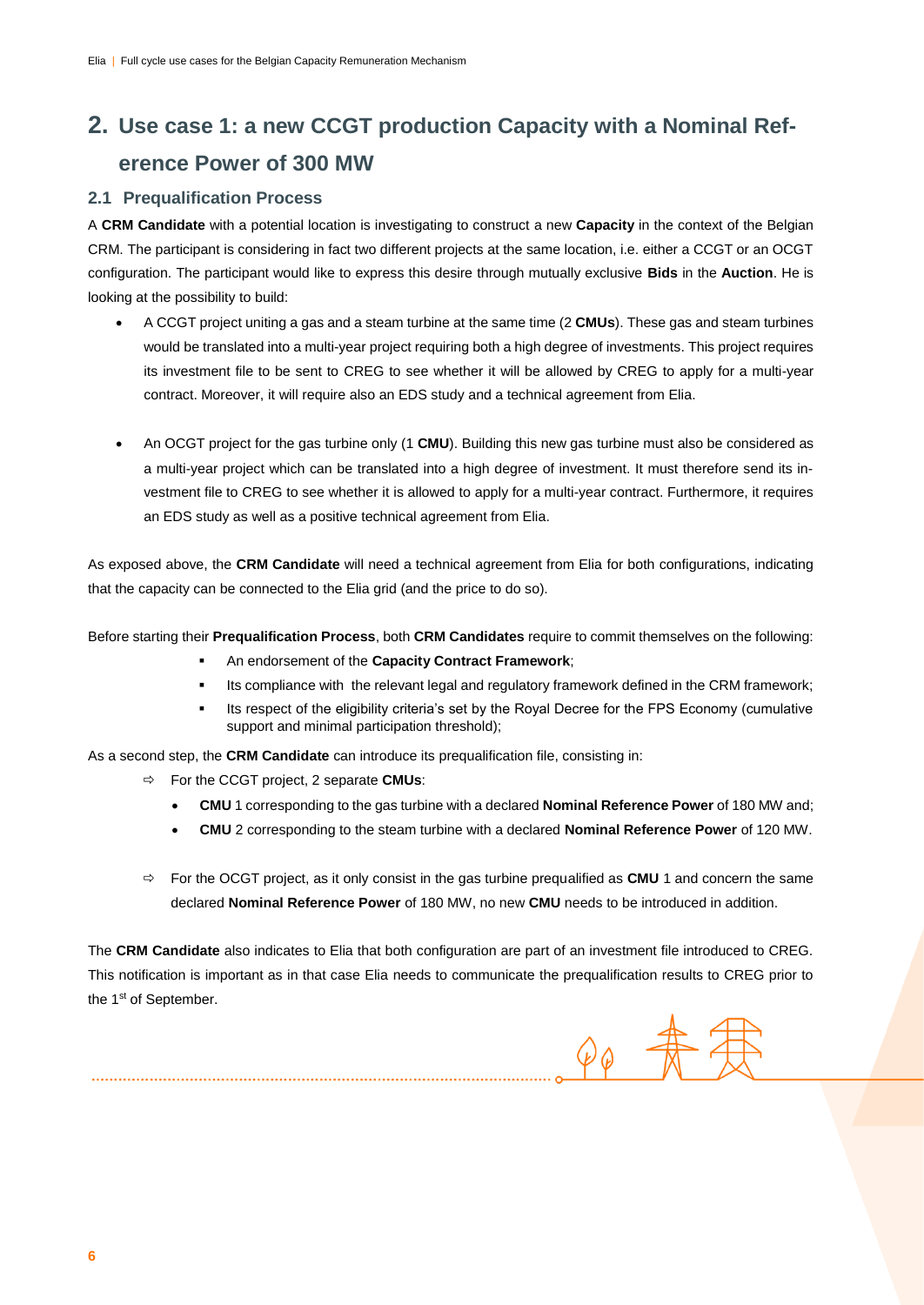It should also be mentioned that the steam turbine of the CCGT is technically dependent of the gas turbine as the gas turbine generates power and heat at the same time and the steam turbine uses this heat to generate power as well. The steam and the gas turbines are considered as 'linked capacities**<sup>2</sup>** ': they are indeed located on the same geographical site. There is, furthermore, a technical link between them although they cannot be aggregated together as they must both provide a **Daily Schedule**. This means that this **CRM Candidate** must prequalify both the gas and the steam turbines as different entities if it makes the choice of building a new CCGT project and is willing to prequalify 300 MW of **Nominal Reference Power**. On the other hand, if it makes the choice of building a new OCGT project and wants to reach a **Nominal Reference Power** of 180 MW, it must only prequalify the gas turbine.

Given that this **Nominal Reference Power** is declared and cannot be measured based on a certified metering device, all related **CMUs** are additional and the **CRM Candidate** shall provide a project execution plan as exposed in the Market Rules.

The **Opt-Out Volume** related to these projects (both the CCGT and the OCGT) is, in any case, equal to 0 MW. Their respective **Reference Power** is equal to their respective **Nominal Reference Power** given that they did not opt-out:

- For the CCGT project to 300 MW including a **Reference Power** for one **CMU** of 180 MW (the gas turbine) and a **Reference Power** for the other **CMU** of 120 MW (a steam turbine)
- For the OCGT project to 180 MW including a **Reference Power** for this **CMU** of 180 MW only (the gas turbine).

The applicable **Derating Factor** for both of these projects is equal to 0.90. Therefore their respective **Eligible Volume**  is equal to:

- For the CCGT project : **Reference Power** of the gas turbine 180 MW \***Derating Factor** of 0.9 + **Reference Power** of the steam turbine 120 MW \* **Derating Factor** of 0.9 = 162 MW + 108 MW = 270 MW
- For OCGT project : **Reference Power** of 180 MW \* **Derating Factor** of 0,9 = 162 MW

The total **Eligible Volume** of the CCGT project, if it is selected by the **CRM Candidate**, will be equal to 270 MW whereas the **Eligible Volume** of the OCGT project, again if selected, will be equal to 162 MW.

As part of its prequalification file, the **CRM Candidate** introduces a conditional bank guarantee signed by a recognized financial institution and covering an amount of 20 k€ multiplied by its **Eligible Volume** (270 MW). Considering that the two projects are exclusive (either the CCGT configuration will be selected, either the OCGT), one single bank guarantee covering the highest **Eligible Volume** (270 MW) is accepted for both projects.

<sup>2</sup> See the definition of the CREG for 'linked capacities' available at the following link[: https://www.creg.be/sites/de](https://www.creg.be/sites/default/files/assets/Publications/Propositions/C1907FR.pdf)[fault/files/assets/Publications/Propositions/C1907FR.pdf](https://www.creg.be/sites/default/files/assets/Publications/Propositions/C1907FR.pdf) 

**7**

-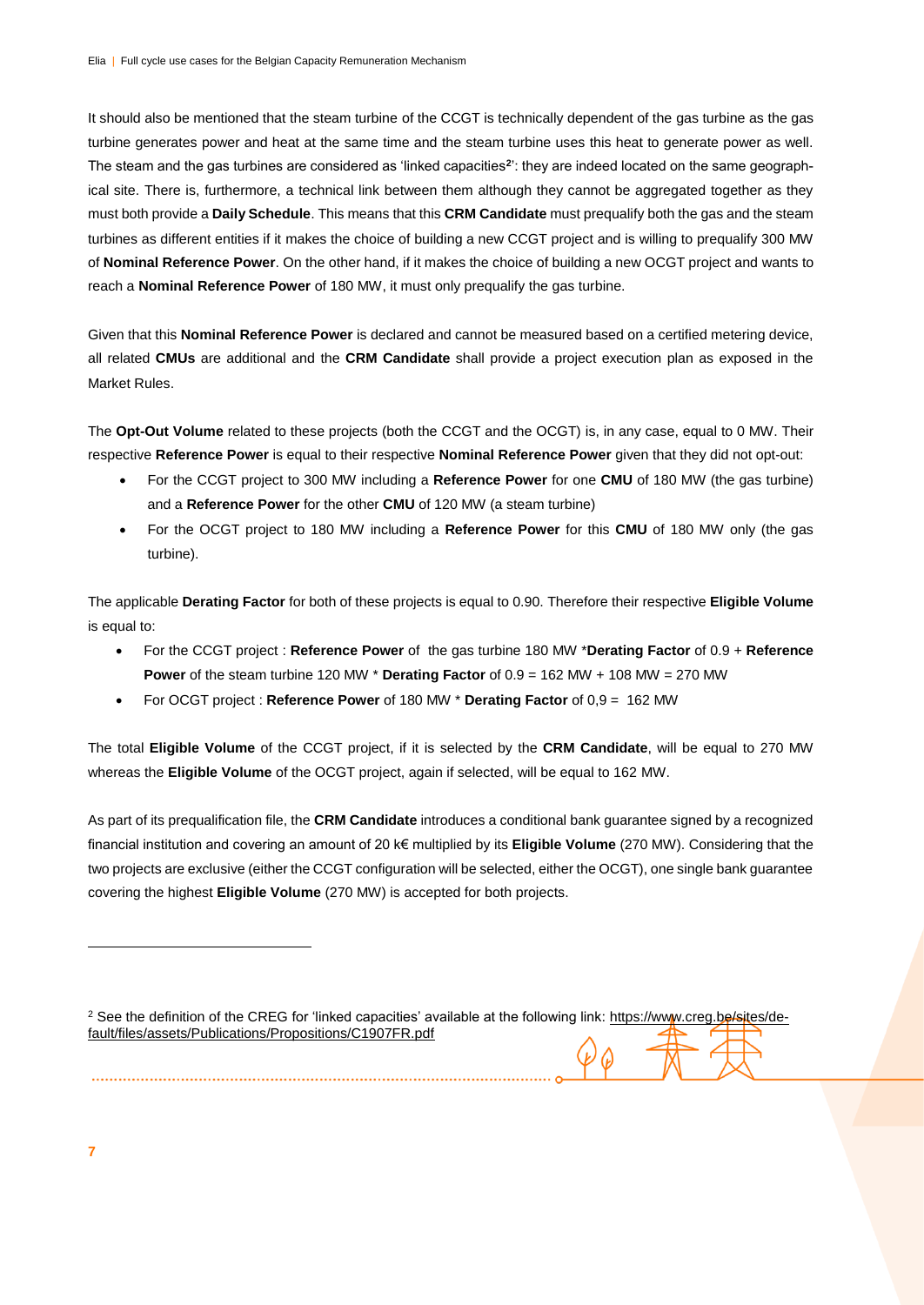Moreover, each of these **CRM Candidates** present also the following specifications:

- $\Rightarrow$  For each **DP**, it must provide the following information:
	- The technology of the related **Capacity**;
	- The CO2 emission of the related **Capacity**;
	- Its full technical injection **Capacity**;
	- A single line diagram with a specific identification of the exact location of the **CMUs** (as the CCGT project would gather both a gas and a steam turbine).
	- A valid **Grid User Declaration** as provided in the **Capacity Contract Framework**;
- On **CMU** level:
	- This **CRM Candidate** has to submit a **Daily Schedule** because of its **Capacity (**independently from their participation to the CRM): this means that it cannot provide a **Declared Market Price** which could be used as correction for its **Strike Price;**
	- A selected **NEMO** for Reference Price definition: Day-Ahead EPEX Spot Market;

Finally, this CCGT project must also provide the following information:

- A related project execution plan (respecting identified milestones and key milestones as detailed in the **Capacity Contract Framework**);
- Its required interactions with 3<sup>rd</sup> parties : DSO, Fluxys, the FPS Economy (for production permit), the CREG (for the investment file), …

As both of these projects require an important level of investments, they are applying to CREG for a multi-year contract. They have therefore sent their investment file to the CREG for review and have notified it to Elia. The CREG assigns these 2 projects (the CCGT project and the OCGT project) to a **Capacity Category** of maximally 8 years meaning that they can apply in the CRM **Auction** for a **Capacity Contract** up to 8 years. CREG notifies it to Elia. Both of these projects apply for a **Capacity Contract Duration** of 8 years.

As a reminder, given that the **CMUs** of this CCGT project are being prequalified as **Additional Capacities**, their respective **Nominal Reference Power** has been declared and could not be measured by a certified metering device at the moment of the **Prequalification Process**. This value will be verified by Elia as part of the pre-delivery monitoring process.

Both projects successfully pass the **Prequalification Process**.

As exposed in the disclaimer in the beginning of this document, we will not enter into all the details related to the **Prequalification Process** for each type of **Project/CMU/CRM Candidate/DPs**. The specific numbers provided can be considered as illustrative for the purpose of this exercise. Nevertheless, it is assumed that the **CRM Candidates**/**CMUs/DPs** comply with all requirements of the **Prequalification Process** mentioned above. This does not mean, in any case, that other figures are not important in the framework of the life-cycle of the CRM.

 $\varphi_{\phi}$  -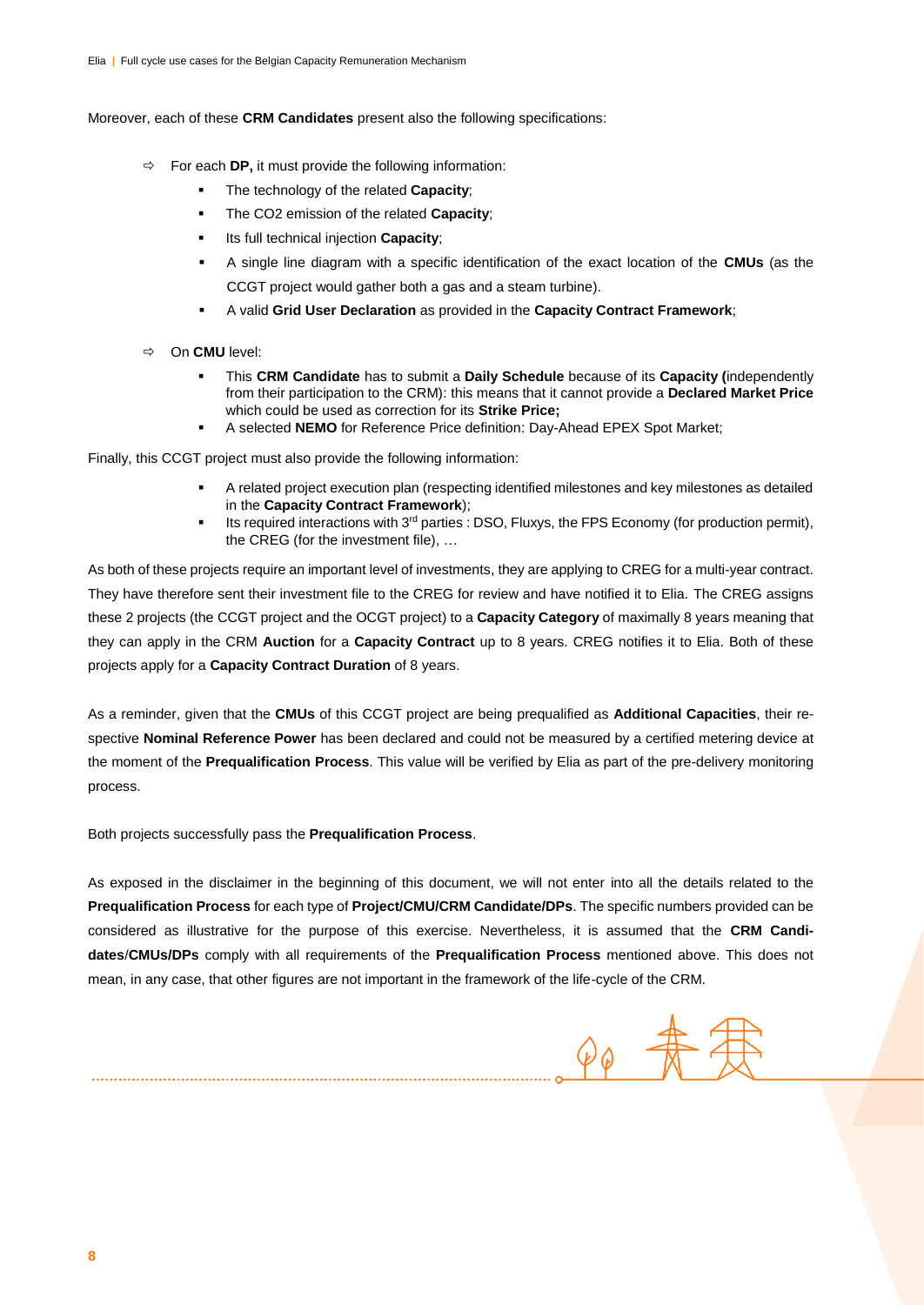|                                   | <b>Project 1 CCGT (gas &amp; steam turbine)</b>                 | <b>Project 2 OCGT</b> (steam turbine)                                                                                              |
|-----------------------------------|-----------------------------------------------------------------|------------------------------------------------------------------------------------------------------------------------------------|
| <b>Nominal Reference Power</b>    | $180 \text{ MW} + 120 \text{ MW} = 300 \text{ MW}$              | 180 MW                                                                                                                             |
| <b>Opt-Out Volume</b>             | 0 MW                                                            | 0 MW                                                                                                                               |
| <b>Reference Power</b>            | $180$ MW + 120 MW = 300 MW                                      | 180 MW                                                                                                                             |
| <b>Derating Factor</b>            | 0.9                                                             | 0.9                                                                                                                                |
| <b>Eligible Volume</b>            | 180 MW $*$ 0.9 + 120 MW $*$ 0.9 = 162 MW +<br>$108$ MW = 270 MW | 180 MW $*$ 0.9 = 162 MW                                                                                                            |
| <b>Reference Price selected</b>   | Day-Ahead EPEX Spot Market                                      | Day-Ahead EPEX Spot Market                                                                                                         |
| <b>CMUs</b> with a Daily Schedule | YES.                                                            | YES.                                                                                                                               |
| conditional bank guarantee        | 20.000 € $*$ 270 MW = 5.400.000 €                               | covered by bank guarantee of<br>project 1; as they are mutually<br>exclusive and indicated as such in<br>the prequalification file |

Summary of the main figures of the Prequalification Process

#### **2.2 Auction process**

This **CRM Candidate** has received the approval, during its **Prequalification Process**, to submit linked **Bids** for its CCGT project, as it consists of two CMUs technically dependent (steam turbine cannot function without the gas turbine)

Different **Bids** have therefore been submitted for these 2 projects:

- 2 linked **Bids** for the CCGT project (steam and gas turbines) together with the **CMU** 1 (gas turbine) with an **Eligible Volume** ((162MW) equal to its **Bid Volume** and the **CMU** 2 (steam turbine) with an **Eligible Volume** (108 MW) equivalent to its **Bid Volume**. Both of these linked **Bids** are submitted for a **Capacity Contract Duration** of 8-year.
	- The **Bid Price** required for the CCGT project for these linked **Bids** are respectively equal to 35€/KW/year for the **CMU** 1 (the gas turbine) and to 30€/kW/year for the **CMU 2** (the steam turbine).
- The **Bid** of the OCGT covering only one **CMU** (gas turbine) with an **Eligible Volume** (162 MW) equivalent to its **Bid Volume**. This **Bid** is submitted for a **Capacity Contract Duration** of 8-year as well.
	- The **Bid Price** required for the OCGT project for the single Bid is equal to of 45 €/kW/year (the gas turbine alone).

As these linked **Bids** - the CCGT configuration and the single **Bid** - the OCGT configuration are mutually exclusive, only the linked **Bids** or the single **Bid** can be selected through this **Auction** with their associated **Capacity Contract Duration.** 

 $90 \frac{4}{10}$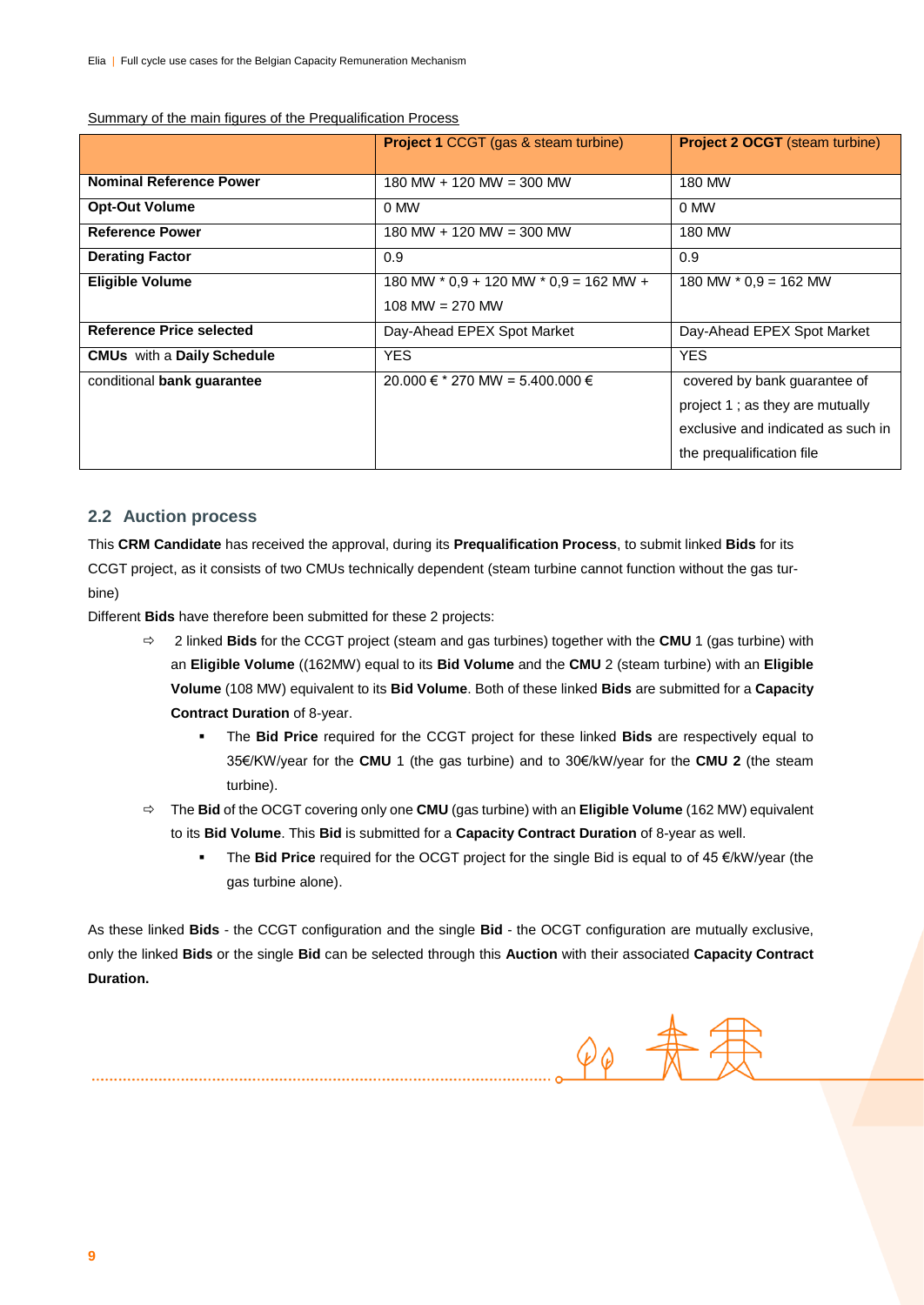The auction algorithm of the CRM selects the linked **Bids** – the CCGT configuration gathering the gas and the steam turbines together. Given that CREG has assigned the **CMUs** of this project to a **Capacity Category** of maximally 8 years based on their investment files (and the costs described in their respective files), both the gas turbine (**CMU** 1) and the steam turbine (**CMU** 2) are applying for a **Capacity Contract Duration** of 8 years.

As these **CMUs** have been declared eligible to apply for multi-years **Capacity Contracts**, the **Bids** related to these **CMUs** are not subject to the **Intermediate Price Cap** of this **Auction** which has currently been set to a value of 28 €/KW/year.

The yearly **Capacity Remuneration** of the gas turbine is equal to 35€/kW/year for the **CMU** 1 (gas turbine: 162 MW) and 30 €/kW/year for the **CMU** 2 (steam turbine: 108 MW). The total yearly **Capacity Remuneration** of the CCGT project amounts to ((35.000€/MW\* 162 MW) + ((30.000€/MW\*108 MW) = (5.670.000 € + 3.240.000 €) = 8.910.000 €.

This yearly **Capacity Remuneration** of 8.910.000 €/year is therefore also equal to its **Stop-Loss Limit**. It is important to keep in mind that a **Stop-Loss Limit** is applicable for the **Availability Monitoring** & the **Payback Obligation** processes apart. This **Stop-Loss Limit** is applicable per **Delivery Period**.

Both the gas and the steam turbines have been granted a **Capacity Contract** of 8 years. Their respective **Eligible Volume** become a **Contracted Capacity** of respectively 162 and 108 MW each, 270 MW for the entire CCGT project.

Given that they are both **Non-Energy Constrained CMUs,** the **Obligated Capacity** of both **CMUs** of this **Prequalified CRM Candidate** are equal to their **Contracted Capacities** of 162 and 108 MW (respectively for the gas and the steam turbines). These **Contracted Capacities** are linked to a calibrated **Strike Price** of 400€/MWh which was published by the end of March the year preceding this **Auction**.

Given that both of these **CMUs** have received a **Capacity Contract**, they must provide their effective bank guarantee of equal to:

- $\Rightarrow$  20.000 €\*162 MW = 3.240.000 € for the 1<sup>st</sup> **CMU** (the gas turbine)
- $\Rightarrow$  20.000 €\*108 MW = 2.160.000 € for the 2<sup>nd</sup> **CMU** (the steam turbine)

The total amount of the effective CCGT bank guarantee is therefore equal to 3.240.000  $\in$  + 2.160.000  $\in$  = 5.400.000  $\in$ 

 $\varphi_{\varphi}$   $\frac{1}{N}$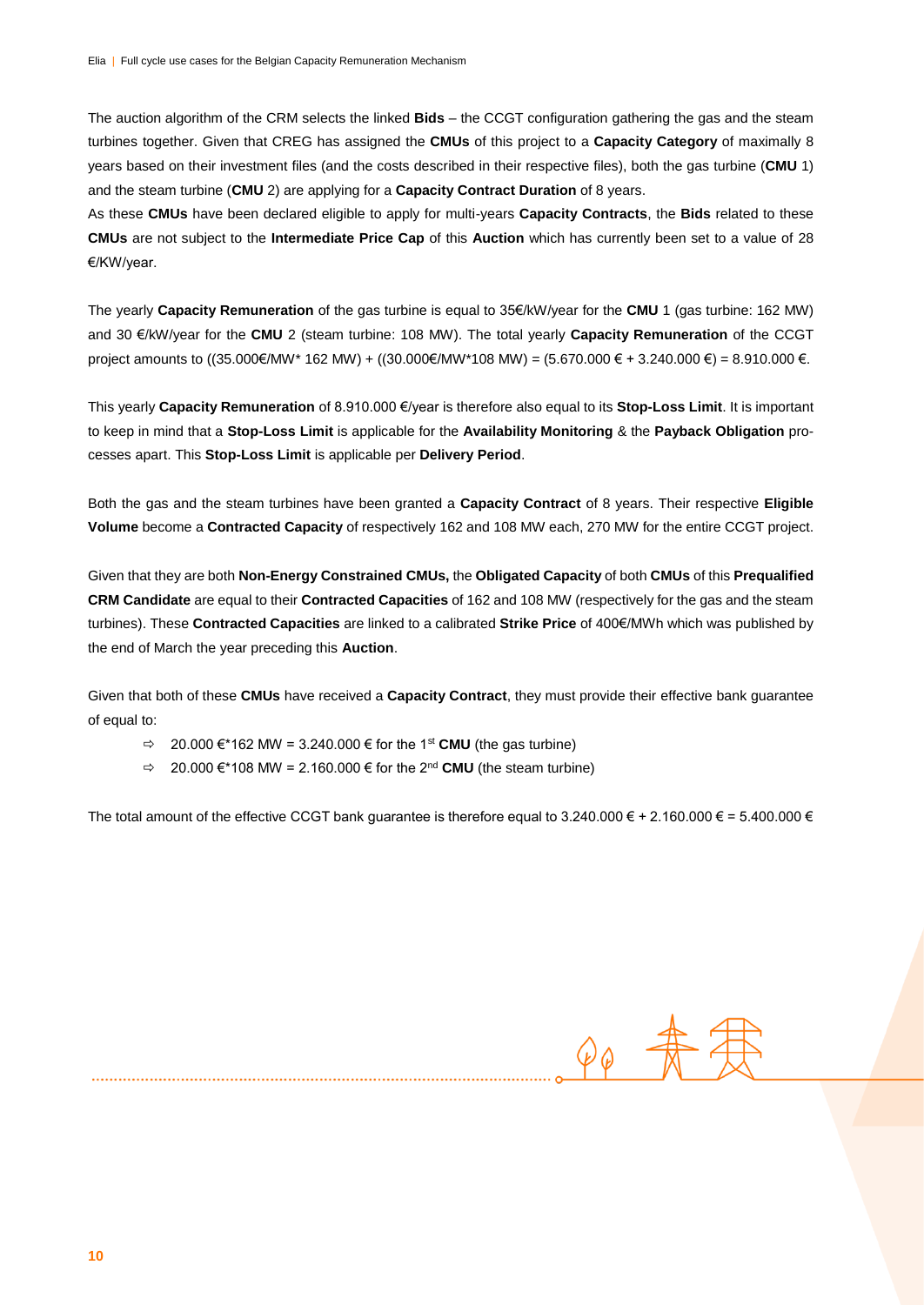| <b>CMUs</b>                                             | <b>CMU 1 : gas turbine</b>                | <b>CMU 2 : steam turbine</b>            |
|---------------------------------------------------------|-------------------------------------------|-----------------------------------------|
| <b>Contracted Capacity</b>                              | 162 MW                                    | 108 MW                                  |
| <b>Obligated Capacity</b>                               | 162 MW                                    | 108 MW                                  |
| yearly Capacity Remuneration                            | $162 * 35.000 \text{ } \in$ = 5.670.000 € | $108*30.000 \text{ } \in$ = 3.240.000 € |
| <b>Contract Capacity Duration</b>                       | 8 years                                   | 8 years                                 |
| <b>Stop-Loss Limit</b>                                  | 5.670.000 €                               | 3.240.000 €                             |
| effective bank guarantee                                | $162*20.000 \text{ } \in$ = 3.240.000 €   | $108*20.000 \text{ } \in$ = 2.160.000 € |
| initial Strike Price linked to Con-<br>tracted Capacity | 400 €/MWh                                 | 400 €/MWh                               |

#### Summary of the main figures of the Auction process

#### **2.3 Pre-delivery monitoring**

After the Auction and before the start of the 1<sup>st</sup> Delivery Period (2025-2026), the CCGT project and its CMUs are subject to a pre-delivery monitoring. The CGGT project had to deliver a quarterly monitoring reports to Elia as it was prequalified as "**Additional Capacity**"

In its last quarterly monitoring report, the **Capacity Provider** notifies Elia that the project suffered from a delay of several months for which no mitigation plan can be found. As this notification is made prior to the volume calculation of Y-1 **Auction** for the same **Delivery Period**, Elia increases the volume to be procured in Y-1 by the **Contracted Capacity** which will not be available (300 MW). The consequences for the **Capacity provider** are double:

- Its **Capacity Contract Duration** is reduced by one year (start of delivery is delayed by one year as the related **Capacity** is contracted by Elia in the Y-1 **Auction**);
- $\Rightarrow$  A penalty corresponding to 33 % of the amount covered by the bank guarantee (20 k€ \* 270 MW) is due to Elia.

 $\varphi_{\hat{\varphi}}$  -

After paying this financial penalty and after the entire pre-delivery monitoring process, both **CMUs** finish their predelivery monitoring and finalize the **Prequalification Process** to become "**Existing Capacity**". . This means that their **Nominal Reference Power** can be measured by Elia based on a certified metering device. From that moment, they are allowed to participate on the **Secondary Market** as "buyers". Furthermore, related bank guarantee is released after start of first **Delivery Period**. .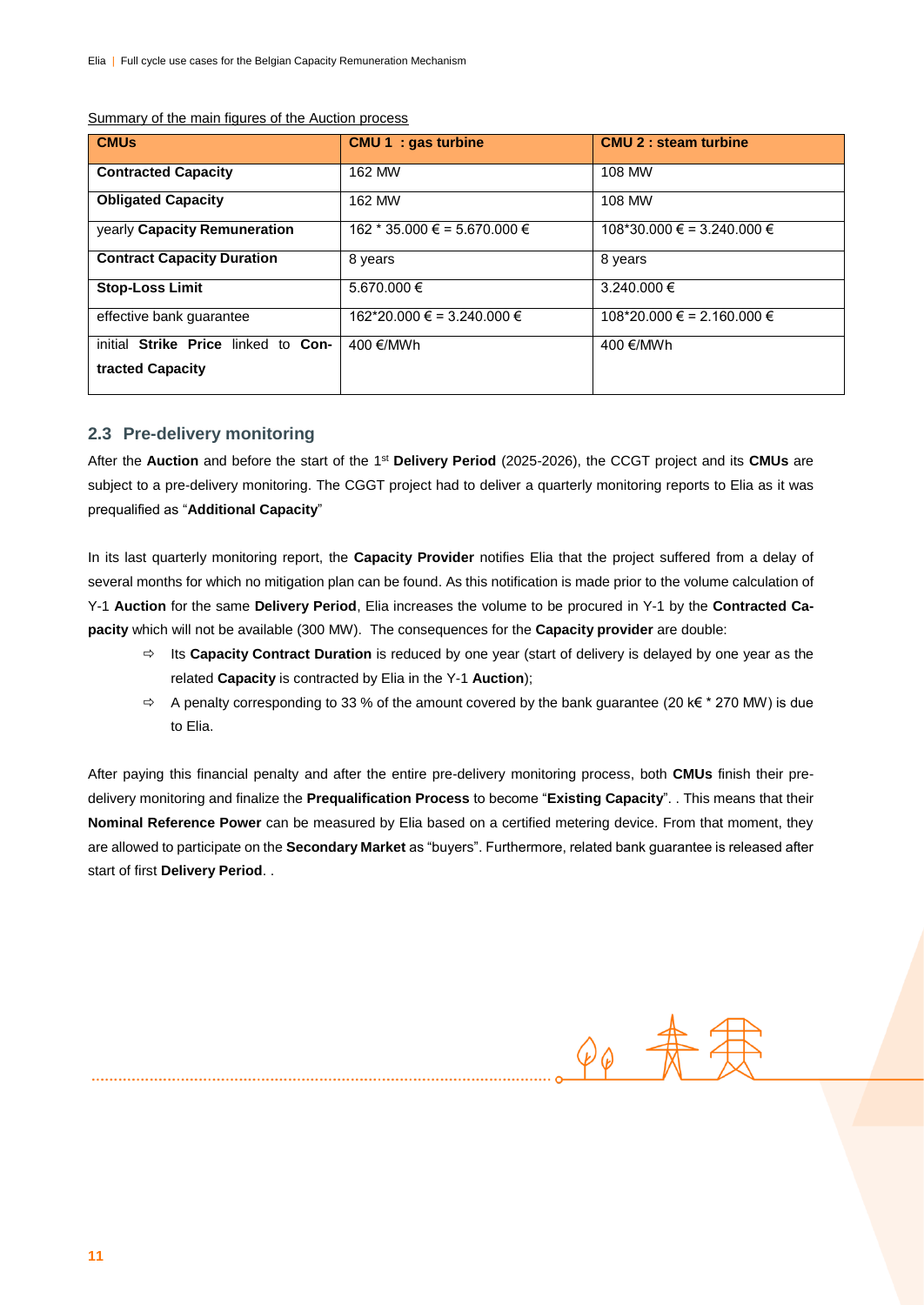| <b>CMU<sub>s</sub></b>                      | <b>CMU 1 : gas turbine</b> | <b>CMU 2 : steam turbine</b>                                                   |
|---------------------------------------------|----------------------------|--------------------------------------------------------------------------------|
| <b>Available Capacity</b>                   | 0 MW                       | 0 MW                                                                           |
| <b>Obligated Capacity</b>                   | 162 MW                     | 108 MW                                                                         |
| delayed volume with respect to initial Con- | 162 MW                     | 108 MW                                                                         |
| tracted Capacity                            |                            |                                                                                |
| <b>Contracted Capacity</b>                  | 162 MW                     | 108 MW                                                                         |
| volume to be (re)auctioned in Y-1           | 162 MW                     | 108 MW                                                                         |
| updated Secondary Market Capacity           | 0 MW                       | 0 MW                                                                           |
|                                             |                            |                                                                                |
| financial penalty to be applied on the bank |                            | financial penalty to be paid by the CCGT project : 0,33*5.400.000 $\epsilon$ = |
| quarantee due to the delay of the project   |                            | 1.800.000 €                                                                    |
| notified                                    |                            |                                                                                |

#### Summary of the main figures of the pre-delivery monitoring in 2025-2026

#### **2.4 Secondary Market**

The **Secondary Market Capacity** each of these **CMUs** is able to offer to the **Secondary Market** in **Delivery Period** 2026-2027 is equal to:

Max (0;(**Nominal Reference Power** (**CMU**, t) – **Total Contracted Capacity** (**CMU**, t) – (**Opt-Out Volume** (**CMU**, t) \***Last Published Derating Factor** (**CMU**)).

- $\Rightarrow$  **Secondary Market Capacity** of the **CMU 1** (gas turbine) is equal to: Max (0; (180 MW 162 MW (0) MW) = 18 MW**.**
- $\Rightarrow$  **Secondary Market Capacity** of the **CMU 2** (steam turbine) is equal to: Max (0; (120 MW 108 MW = 12 MW

In November 2026 (the 2<sup>nd</sup> Delivery Period of the Capacity Contract of this CCGT project), an unexpected incident occurs to the steam turbine. It causes a **Forced Outage** of 25 MW for a period of 3 months (01/11/2026 – 31/01/2027).

A solution is found on the **Secondary Market** for 5 MW of the **Missing Capacity** of the steam turbine due to the forced outage. The steam turbine has to transfer a part of its yearly **Capacity Remuneration** for the 5 MW sold on the **Secondary Market** for the period mentioned above for this **Secondary Market Transaction**. It also shares its **Availability Monitoring & Payback Obligations** for this **Capacity** transferred via the **Secondary Market**.

 The **Capacity Remuneration** transferred to the **Buyer of the Obligation** from the steam turbine: 5 MW \* 30.000 € \* (92\*24/8760) = 150.000 € \* 0,25 = 37.500 €.

The steam turbine still suffers from a **Missing Capacity** equal to 20 MW for which it does not find a solution on the **Secondary Market.**

Given that both turbines are technically interdependent (in CCGT mode), the **CMU** 1 (gas turbine) will manage to adapt its running pattern with respect to the evolution of the **CMU** 2 (steam turbine) technical capabilities. **Capacity Provider**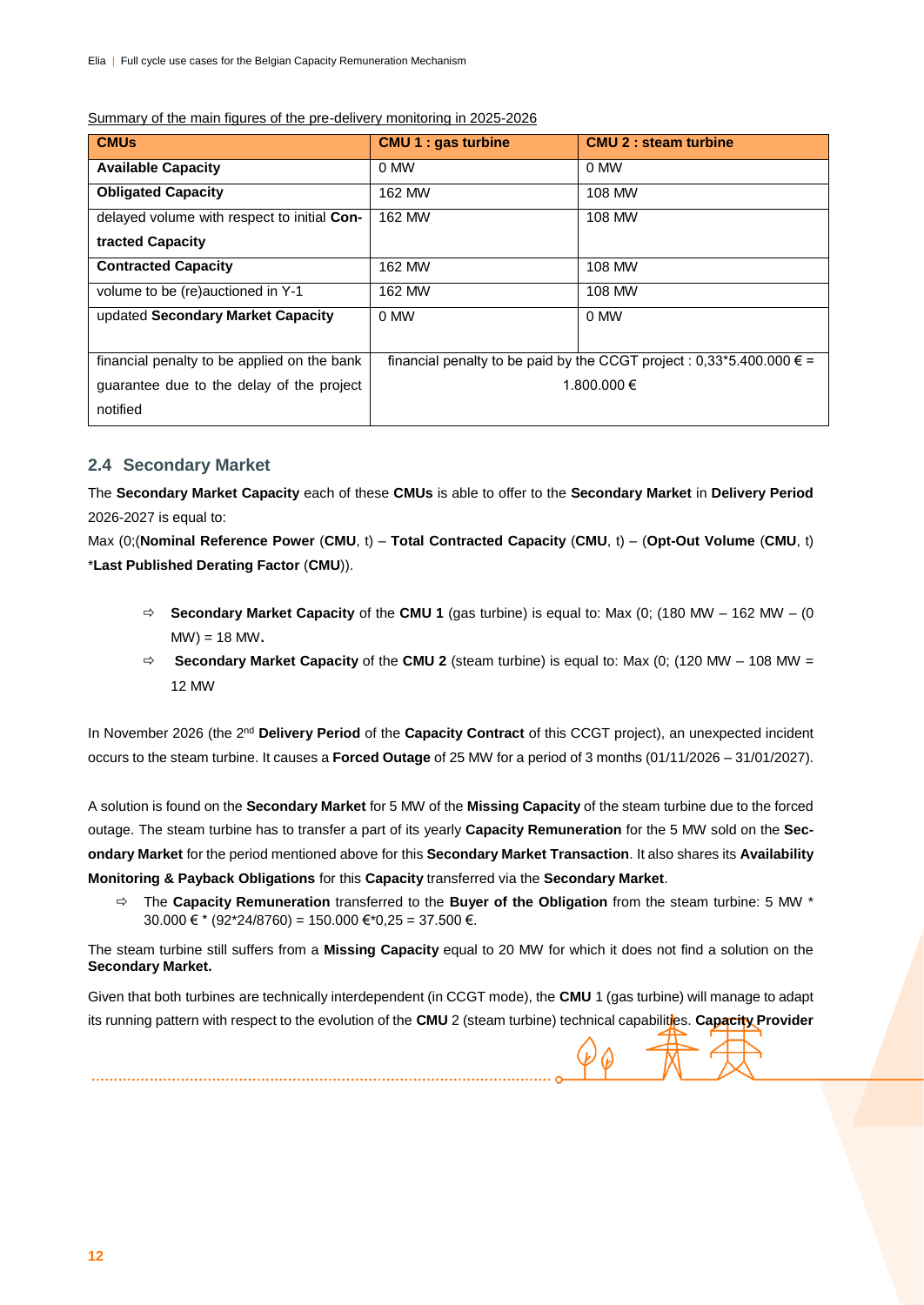decides therefore to sell 5 MW of its **CMU** 1 (gas turbine) **Contracted Capacity** on the **Secondary Market** to another **Capacity Provider CMU** so that the **Contracted Capacity** of the gas turbine evolves in the same direction than the one taken by the steam turbine. By doing so, the CCGT as a whole remains contractually in line with its technically capabilities. The gas turbine becomes therefore the **Seller of an Obligation** of 5 MW during the above mentioned period during the **Delivery Period** 2026 - 2027. As exposed above for the steam turbine, the gas turbine must also transfer a part of its **Capacity Remuneration** for the 5 MW sold on the **Secondary Market** for the period mentioned above.

 The **Capacity Remuneration** transferred to the **Buyer of the Obligation** from the gas turbine: 5 MW \* 35.000  $€$  \* (92\*24/8760) = 175.000 €\*0,25 = 43.750 €.

Moreover, it shares its **Availability Monitoring & Payback Obligations** for this **Capacity** transferred via the **Secondary Market** as well.

It is important to insist on the fact that selling a part of its **Contracted Capacity** is equal to reduce its **Contracted Capacity** by the amount of the part of the obligation sold on the **Secondary Market**, therefore the **Obligated Capacity** of the **CMU** selling some **Capacity** on the **Secondary Market** follows its **Contracted Capacity** which means that its **Obligated Capacity** is reduced. Therefore, it transfers a part of its **Capacity Remuneration** in function of the **Capacity** sold on the **Secondary Market**.

This means that the respective **Total Contracted Capacity** of the **CMUs** (1 and 2) of the CCGT project amounts, expost of this **Transaction**, to:

- $\Rightarrow$  **CMU** 1 (gas turbine): 162 MW 5 MW = 157 MW
- $\Rightarrow$  **CMU** 2 (steam turbine): 108 MW 5 MW = 103 MW

The applicable **Strike Price** for **Secondary Market Transactions** is communicated to the **Buyers of the Obligations**  sold by the gas and the steam turbines.

After these **Secondary Market Transactions**, here are the figures for the **CMUs** of the CCGT project:

- The **Available Capacity** of the gas turbine : 162 MW
- $\Rightarrow$  The **Available Capacity** of the steam turbine : 108 MW 25 MW = 83 MW
- The **Total Contracted Capacity** of the gas turbine (after the **Forced Outage**) : 162 MW 5 MW = 157 MW
- The **Total Contracted Capacity** of the steam turbine (after the **Forced Outage**) : 108 MW 5 MW = 103 MW

The **Obligated Capacity** of both **CMUs** is following the **Total Contracted Capacity** of these **CMUs**:

- The updated **Obligated Capacity** of the gas turbine: 157 MW
- The updated **Obligated Capacity** of the steam turbine: 103 MW

The steam turbine is only liable to a **Payback Obligation** for its **Available Capacity** for a maximum of its **Contracted Capacity** given that the forced outage was announced before Elia's communication on the DAM clearing price. This **CMU** will only be liable to a **Payback Obligation** for the **Capacity** it actually provided.

 $\varphi_{\hat{\omega}}$  .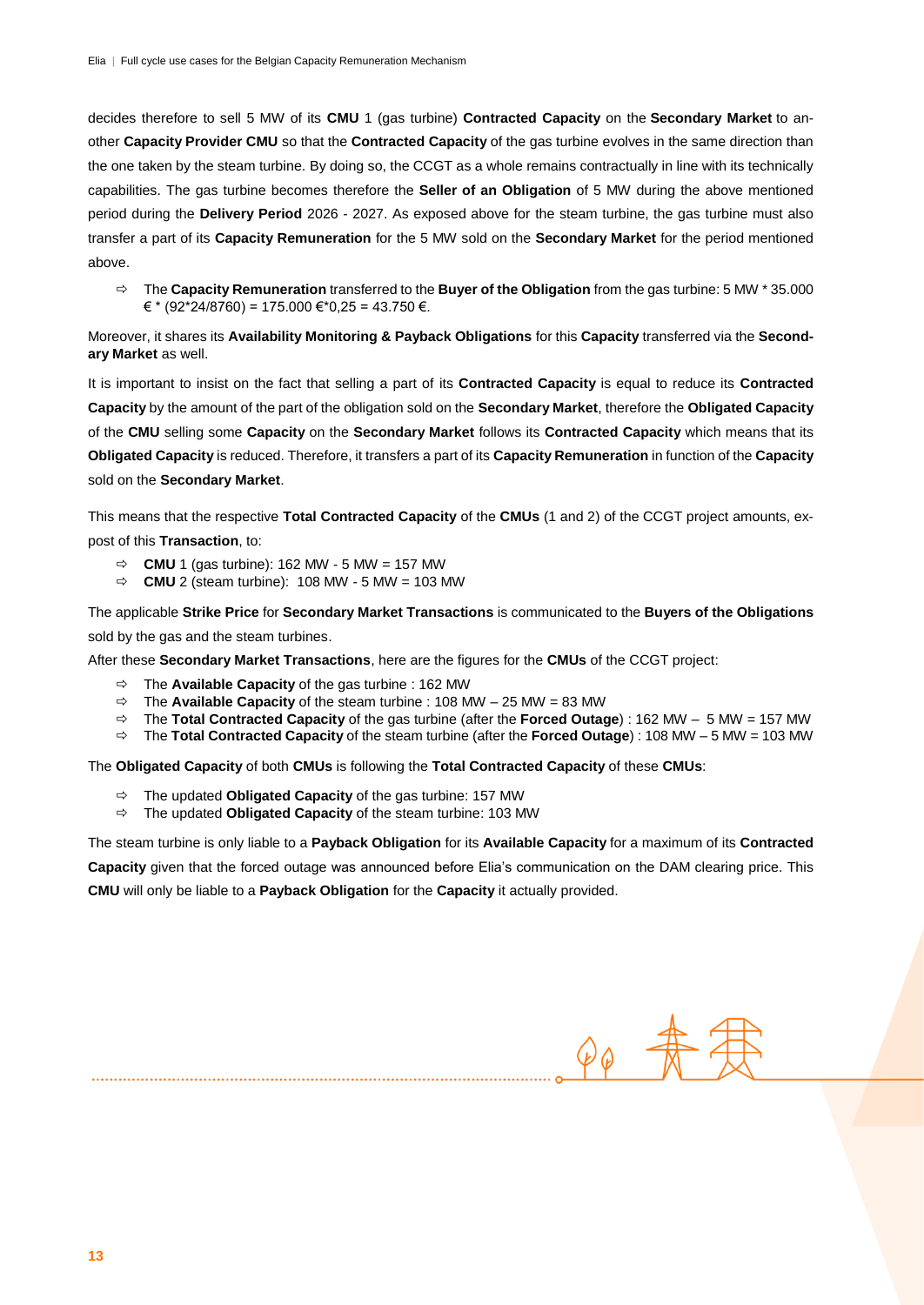|  | Summary of the main figures for the Secondary Market |  |
|--|------------------------------------------------------|--|
|  |                                                      |  |

| <b>CMUs</b>                                   | <b>CMU 1 : gas turbine</b>          | <b>CMU 2 : steam turbine</b>        |
|-----------------------------------------------|-------------------------------------|-------------------------------------|
| <b>Secondary Market Capacity</b>              | 180 MW $-$ 162 MW $=$ 18 MW         | 120 MW $-$ 108 MW $=$ 12 MW         |
|                                               |                                     |                                     |
| <b>Contracted Capacity (before Forced</b>     | 162 MW                              | 108 MW                              |
| Outage)                                       |                                     |                                     |
| <b>Total Contracted Capacity (before</b>      | 162 MW                              | 108 MW                              |
| <b>Forced Outage)</b>                         |                                     |                                     |
| <b>Forced Outage</b>                          | 0 MW                                | 25 MW                               |
| <b>Total Contracted</b><br>Capacity<br>(after | 162 MW - 5 MW = 157 MW              | $108$ MW $-5$ MW $= 103$ MW         |
| <b>Forced Outage)</b>                         |                                     |                                     |
| <b>Obligated Capacity</b>                     | 157 MW                              | 103 MW                              |
| <b>Available Capacity</b>                     | <b>157 MW</b>                       | 83 MW                               |
| <b>Missing Capacity</b>                       | 0 MW                                | 20 MW                               |
| Capacity Remuneration transferred             | - (5MW* 35.000 €/MW*(92*24/8760)) = | - (5MW*30.000 €/MW* (92*24/8760)) = |
| via the Secondary Market                      | $-43.750 \in$                       | $-37.500 \in$                       |
| Strike Price applicable to the Buyer of       | 400 €/MWh                           | 400 €/MWh                           |
| the Obligation for the Secondary Mar-         |                                     |                                     |
| ket                                           |                                     |                                     |

#### **2.5 Availability Monitoring & Penalties**

Each **CMU** of the CCGT project will be liable for its **Missing Capacity** for which there was no solution found on the **Secondary Market** for 2 hours.

The **Availability Penalty** of the each **CMU** is calculated as follows :

- **CMU** 1 (gas turbine) : not liable to an **Availability Penalty** as its **Available Capacity** is equal to its **Obligated Capacity**
- $\Rightarrow$  **Availability Penalty** for the steam turbine: ((1 + X)<sup>\*</sup> (20 MW)) <sup>\*</sup> yearly contract value (=35.000 €) / ((15 (= **UP**)\* 2 (**AMT Hours**))
- $\Rightarrow$  **CMU** 2 (steam turbine): ((1+1)<sup>\*</sup>(103 MW 83 MW))<sup>\*</sup>(30.000 €/MW) / (15<sup>\*</sup>2) = 40.000 €

X, the **Unavailability factor,** is equal to 1 as we are in a situation of announced availability but during a **Winter Period**. Given that the partial unavailability due to the forced outage has been announced before the announcement of the **AMT Moments** the, the **CMU** 2 (steam turbine) will not be liable for the payment of a **Payback Obligation** for the **Capacity** linked to the forced outage.

As a reminder, **Availability Penalties** are subject to a monthly cap of 20% of the yearly contract value in order to keep penalties at a reasonable level and keep incentives for **CMUs** to remain available throughout the remainder of the **Delivery Period**.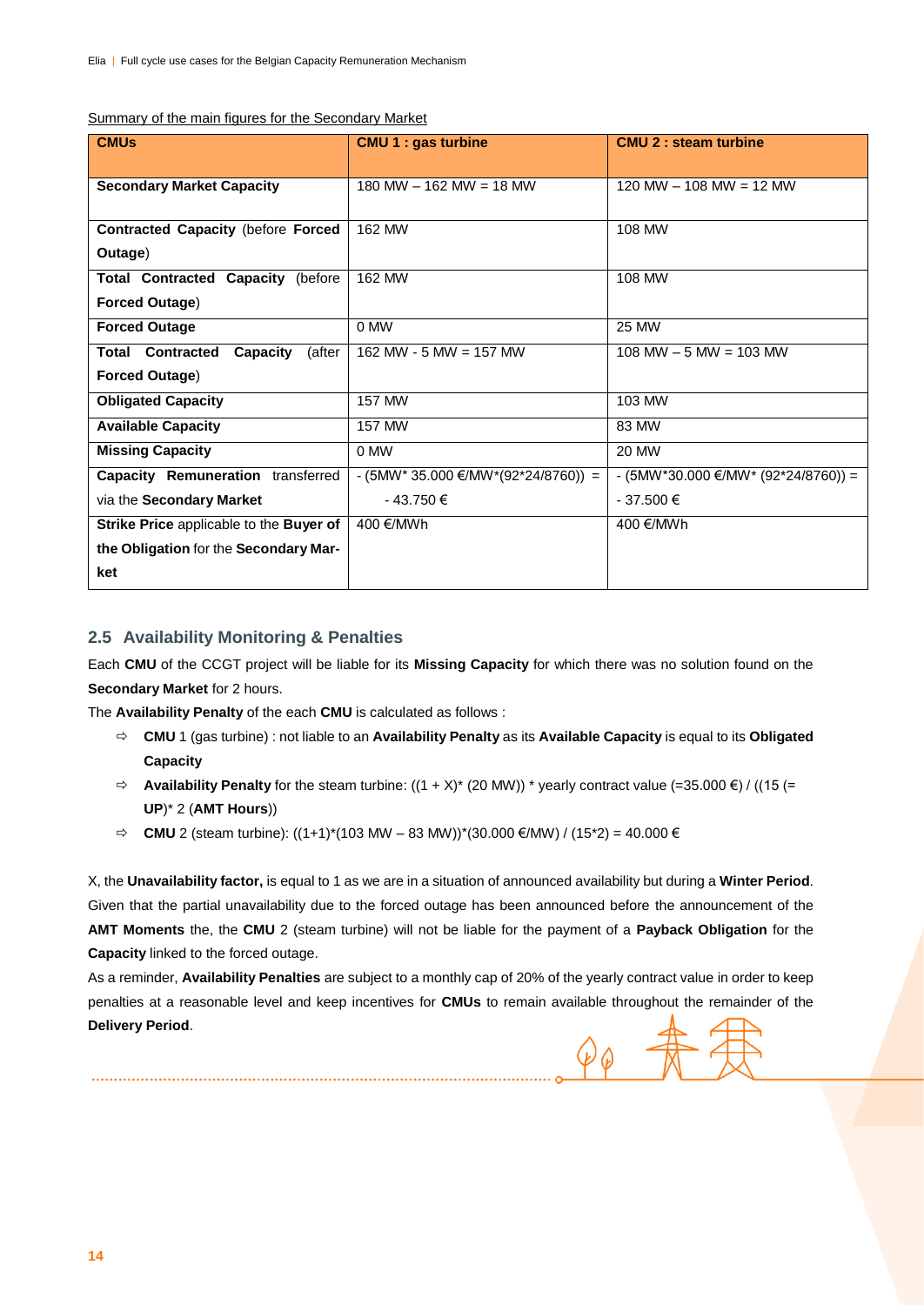The **Availability Penalty** monthly cap for the steam turbine is equal to 20 % of its yearly **Capacity Remuneration**: 0,2\*3.240.000 € = 648.000 €

The **Availability Penalty** monthly cap is thus not reached by the **Availability Penalty** for any of the **CMUs**.

| <b>CMUs</b>                          | <b>CMU 1 : gas turbine</b>        | <b>CMU 2 : steam turbine</b>                         |
|--------------------------------------|-----------------------------------|------------------------------------------------------|
| updated Obligated Capacity           | <b>157 MW</b>                     | 103 MW                                               |
| <b>Available Capacity</b>            | <b>157 MW</b>                     | 83 MW                                                |
| <b>Missing Capacity</b>              | 0 MW                              | <b>20 MW</b>                                         |
| <b>Hours in the AMT Moment</b>       | 0 hours                           | 2 hours                                              |
| UP                                   | 15                                | 15                                                   |
| Unavailability Factor applicable (X) | 1                                 |                                                      |
| <b>Availability Penalty</b>          | $0 \in$                           | $((1+1)^*(103 \text{ MW} - 83 \text{ MW}))^*(30.000$ |
|                                      |                                   | €/MW) / (15*2) = 40.000 €                            |
| Availability Penalty monthly cap     | $0.2*5.670.000 \in 1.134.000 \in$ | $0,2*3.240.000 \in 648.000 \in$                      |

| Summary of the main figures of the Availability Monitoring |
|------------------------------------------------------------|
|------------------------------------------------------------|

#### **2.6 Payback Obligation determination**

The **Payback Obligation** is applicable to both **CMUs** for 2 hours in November 2025 from 6 PM to 8 PM the 18 November 2025. These 2 **AMT hours** are liable to a **Payback Obligation** as the reference prices from the EPEX SPOT for these **AMT Hours** for which the reference price exceeds the **Strike Price**.

The **Availability Ratio** applicable for each of these **CMUs** is calculated as follows:

Min(1;**Available Capacity** of a **CMU** / **Total Contracted Capacity** of a **CMU**).

It gives us the following results:

- $\Rightarrow$  **CMU** 1 (gas turbine): 157 MW/157 MW = 1. As the minimum between 1 and 1 must be selected, it is equal to 1;
- $\Rightarrow$  **CMU** 2 (steam turbine): 83 MW/103 MW = 0,81. As the minimum between 0,81 and 1 must be selected, it is equal to 0,81.

The reference price during the **AMT Hours** observed from the EPEX DAM (450 €/MWh; 525 €/MWh) respectively for 6 PM and 7 PM:

- $\Rightarrow$  0 € for all hours of November excepted 2 hours:
- $\Rightarrow$  2 hours on 18/11/2025

 $\varphi_{\varphi}$  -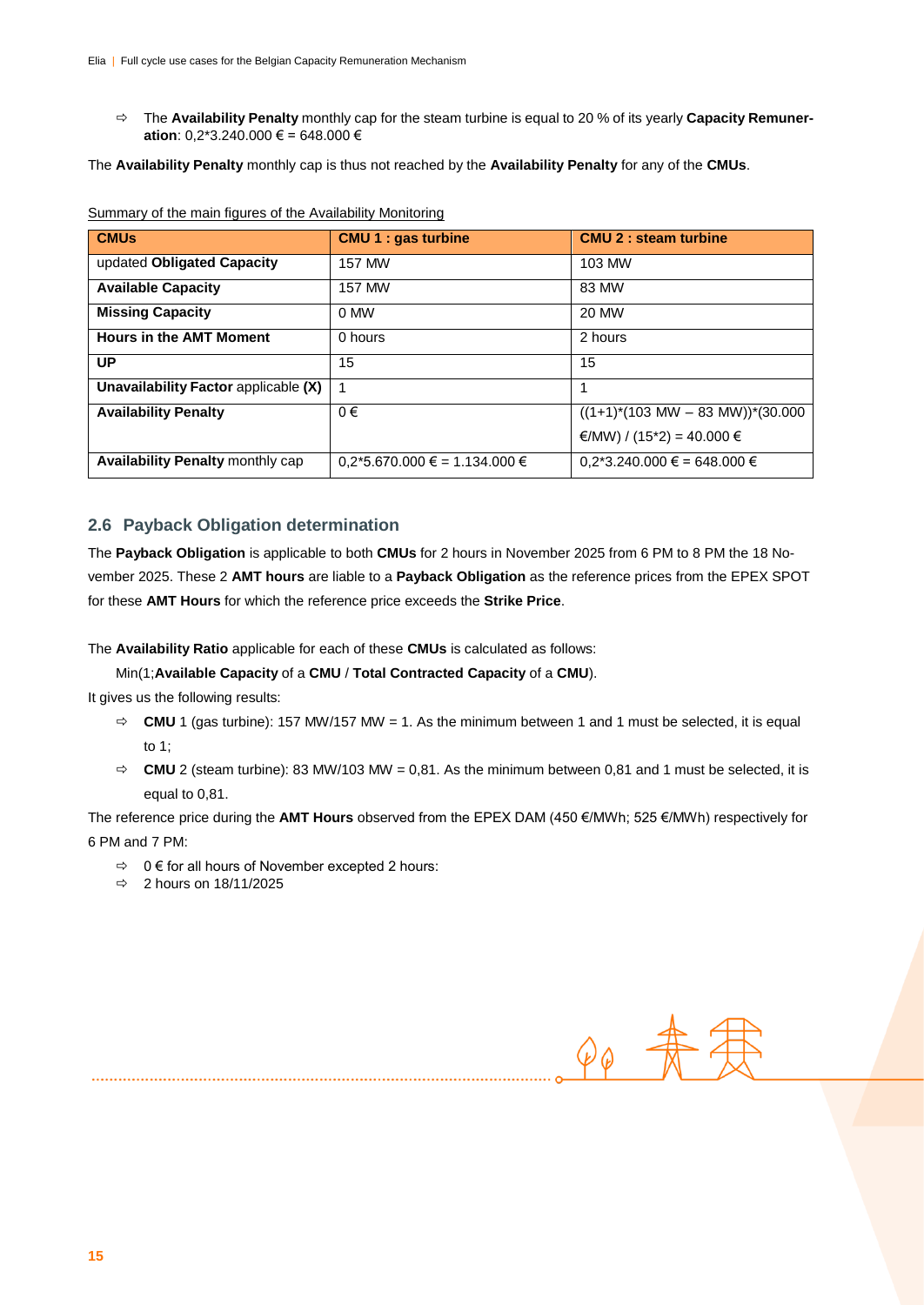| <b>CMUs</b> | <b>CMU 1 gas turbine</b>                                                                                                                   | <b>CMU 2 steam turbine</b>                                                                                                                 |
|-------------|--------------------------------------------------------------------------------------------------------------------------------------------|--------------------------------------------------------------------------------------------------------------------------------------------|
| 6 PM        | Transaction<br>Primary<br>Max<br>$(0;(450€/MWh - 400 €/MWh)* 157$<br>$MW*1) = 7.850 \in$                                                   | Max<br>Primary<br>Transaction<br>$(0;(450€/MWh - 400 €/MWh)*$<br>83<br>$MW*0,81) = 3361,5 \in$                                             |
|             | <b>Secondary Transaction: This CMU did</b><br>not acquire Capacity on the Secondary<br>Market so it has no related Payback Ob-<br>ligation | <b>Secondary Transaction: This CMU did</b><br>not acquire Capacity on the Secondary<br>Market so it has no related Payback Ob-<br>ligation |
| 7 PM        | <b>Transaction</b><br>Primary<br>Max<br>÷<br>$(0;(525€/MWh - 400 €/MWh)*$<br>157<br>MW*1) = 19.625 €                                       | <b>Transaction</b><br>Primary<br>Max<br>83<br>$(0;(525€/MWh - 400 €/MWh)*$<br>$MW*0,81) = 8.403,75 \in$                                    |
|             | Secondary Transaction : This CMU did<br>not acquire Capacity on the Secondary<br>Market so it has no related Payback Ob-<br>ligation       | Secondary Transaction: This CMU did<br>not acquire Capacity on the Secondary<br>Market so it has no related Payback Ob-<br>ligation        |

As a reminder, no **Payback Obligation** is calculated for the volume due to the forced outage for the steam turbine given that it has been notified to Elia before Elia's declaration related to the DAM clearing price.

The total **Payback Obligation**: 7.850 € + 3361,5 € + 19.625 € + 8403,75 € = 39.240,25

Summary of main figures for the Payback Obligation determination

| <b>CMUs</b>                                     | <b>CMU 1 : gas turbine</b>   | <b>CMU 2 : steam turbine</b>              |
|-------------------------------------------------|------------------------------|-------------------------------------------|
| <b>Initial Strike Price</b>                     | 400 €/MWh                    | 400 €/MWh                                 |
| Strike Price applicable for Secondary           | 400 €/MWh                    | 400 €/MWh                                 |
| <b>Market Capacity</b>                          |                              |                                           |
| AMT Hours applicable for the Payback            | $\overline{2}$               | $\overline{2}$                            |
| <b>Obligation</b> determination                 |                              |                                           |
| <b>Reference(s) Price(s)</b> applicable for the | 450 €/MWh : 525 € /MWh       | 450 €/MWh : 525 € /MWh                    |
| Payback Obligation determination                |                              |                                           |
|                                                 |                              |                                           |
| <b>Payback Obligation</b>                       | 7850 € + 19.625 € = 27.475 € | $3361.5 \in +8403.75 \in = 11.765.25 \in$ |
|                                                 |                              |                                           |
| <b>Availability Ratio</b>                       |                              | 0,81                                      |

 $\varphi_{\varphi}$  -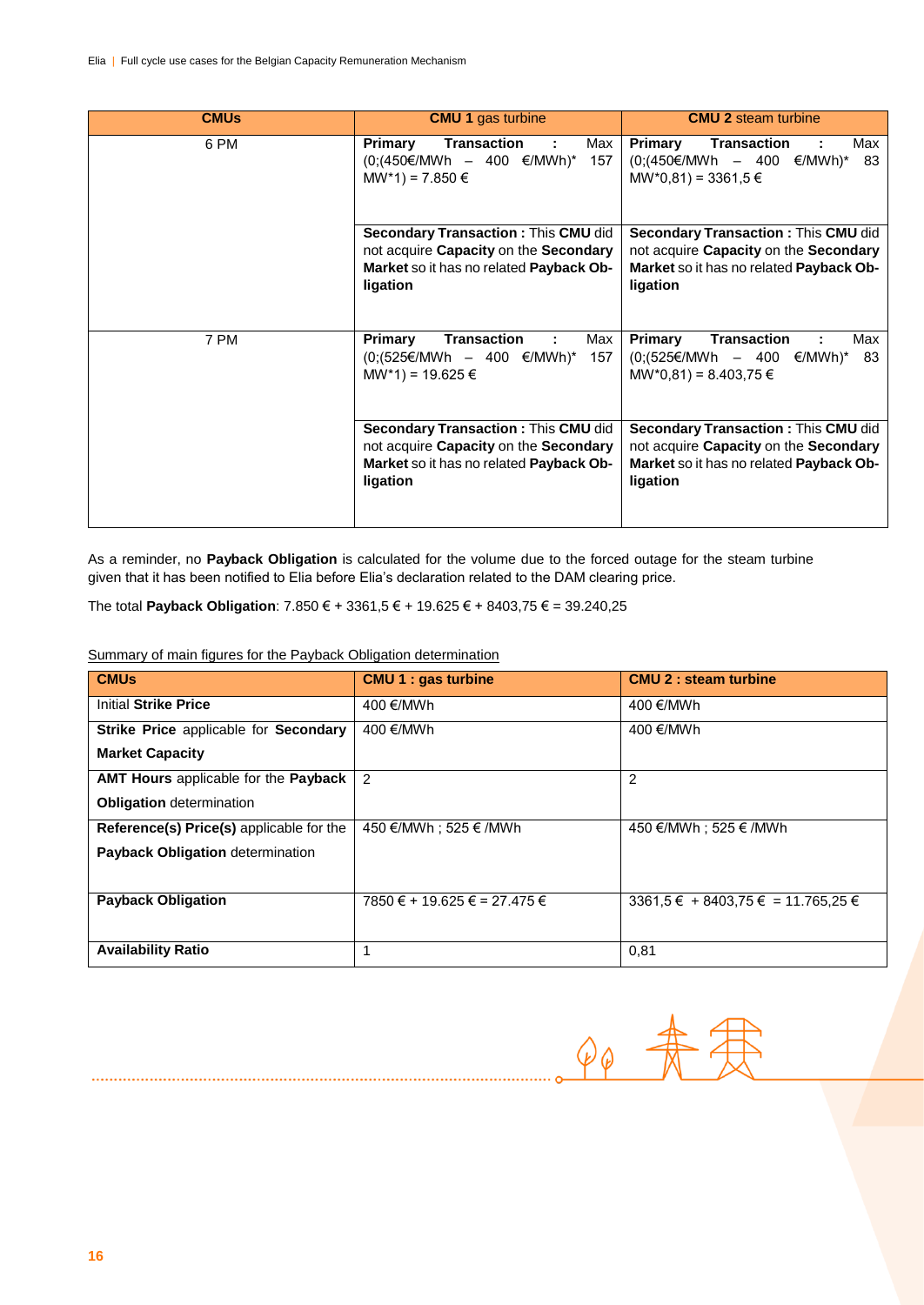#### **2.7 Final Remuneration – 1 st Delivery Period Revenue-Costs balance: 2025 - 2026**

Summary of Remunerations – Costs balance

| <b>CMUs</b>                                           | <b>CMU 1 : gas turbine</b> | <b>CMU 2 : steam turbine</b>                                        |  |
|-------------------------------------------------------|----------------------------|---------------------------------------------------------------------|--|
| yearly Capacity Remuneration                          | $0 \in$                    | $0 \in$                                                             |  |
|                                                       |                            |                                                                     |  |
| financial penalty to be applied on the bank guarantee |                            | $0.33*5.400.000 \in 1.800.000 \in$                                  |  |
| due to the delay of the project notified              |                            |                                                                     |  |
|                                                       |                            |                                                                     |  |
| <b>Secondary Market Capacity Remuneration trans-</b>  |                            | NA as the entire volume has been shifted to the 2 <sup>nd</sup> De- |  |
| ferred                                                | livery Period              |                                                                     |  |
|                                                       |                            |                                                                     |  |
|                                                       |                            |                                                                     |  |
| <b>Availability Monitoring Penalty</b>                |                            | NA as the entire volume has been shifted to the 2 <sup>nd</sup> De- |  |
|                                                       |                            | livery Period                                                       |  |
|                                                       |                            |                                                                     |  |
| <b>Payback Obligation</b>                             |                            | NA as the entire volume has been shifted to the 2 <sup>nd</sup> De- |  |
|                                                       |                            |                                                                     |  |
|                                                       |                            | livery Period                                                       |  |
|                                                       |                            |                                                                     |  |
|                                                       |                            |                                                                     |  |

#### 2.8 Final Remuneration - 2<sup>nd</sup> Delivery Period Revenue-Costs balance: 2026 - 2027

Summary of Remunerations – Costs balance

| <b>CMUs</b>                            | <b>CMU 1 : gas turbine</b> | <b>CMU 2: steam turbine</b> |  |
|----------------------------------------|----------------------------|-----------------------------|--|
| yearly Capacity Remuneration           | 5.670.000 €                | 3.240.000 €                 |  |
| financial penalty to be applied on the |                            | 0€                          |  |
| bank guarantee due to the delay of the |                            |                             |  |
| project notified                       |                            |                             |  |
| <b>Secondary Market Capacity Remu-</b> | $-43.750 \in$              | $-37.500 \in$               |  |
| neration transferred                   |                            |                             |  |
| <b>Availability Monitoring Penalty</b> | $0 \in$                    | $-40.000 \in$               |  |
| <b>Payback Obligation</b>              | - 27.475 €                 | - 11.765,25 €               |  |

 $60 -$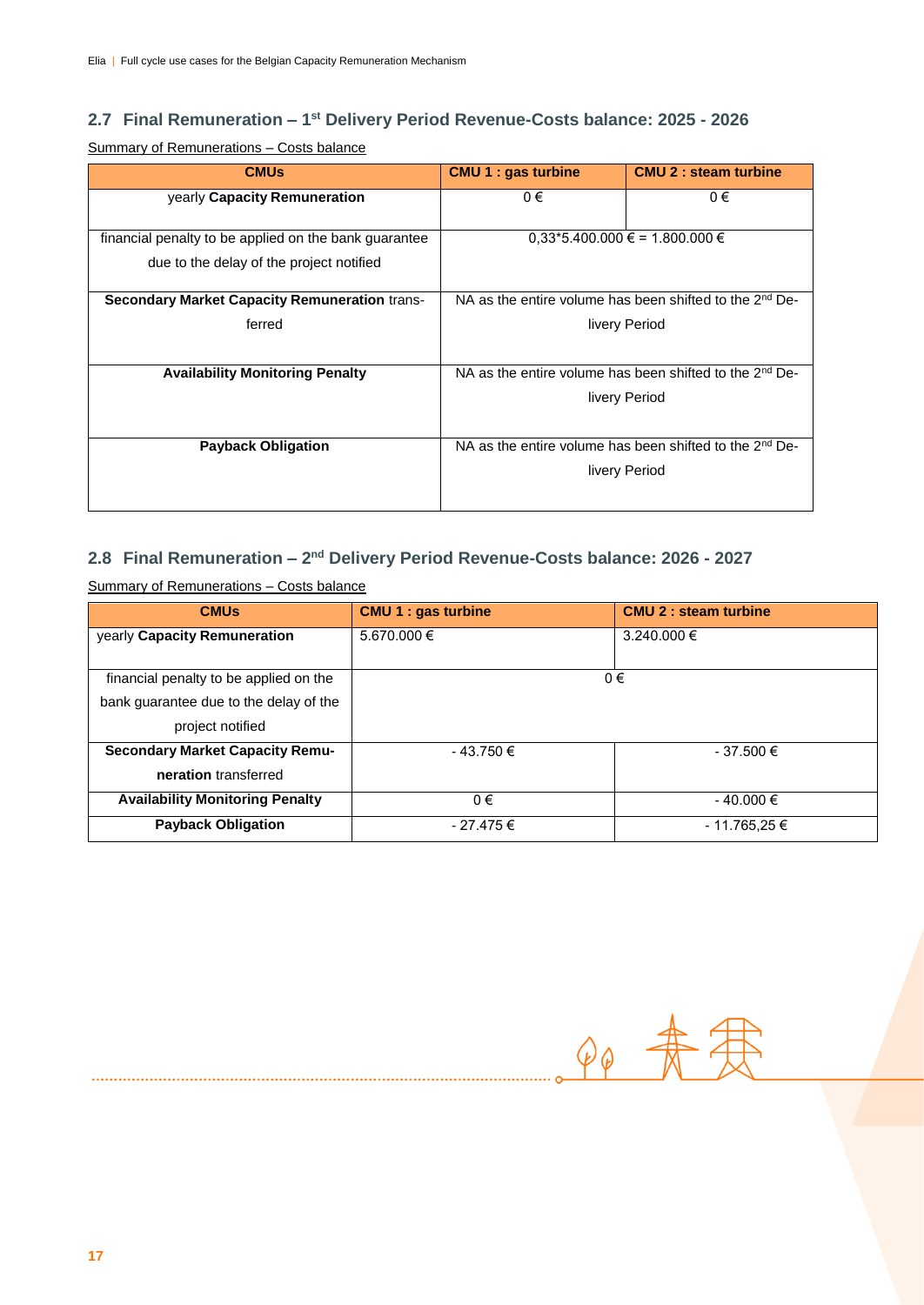## **3. Use case 2: a new Energy-Constrained DSR with a Nominal Reference Power of 15 MW**

#### **3.1 Prequalification Process**

A **CRM Candidate** with a potential location is investigating to construct a new **Capacity** in the context of the Belgian CRM. This **CRM Candidate** is planning to build a new **Demand Side Response** process (hereafter **DSR**) composed of 2 **Delivery Points** so that it can increases its flexibility and can control better its industrial process. This **CMU** is facing a restricted amount of investments and cannot hope to be allowed to apply for a multi-year contract. Furthermore, it requires a positive technical agreement from Elia before being allowed to be built.

As exposed above, the **CRM Candidate** participant will need a technical agreement from Elia, indicating that the **Capacity** can be connected to the Elia grid (and the price to do so).

Before starting its **Prequalification Process**, this **CRM Candidate** require to commit themselves on the following:

- An endorsement of the **Capacity Contract Framework**;
- Its compliance with the relevant legal and regulatory framework defined in the CRM framework;
- Its respect of the eligibility criteria's set by the Royal Decree for the FPS Economy (cumulative support and minimal participation threshold);

As a second step, the **CRM Candidate** can introduce its prequalification file, consisting in an **Additional Capacity** being a new **DSR** with a declared **Nominal Reference Power** of 15 MW. It decides not to opt-out: its **Opt-Out Volume** is equal to 0 MW. Its **Reference Power** is therefore equal to its **Nominal Reference Power**: 15 MW.

As this **CMU** has a limited degree of investment, it is not allowed to apply for a multi-year contract in the CRM **Auction** in Y-4 for the **Delivery Period** November 2025 - October 2026.

Given that this **Nominal Reference Power** is declared and cannot be measured based on a certified metering device, its **CMU** is additional and the **CRM Candidate** shall provide a project execution plan as exposed in the Market Rules. Its **Nominal Reference Power** shall be verified by Elia through the pre-delivery monitoring. Moreover, this **CRM Candidate** chooses a **SLA** of 3 hours associated to a **Derating Factor** of 0,3.

Its **Eligible Volume** is therefore equal to: 15 MW \* 0,3 = 4,5 MW.

As part of its prequalification file, the **CRM Candidate** introduces a conditional bank guarantee signed by a recognized financial institution and covering an amount of 20 k€ multiplied by its **Eligible Volume** (15 MW).

 $\mathcal{D} \varphi$ 

Moreover, this project presents also the following specifications:

- $\Rightarrow$  For each **Delivery Point**, it must provide the following information:
	- The technology of the related **Capacity**;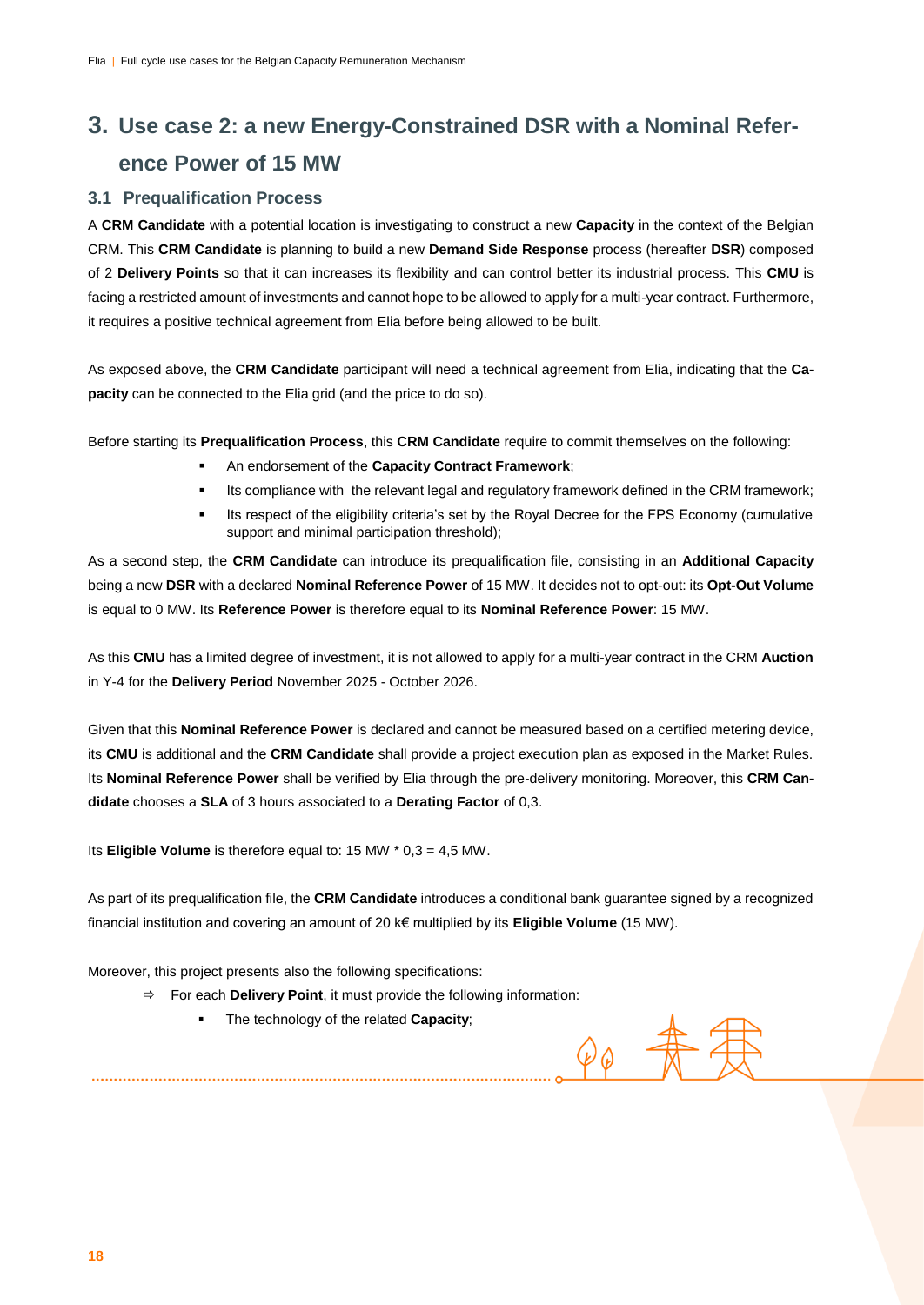- The CO2 emission of the related **Capacity**;
- Its full technical offtake **Capacity** (see above);
- Its **Unsheddable Margin** (see in the table below);
- A single line diagram with a specific identification of the exact location of the **CMUs** of the **Capacity**;
- A valid **Grid User Declaration** as provided in the **Capacity Contract Framework**;
- A **DSO-CRM Candidate** agreement
- On **CMU** level:
	- A **Declared Market Price** which shall be used as correction for its **Strike Price** if its **Declared Price** exceeds or is equal to the applicable **Strike Price** (see **Auction Process** below);
	- A selected **NEMO** for the reference price: Day-Ahead EPEX Spot Market;

Finally, this **CMU** must also provide the following information:

- A related project execution plan (respecting identified milestones and key milestones as detailed in the **Capacity Contract Framework**);
- Its required interactions with  $3<sup>rd</sup>$  parties : DSO, Fluxys, the FPS Economy (production permit), the CREG (investment file), …

As mentioned above, this **DSR** is allowed to provide an **Unsheddable Margin** as well. This **Unsheddable Margin** is considered apart from the **Nominal Reference Power** of the **CMU** declared in the CRM. In other words, it means that the **Unsheddable Margin** of the 2 **DPs** of this **CMU** does not impact their **Nominal Reference Power.** The installed capacity of these **CMUs** is therefore equal to their **Nominal Reference Power** majored by their **Unsheddable Margin.** 

It successfully passes the **Prequalification Process**.

As exposed in the disclaimer in the beginning of this document, we will not enter all the details related to the **Prequalification Process** for each type of **CRM Candidate/CMU/DP**. The specific numbers provided can be considered as illustrative for the purpose of this exercise. Nevertheless, it is assumed that the **CRM Candidate/CMU/DP** complies with the requirements of the **Prequalification Process** mentioned above. This does not mean, in any case, that other figures are not important in the framework of the life-cycle of the CRM.

| <b>Parameters</b>          | DP <sub>1</sub> | DP <sub>2</sub> |
|----------------------------|-----------------|-----------------|
| declared Nominal Reference | 10 MW           | 5 MW            |
| <b>Power</b>               |                 |                 |
| <b>Unsheddable Margin</b>  | 5 MW            | 2 MW            |
| installed capacity         | <b>15 MW</b>    | 7 MW            |

#### Short summary related to the DPs of this CMU

 $\mathcal{O}_\mathcal{Q}$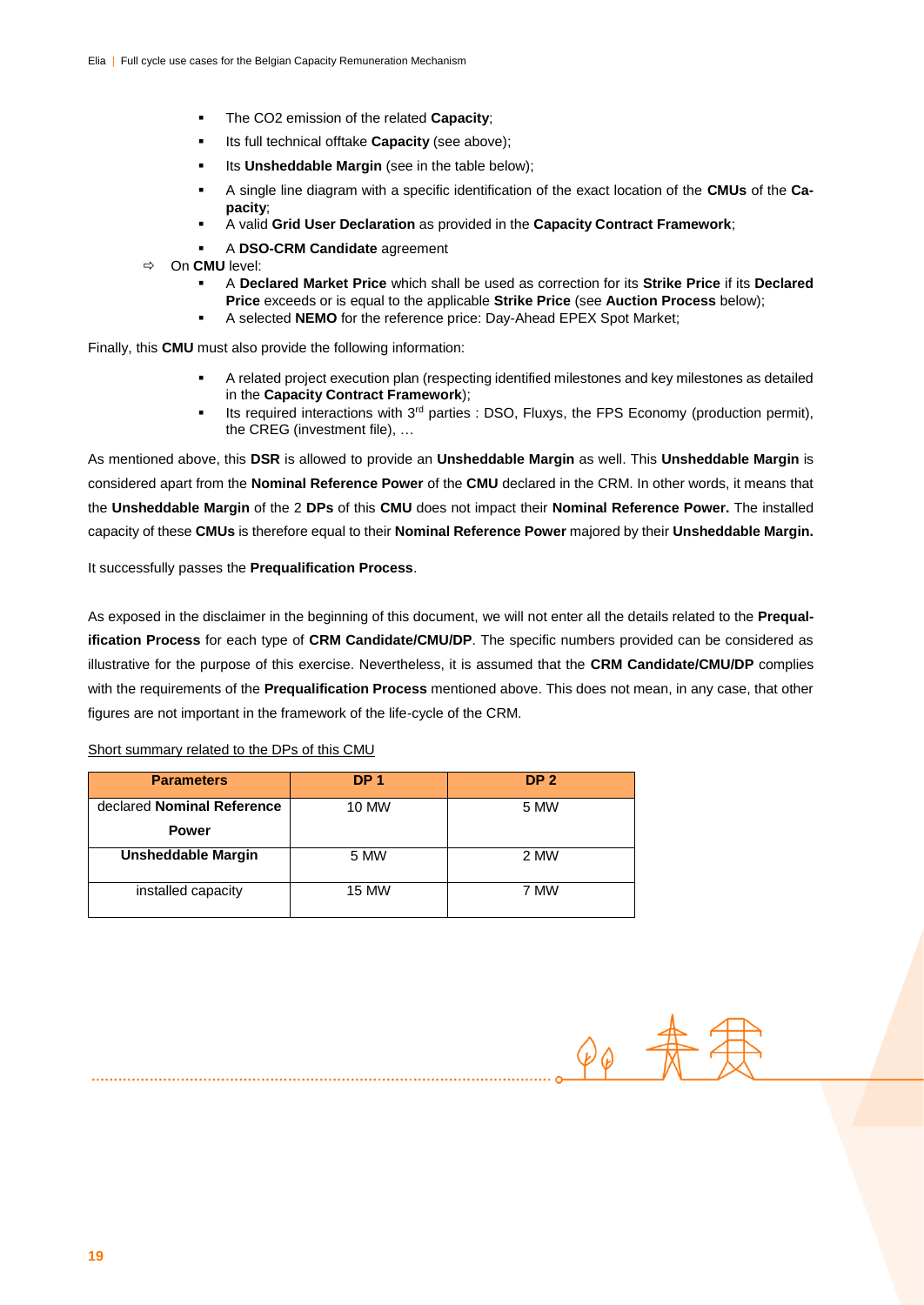| declared         | Opt-Out       | <b>Reference</b> | <b>SLA</b> | <b>Associated</b> | <b>Reference</b>  | <b>CMU with</b> | <b>Eligible</b> | bank guar-   |
|------------------|---------------|------------------|------------|-------------------|-------------------|-----------------|-----------------|--------------|
| <b>Nominal</b>   | <b>Volume</b> | <b>Power</b>     |            | <b>Derating</b>   | <b>Price Se-</b>  | a Daily         | <b>Volume</b>   | antee        |
| <b>Reference</b> |               |                  |            | <b>Factor</b>     | <b>lected</b>     | <b>Schedule</b> |                 |              |
| <b>Power</b>     |               |                  |            |                   |                   |                 |                 |              |
| <b>15 MW</b>     | 0 MW          | 15 MW            | 3 hours    | 0,3               | <b>EPEX Sport</b> | <b>NO</b>       | 4.5 MW          | 4,5MW *      |
|                  |               |                  |            |                   | Market            |                 |                 | 20,000       |
|                  |               |                  |            |                   |                   |                 |                 | $∈/MW =$     |
|                  |               |                  |            |                   |                   |                 |                 | 90.000 $\in$ |

#### Summary of the main figures of the CMU for the Prequalification Process

#### **3.2 Auction Process**

This **CMU** is only allowed to apply for a 1 year contract and it will be subject to the **Intermediate Price Cap.** The **Intermediate Price Cap** for this **Auction** is equal to 22€/kW/year. This **Prequalified CRM Candidate** submits a **Bid** for its **CMU** with a **Bid Volume** equal to its **Eligible Volume** of 4,5 MW a **Bid Price** of 22€/kW/year. The auction algorithm selects the **Bid** of this **DSR CMU.**

Its **Contracted Capacity** is equal to its **Eligible Volume**: 4,5 MW.

- It is paid 22.000 €/MW/year and its yearly **Capacity Remuneration** is equal to its **Eligible Volume** multiplied by this amount per MW: 22.000€/MW \* 4,5 MW = 99.000 €.
- Its **Stop-Loss Limit** is equal to its yearly **Capacity Remuneration** 99.000 €. It is important to keep in mind that a **Stop-Loss Limit** is applicable for the **Availability Monitoring** & the **Payback Obligation** processes apart.

This **Prequalified CRM Candidate** receives a **Capacity Contract** of 1 year and must provide an effective bank guarantee of 4,5 MW\*20.000 € = 90.000 €.

Finally this **DSR** is a **CMU** without a **Daily Schedule**, it is obliged to communicate at least a **Declared Day-Ahead Price** and allowed to declare other **(partial) declared prices** on the **Intraday** and **Balancing Markets** which will be used in case the reference price in the EPEX Sport market > initial **Strike Price** being equal to 370 €/MWh.

| <b>Contracted Ca-</b> | <b>Obligated Ca-</b> | <b>vearly Capacity</b> | <b>Stop-Loss</b> | <b>Contract</b> | effective   | <b>Initial</b> |
|-----------------------|----------------------|------------------------|------------------|-----------------|-------------|----------------|
| pacity                | pacity during        | <b>Remuneration</b>    | Limit            | <b>Capacity</b> | bank quar-  | <b>Strike</b>  |
|                       | <b>SLA Hours</b>     |                        |                  | <b>Duration</b> | antee       | <b>Price</b>   |
| 4.5MW                 | <b>15 MW</b>         | 4,5MW * 22.000         | 99.000 $\in$     | 3 years         | 15*20.000   | 370 €/MWh      |
|                       |                      | €/MW = 99.000 €        |                  |                 | $= 300,000$ |                |
|                       |                      |                        |                  |                 | €           |                |

#### Summary of the main figures for the Auction process

 $\varphi_{\varphi}$  #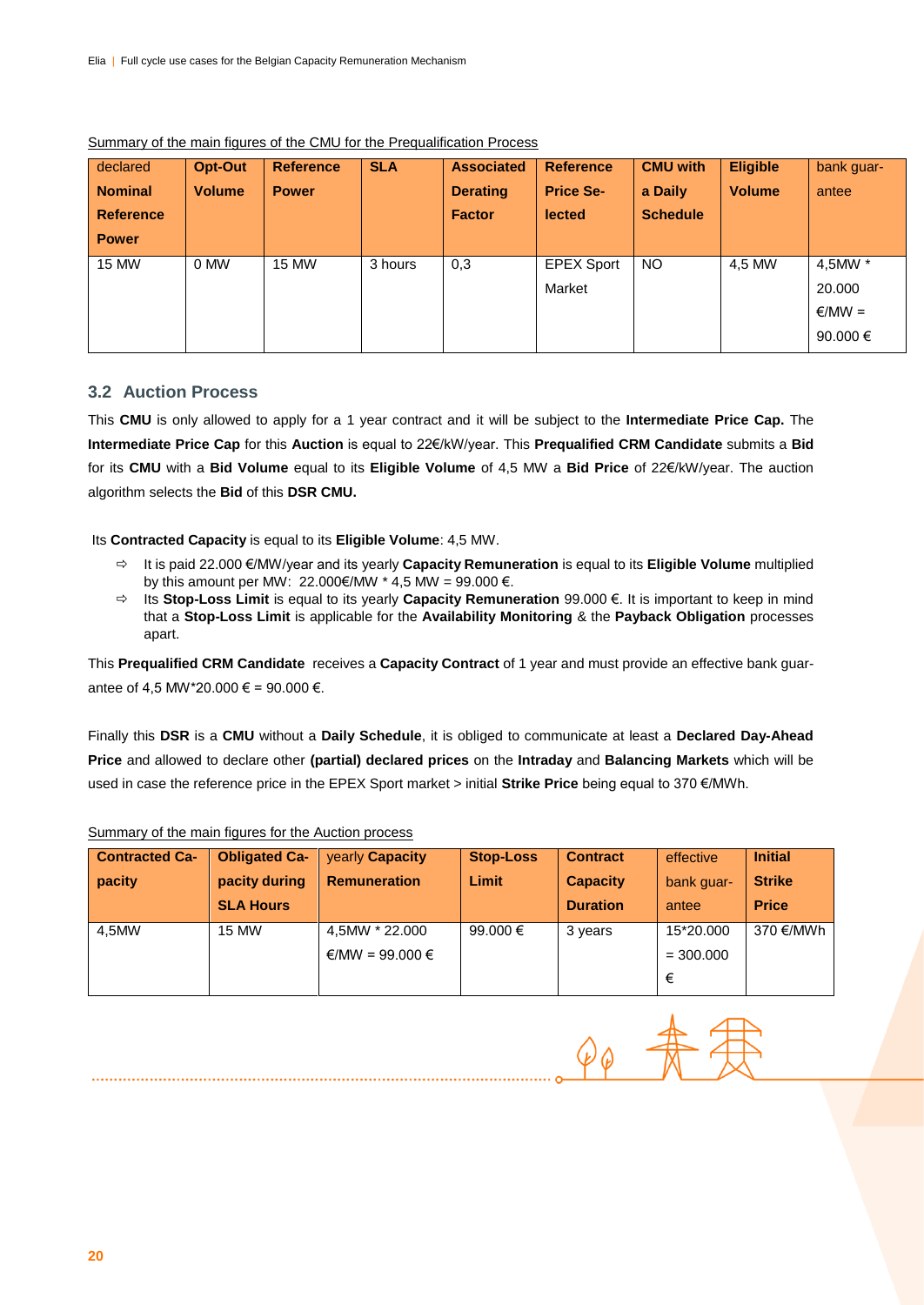| Declared Day Ahead Price | (Partial) Declared Intraday<br><b>Market Price</b> | (Partial) Declared Balancing Price) |
|--------------------------|----------------------------------------------------|-------------------------------------|
| 480 €/MWh                | NA.                                                | <b>NA</b>                           |

#### **3.3 Pre-delivery monitoring**

After the Prequalification and the Auction processes, this **Capacity Provider** must comply with the figures it provided for the pre-delivery monitoring phase. Since its **Prequalification Process**, this **Capacity Provider** has provided to Elia a quarterly monitoring report in which the project's evolution is given according to pre-delivery monitoring requirements. This **Capacity Provider** is not subject to any delay or event, which would impact negatively its schedule. Therefore, this **Capacity Provider** is not subject to any pre-delivery monitoring penalty.

After the entire pre-delivery monitoring process, this **Capacity Provider** becomes existing. Its bank guarantee is given back to him. Furthermore, if this **CMU** is willing to buy/sell some **Capacity** on the **Secondary Market**, its respective **Contracted Capacity** will be increased/reduced accordingly.

#### Summary of the main figures for the pre-delivery monitoring

| <b>Delayed Volume</b> | <b>Total Contracted Ca-</b><br>pacity | <b>Bank guarantee</b>          | <b>Financial Penalty due</b><br>to a delay of the CMU<br>in the pre-delivery<br>monitoring | Volume to be<br>(re)auctioned in Y-1 |
|-----------------------|---------------------------------------|--------------------------------|--------------------------------------------------------------------------------------------|--------------------------------------|
| 0 MW                  | 4.5 MW                                | $4,5 * 20.000 \in 90.000$<br>€ | $0 \in$                                                                                    | 0 MW                                 |

#### **3.4 Secondary Market**

Given that this **CMU** has not opted out, it cannot acquire a **Secondary Market Capacity** during its **SLA Hours**. Still, now that this **CMU** has been declared existing, it decides to acquire 10 MW of **Secondary Market Capacity** out of its **SLA Hours** ex post for a period of 1 week corresponding to an unexpected forced outage from another **CMU** for the following period (01/12/2025 – 07/12/2025).

This **Transaction** on the **Secondary Market** requires the transfer to this **DSR CMU**, **Buyer of the Obligation**, of:

- The **Seller of the Obligation's Capacity Remuneration** for the abovementioned period: its **Capacity Remuneration** was set at 20 €/KW/year. The transfer of the 10 MW will thus generate a transfer of (10\*20.000  $\varepsilon$ <sup>\*</sup>(7\*24/8760) = 200.000 €\* 0,02 = 4.000 €
- The **Seller of the Obligation's Availability Monitoring** & Penalties
	- The **Seller of the Obligation's Strike Price** defined in Y-4 : 400 €/MWh

After **Secondary Market Transactions**, This **DSR CMU** presents a **Total Contracted Capacity** equal to 4,5 MW during its **SLA Hours**. Its **Total Contracted Capacity** reaches 10 MW during its non-**SLA Hours** for a week in December 2025 out of its **SLA Hours** and is equal to 0 MW the rest of the time of this **Delivery Period.** Moreover, its **Obligated Capacity** is equal to: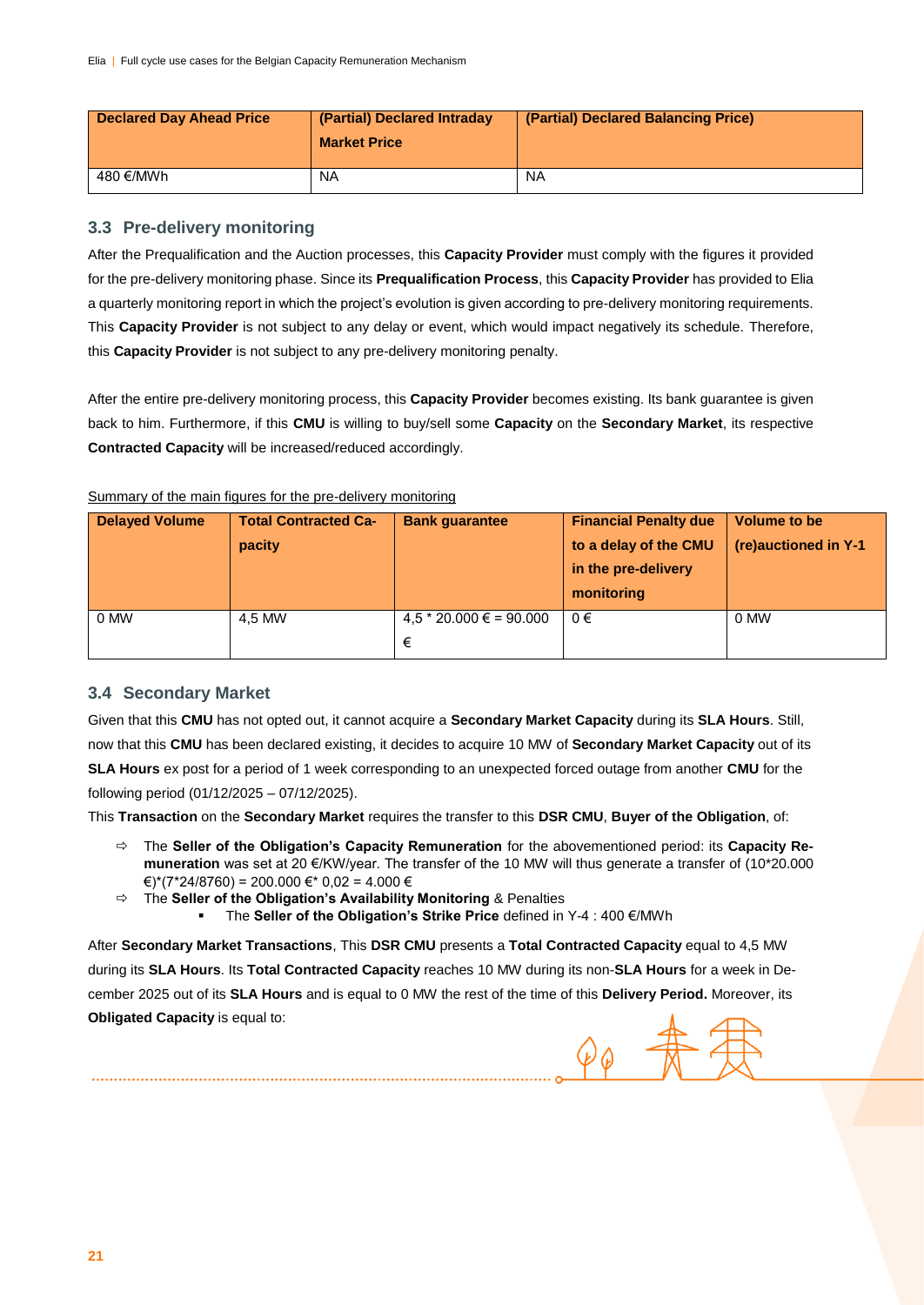- 15 MW during its **SLA Hours;**
- 10 MW ex-post during its non-**SLA Hours** during the following period (01/12/2025 07/12/2025).

As a reminder, this **Transaction** on the **Secondary Market** is happening ex-post which means that the **Capacity** exchanged via this **Transaction** is not derated.

|  |  |  | Summary of the main figures related to the Secondary Market |  |  |
|--|--|--|-------------------------------------------------------------|--|--|
|--|--|--|-------------------------------------------------------------|--|--|

| <b>Forced</b><br>Out- | updated Total Con-      | <b>Obligated Capacity</b> | <b>Capacity Remuneration trans-</b> | <b>Strike Price applicable</b> |
|-----------------------|-------------------------|---------------------------|-------------------------------------|--------------------------------|
| age                   | tracted Capacity        |                           | ferred via the Secondary Market     | for the Secondary Mar-         |
|                       |                         |                           |                                     | ket                            |
| 0 MW                  | 4.5 MW during its       | during its<br>15 MW       | +4.000 €                            | 400 €/MWh                      |
|                       | <b>SLA Hours: 10 MW</b> | SLA Hours; 10 MW          |                                     |                                |
|                       | ex-post during the      | ex-post during the        |                                     |                                |
|                       | period (01/12/2025 -    | period (01/12/2025 -      |                                     |                                |
|                       | 07/12/2025) outside     | 07/12/2025) outside       |                                     |                                |
|                       | of its <b>SLA Hours</b> | of its <b>SLA Hours</b>   |                                     |                                |

#### **3.5 Availability Monitoring & Penalties**

There happens to be a 3 MW **Missing Capacity** observed for this **DSR CMU** during its **SLA Hours**.

As a reminder, for **Energy-Constrained CMUs** with an associated **SLA**, their **Obligated Capacity** is equal to their **Reference Power** instead of their **Eligible Volume**.

This **Missing Capacity** is observed as follows during its **SLA Hours**:

- $\Rightarrow$  5 PM 6 PM : AMT Hour 1
	- **Obligated Capacity** : 15 MW VS **Available Capacity** : 14 MW
- $\Rightarrow$  6 PM 7 PM : AMT Hour 2
	- **Obligated Capacity** : 15 MW VS **Available Capacity** : 13 MW
- $\Rightarrow$  7 PM 8 PM : AMT Hour 3
	- **Obligated Capacity** : 15 MW VS **Available Capacity** : 15 MW

As a reminder, the **Available Capacity** for any **AMT Hour** cannot compensate the **Obligated Capacity** required for another **AMT Hour**.

This **CMU** will be liable to an **Availability Penalty** for the 3 MW missing for which it could not find a solution on the **Secondary Market**. This **Availability Penalty** is equal to the following:

**Availability Penalty** for the DSR **CMU**:  $((1 + X)^*$  (3 MW)) \* yearly contract value  $(=40.000 \text{ } \textcircled{\textsf{F}})$  /  $((15 (= \text{UP})^* 3 \text{ (SLA)})$ Hours))

 $\Rightarrow$  ((1+1)\*(2 + 1 + 0))\* 40.000 €)/45 = 5.333,333 €

 $\varphi_{\varphi}$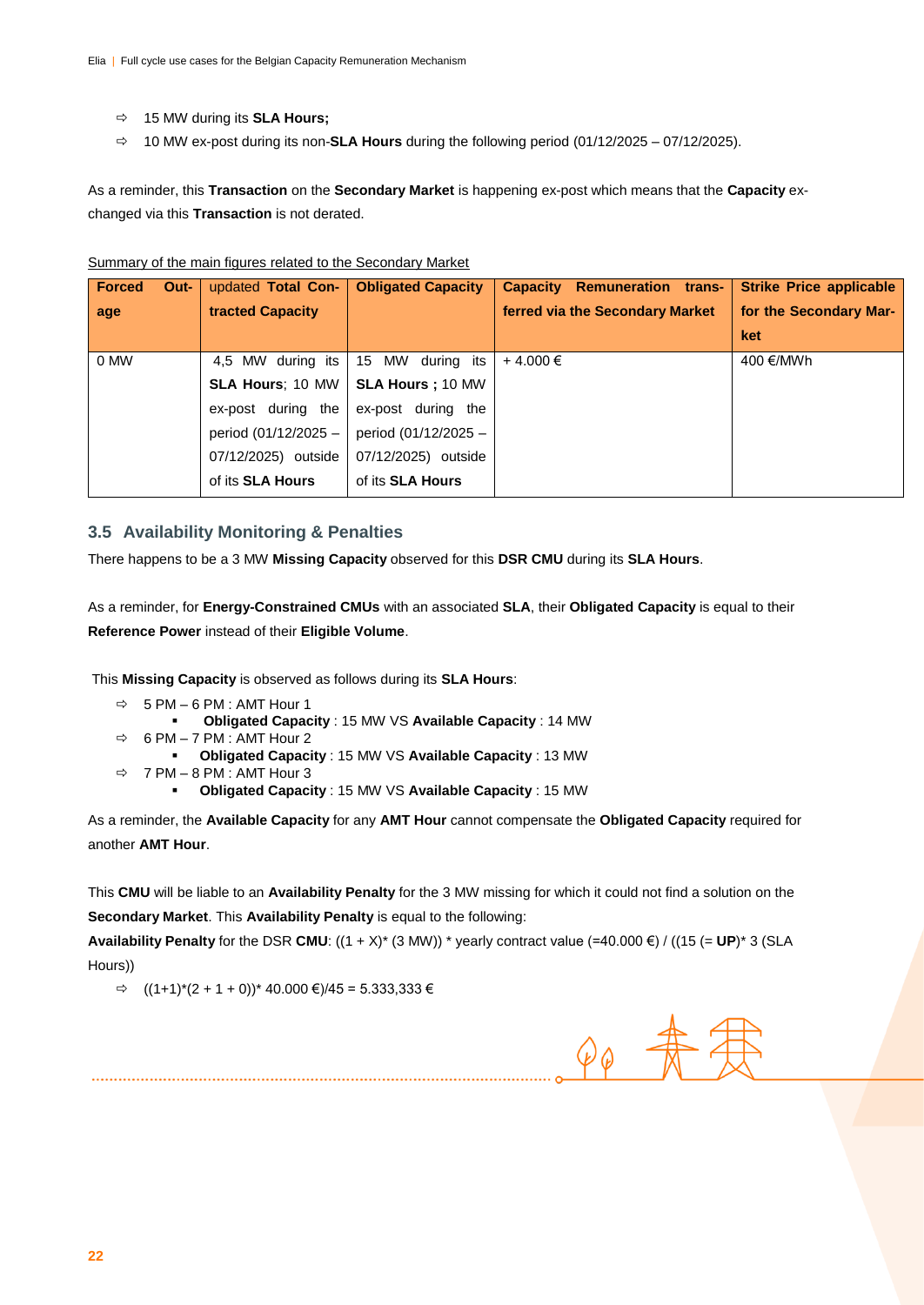X, the **Unavailability factor** is equal to 1 as we are in a situation of Unannounced Availability. The announcement of the unavailability occurred after the identification of the **AMT Moments** meaning that this **CMU** will be liable for the **Payback Obligation** although it is not entirely available.

As a reminder, **Availability Penalties** are subject to a monthly cap in order to keep penalties at a reasonable level and keep incentives for **CMUs** to remain in the CRM despite of its **Availability Penalties**.

The **Availability Penalty** monthly cap is equal to: 0,2\*99.000 € = 19.800 €

The **Availability Penalty** monthly cap is thus not reached by the **Availability Penalty** due by this **DSR CMU**.

| <b>Obligated Ca-</b> | <b>Available Ca-</b> | <b>Missing Capac-</b> | <b>Unavailability</b> | <b>Availability</b> | <b>UP</b> (multi- | <b>Availability</b> |
|----------------------|----------------------|-----------------------|-----------------------|---------------------|-------------------|---------------------|
| pacity               | pacity               | ity                   | Factor (X)            | <b>Penalty</b>      | plied by          | <b>Penalty</b>      |
|                      |                      |                       |                       | monthly cap         | <b>SLA</b>        |                     |
|                      |                      |                       |                       |                     | Hours)            |                     |
|                      |                      |                       |                       |                     |                   |                     |
| 15 MW                | 12 MW                | 3 MW                  |                       | 19.800 €            | $15*3 = 45$       | $5.333.333 \in$     |

#### Summary of the main figures for the Availability Monitoring and Penalties

#### **3.6 Payback Obligation determination**

The **Payback Obligation** is applicable for 4 hours in December 2025 from 5 PM to 8 PM the 09/12/2025. These 4 **AMT hours** are liable to a **Payback Obligation** given that we are in a situation, for this **CMU,** of **Proven Availability**. Indeed, the prices observed for these hours on the EPEX SPOT Market exceed the **Declared Day-Ahead Price** (hereafter **DDAP**) of this **CMU**. The reference prices observed from the EPEX SPOT are the following (530 €/MWh, 500 €/MWh and 600 €/MWh).

Given that this **CMU** is a **CMU** without a **Daily Schedule**, it is allowed to refer to its **DDAP** (480 €/MWh) as its **DDAP** > or = to its initial **Strike Price** (370 €/MWh).

The **Availability Ratio** of this **DSR CMU** during this **AMT Hours** is calculated for each of its **AMT Hour** as follows: Min(1;**Available Capacity** of the **CMU**/(**Total Contracted Capacity** of the **CMU/Derating Factor** of the **CMU**)).

Important: the unavailability of the **CMU** has not been announced before the identification of the **AMT Moments** meaning that this **CMU** will be liable for the **Payback Obligation** although it is not entirely available.

- $\Rightarrow$  1<sup>st</sup> **AMT Hour**: Min(1;14/(4,5/0,3)) = 0,93 < 1 so the **Availability Ratio** is equal to 0,93 as the minimum value is selected
- $\Rightarrow$  2<sup>nd</sup> **AMT Hour**: Min(1;13/(4,5/0,3)) = 0,86 < 1 so the **Availability Ratio** is equal to 0,86 as the minimum value is selected
- $\Rightarrow$  3<sup>rd</sup> **AMT Hour**: Min(1;15/(4,5/0,3)) = 1 so the **Availability Ratio** is equal to 1 as the minimum **value is** selected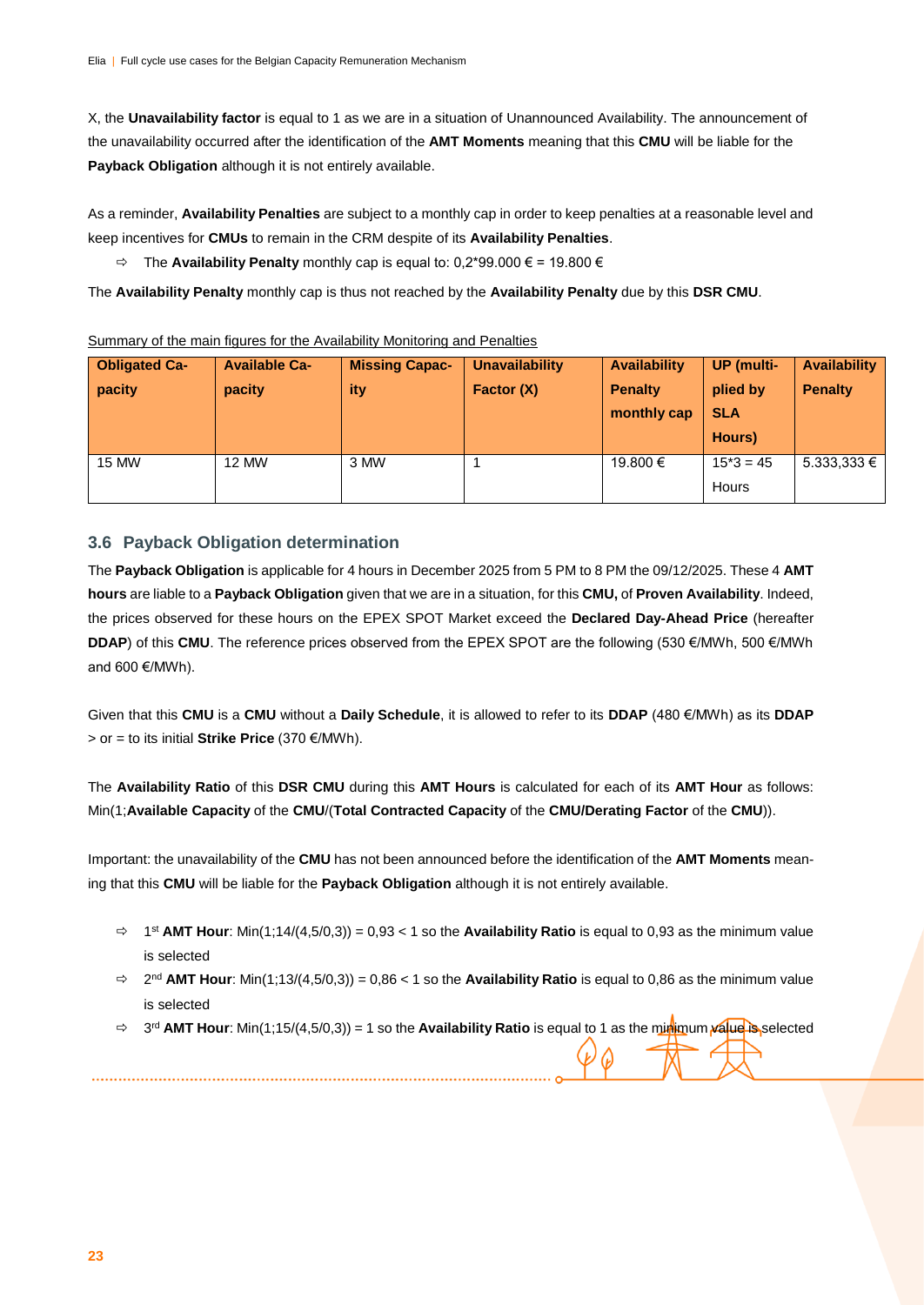This **CMU** is liable as well for a **Payback Obligation** during these **AMT Hour** for the **Secondary Market Transaction** it realized ex-post outside of its **SLA Hours.** The **Availability Ratio** for that **AMT Hour** is assumed to be equal to 1 as it is the **CMU** who decided to acquire extra **Capacity** on the **Secondary Market**, it is calculated as follows:

 $\Rightarrow$  Min(1;(**Available Capacity/Obligated Capacity of the CMU** for the targeted period of time) = Min(1;(10/10))  $= 1$ 

As it is the case, this **Payback Obligation** of this **CMU** will be calculated as follows:

The **Declared Day-Ahead Price** (480 €/MWh) exceeds the value of the **Strike Price** (370 €/MWh) and will therefore replace it for the calculation of the **Payback Obligation** as it is a **CMU without a Daily Schedule.** It is also the case for the **Secondary Market Transaction** for which a strike price of 400 €/MWh applies.

 $\Rightarrow$  0€ for all hours in December 2025 excepted for 3 hours :

 $\Rightarrow$  3 hours on 09/12/2025 :

|      | <b>DSR</b>                                                                                                                    |
|------|-------------------------------------------------------------------------------------------------------------------------------|
| 5 PM | <b>Primary Transaction : Max (0;(530 €/MWh - 480€/MWh)*(4,5</b><br>$MW/0,3)$ <sup>*</sup> $(0,93) = 697,5 \in$                |
|      | <b>Secondary Transaction : Max(0;(</b><br>530<br>€/MWh<br>480€/MWh)*(10 MW)*(1) = 500 €                                       |
| 6 PM | <b>Primary Transaction :</b> Max (0;(500 €/MWh – 480€/MWh)*(4,5<br>$MW/0,3$ <sup>*</sup> $(0,86) = 258 \in$                   |
|      | Secondary Transaction :<br>Max(0;(<br>€/MWh<br>500<br>480€/MWh)*(10 MW)*(1) = 200 €                                           |
| 7 PM | <b>Primary Transaction : Max (0;(600 €/MWh - 480€/MWh)*(4,5</b><br>$MW/0,3$ <sup>*</sup> (1) = 1800 $\in$                     |
|      | (0; (600)<br><b>Secondary Transaction : Max</b><br>€/MWh<br>$480 \text{€}/MWh$ <sup>*</sup> (10 MW) <sup>*</sup> (1) = 1200 € |

Total amount of the **Payback Obligation** : 697,5 € + 500 € + 258 € + 200 € + 1800 € + 1200 € = 4655,5 €

 $\varphi_{\varphi}$  -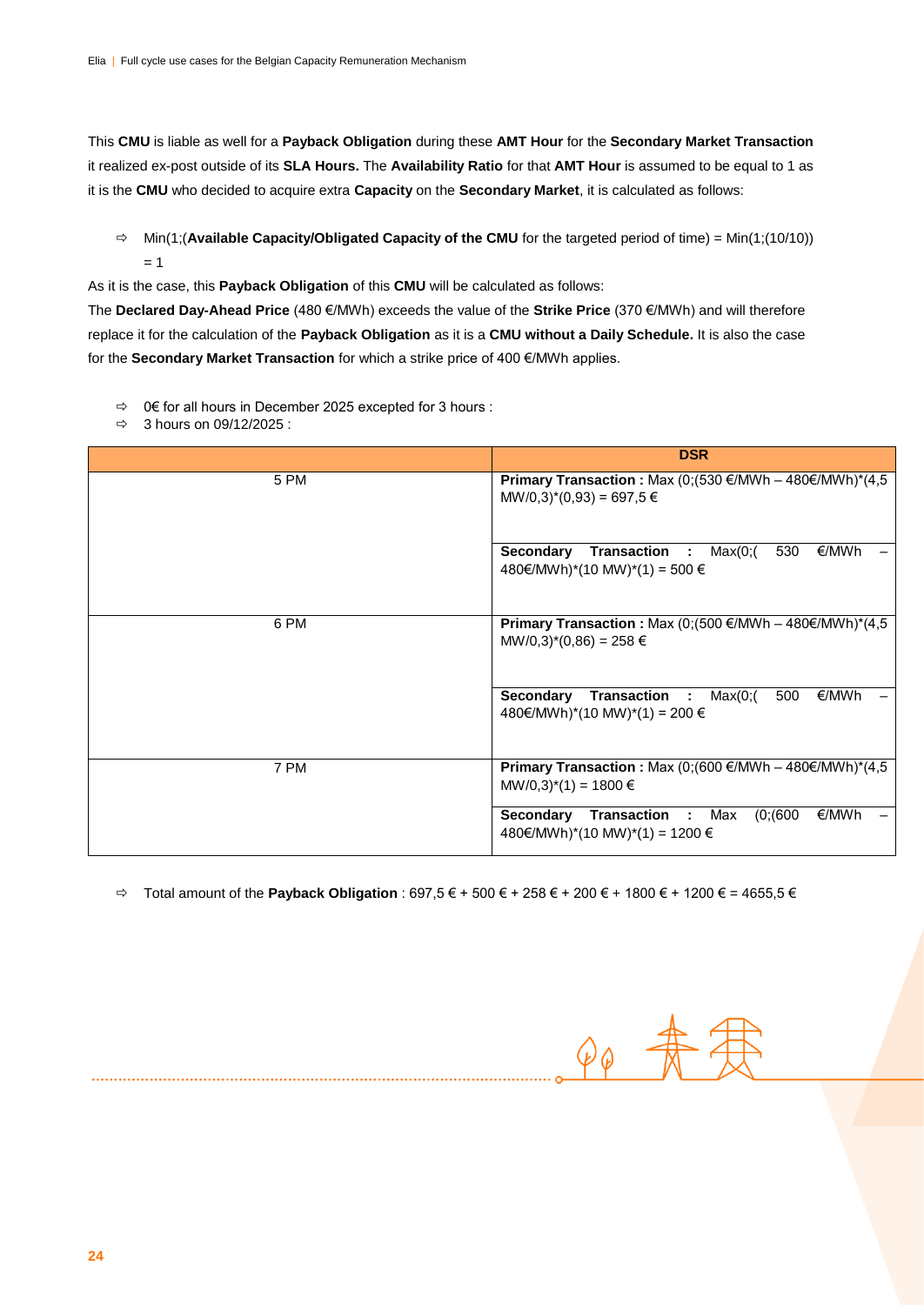| <b>Initial Strike</b> | <b>Declared Day-</b> | <b>Strike Price appli-</b> | <b>Number of AMT</b>    | <b>Availability</b> | <b>Reference</b> | <b>Payback</b>    |
|-----------------------|----------------------|----------------------------|-------------------------|---------------------|------------------|-------------------|
| <b>Price</b>          | <b>Ahead Price</b>   | cable for the Sec-         | <b>Hours applicable</b> | <b>Ratio</b>        | Prices ap-       | <b>Obligation</b> |
|                       | (higher than the     | ondary Market              | for the Payback Ob-     |                     | plicable for     |                   |
|                       | initial Strike       | <b>Transaction</b>         | ligation determina-     |                     | the Pay-         |                   |
|                       | Price)               |                            | tion                    |                     | back Obli-       |                   |
|                       |                      |                            |                         |                     | gation de-       |                   |
|                       |                      |                            |                         |                     | termination      |                   |
| 370 €/MWh             | 480 €/MWh            | 400 €/MWh                  | 3                       | $0.93$ for the      | 530 €/MWh;       | $-4655.5 \in$     |
|                       |                      |                            |                         | 1 <sup>st</sup> AMT | 500 €/MWh;       |                   |
|                       |                      |                            |                         | Hour;0,86           | 600 €/MWh        |                   |
|                       |                      |                            |                         | for the $2nd$       |                  |                   |
|                       |                      |                            |                         | AMT Hour ;1         |                  |                   |
|                       |                      |                            |                         | for the $3rd$       |                  |                   |
|                       |                      |                            |                         | <b>AMT Hour</b>     |                  |                   |

#### Summary of the main figures for the Payback Obligation determination

### **3.7 Final Remuneration - Costs balance**

Summary of Remunerations – Costs balance

| <b>Initial Capacity Remuneration</b> | <b>Capacity Remunera-</b> | <b>Availability Penalty</b> | <b>Payback Obligation</b> |
|--------------------------------------|---------------------------|-----------------------------|---------------------------|
|                                      | tion received via Sec-    |                             |                           |
|                                      | ondary Market Capac-      |                             |                           |
|                                      | ity                       |                             |                           |
| 99.000 $\epsilon$                    | +4.000 €                  | $-5.333,333 \in$            | $-4.655,5 \in$            |

 $90 + 77$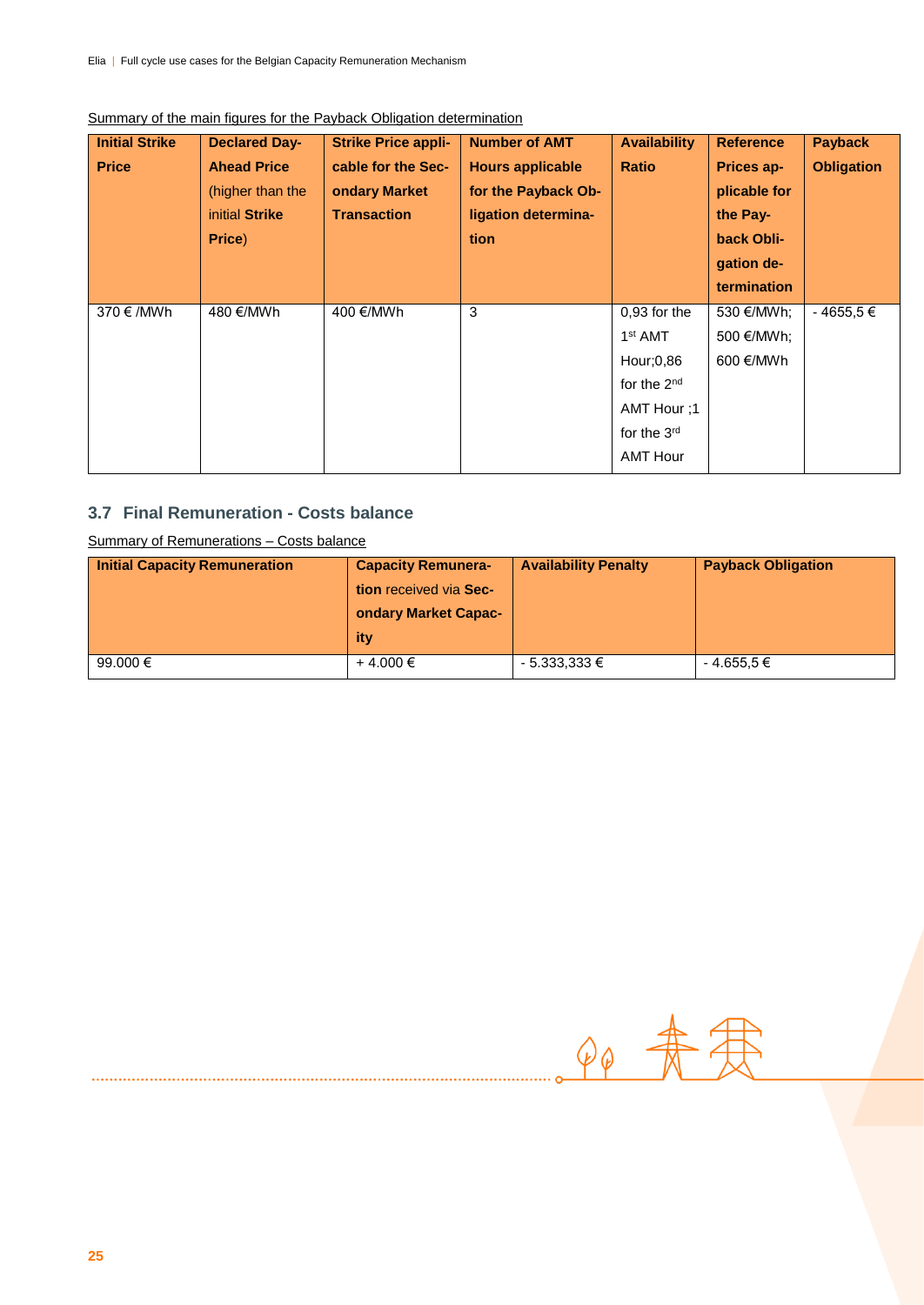# **4. Use Case 3: an existing OCGT project with a Nominal Reference Power of 200 MW who decides to partially opt-out**

#### **4.1 Prequalification Process**

A **CRM Candidate**, owner of an existing OCGT project with one **CMU** with a **Nominal Reference Power** of 200 MW is applying for a 1 year contract in the Y-1 **Auction** for the **Delivery Period** 2026-2027.

Given that this **CMU** is existing (its **Nominal Reference Power** can be measured with a certified metering device) and that it does not have a high level of investment, it does not intend to apply for a multi-year contract and must therefore not send its investment file to CREG. It does neither have to provide an EDS as it is already an existing **CMU** connected to the Belgian network.

Before starting its **Prequalification Process**, this **CRM Candidate** require to commit themselves on the following:

- An endorsement of the **Capacity Contract Framework**;
- Its compliance with the relevant legal and regulatory framework defined in the CRM framework;
- Its respect of the eligibility criteria's set by the Royal Decree for the FPS Economy (cumulative support and minimal participation threshold);

As a second step, the **CRM Candidate** can introduce its prequalification file, consisting in an **Existing Capacity** being an **OCGT** with a declared **Nominal Reference Power** of 200 MW. It decides to partially opt-out: its **Opt-Out Volume** is equal to 20 MW. Its **Reference Power** is therefore equal to 180 MW.

It decides to partially opt-out with an **Opt-Out Volume** equal to 20 MW. As it is doing so in the Y-1 **Auction,** it must indicate whether these 20 MW will contribute or not to adequacy. This **CRM Candidate** indicates that it will not contribute to adequacy and does not notify this opt-out because of a closure or structural **Capacity** reduction. Hence, its **Opt-Out Volume** will be considered out of the market. This OCGT **CRM Candidate** must therefore provide a signed motivation letter to explain further why it decided to opt out as this **Opt-Out Volume** is not due to a temporary or definitive closure notification. This also means that this **CRM Candidate** is allowed to participate to the **Secondary Market** for the **Delivery Period** to which the **Opt-Out Volume** relates.

Its **Reference Power** is equal to its **Nominal Reference Power** minus its **Opt-Out Volume**: 200 MW – 20 MW = 180 MW. This OCGT project is associated with a **Derating Factor** of 0.85. Its **Eligible Volume** is equal to its **Reference Power** multiplied by its **Derating Factor** = 180 MW\*0,85 = 153 MW.

 $\varphi_{\varphi}$  -

Moreover, this **CRM Candidate** presents also the following specifications:

- $\Rightarrow$  For each **Delivery Point**, it must provide the following information:
	- The technology of the related **Capacity**;
	- **The CO2 emission of the related Capacity;**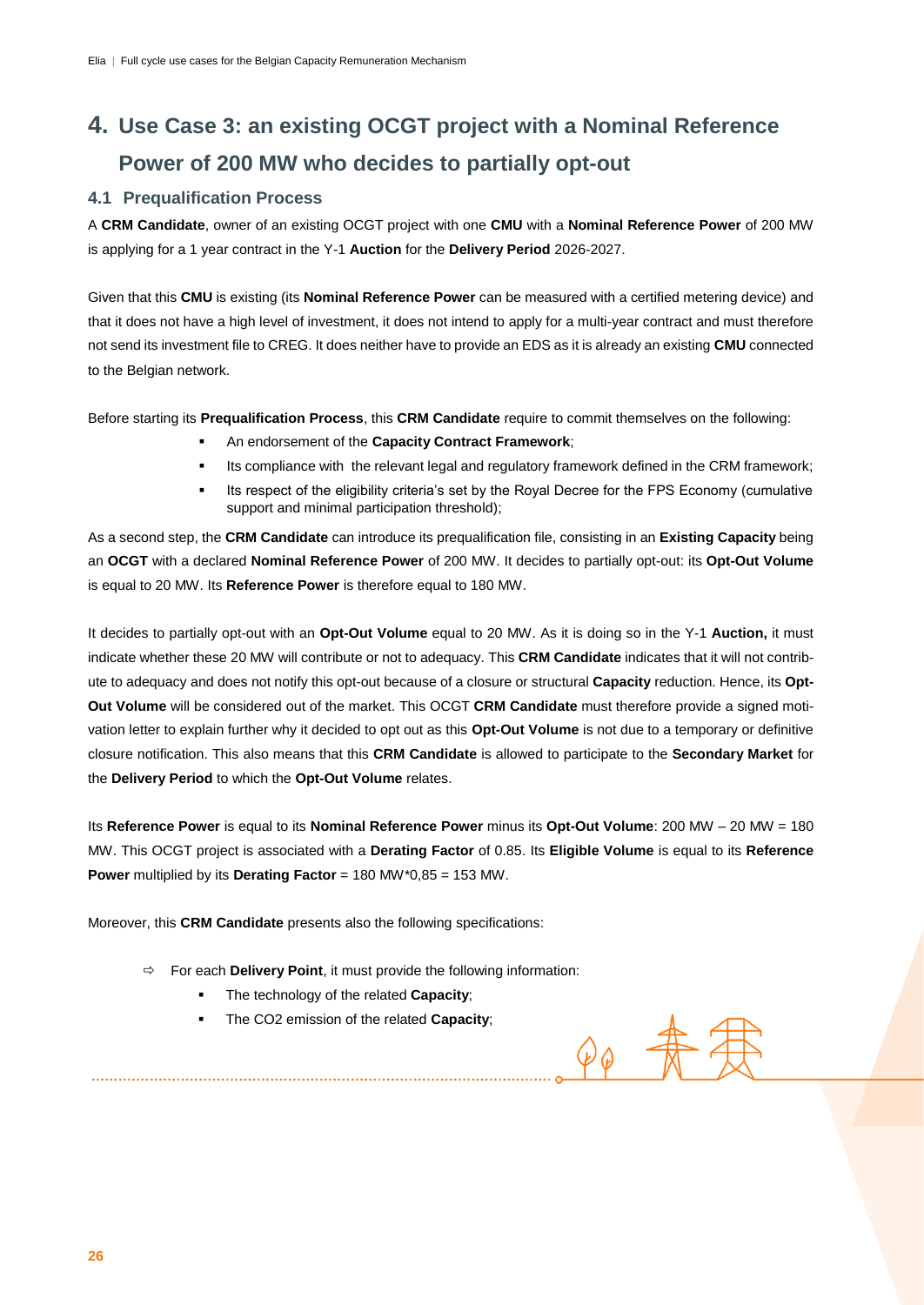- Its full technical injection **Capacity**;
- Its preferred methodology among the 3 possible options to be used by Elia to control its **Nominal Reference Power;**
- The EAN code of its **Delivery Point**;
- A single line diagram with a specific identification of the exact location of the **DPs/CMUs** of the **Capacity**;
- A valid **Grid User Declaration** as provided in the **Capacity Contract Framework**
- On **CMU** level:
	- This **CRM Candidate** had to submit a **Daily Schedule** because of its **Capacity (**independently from its participation to the CRM): this means that it does not have to provide a **Declared Market Price** which could be used as correction for its **Strike Price;**
	- A selected **NEMO** : Nordpool Spot market

Given that this **CRM Candidate** is being prequalified as an **Existing Capacity**, Elia will verify its **Nominal Reference Power** during the **Prequalification Process** based on a method of its choice. As it is not the 1<sup>st</sup> time that this CRM **Candidate** is applying for the CRM and given that its **Nominal Reference Power** had been underestimated in the past it goes for the 3rd method: a new prequalification test. It must therefore provide the following information:

- The list of **Delivery Point(s)** tested;
- The **Nominal Reference Power** target (in MW);
- The test profile including an identification of the quarter hour(s) which shall be used by Elia to calculate this **Nominal Reference Power**.

This power test has to be performed in a maximum of 36 hours and all the costs related to the organization of this test are at the **CRM Candidate**'s charge. Elia performs this test and the result is in line with the **Nominal Reference Power** announced initially by the OCGT **CRM Candidate**: 200 MW.

Finally, this OCGT **CMU** must also provide the following information:

- A related project execution plan (respecting identified milestones and key milestones as detailed in the **Capacity Contract Framework**);
- Its required interactions with 3<sup>rd</sup> parties : DSO, Fluxys, the FPS Economy (for production permit), the CREG (for the investment file), …

Finally, as part of its prequalification file, the **CRM Candidate** introduces a conditional bank guarantee signed by a recognized financial institution and covering an amount of 20 k€ multiplied by its **Eligible Volume** (153 MW).

It successfully passes the **Prequalification Process**.

As exposed in the disclaimer in the beginning of this document, we will not enter all the details related to the **Prequalification Process** for each type of **CRM Candidate/CMU**. The specific numbers provided can be considered illustrative for the purpose of this exercise. Nevertheless, it is assumed that the **CRM Candidate**/**CMU** complies with the requirements of the **Prequalification Process** mentioned above. This does not mean, in any case, that other figures are not important in the framework of the life-cycle of the **CRM**.

 $\mathcal{\varphi}_{\bm{\mathrm{\vartheta}}}$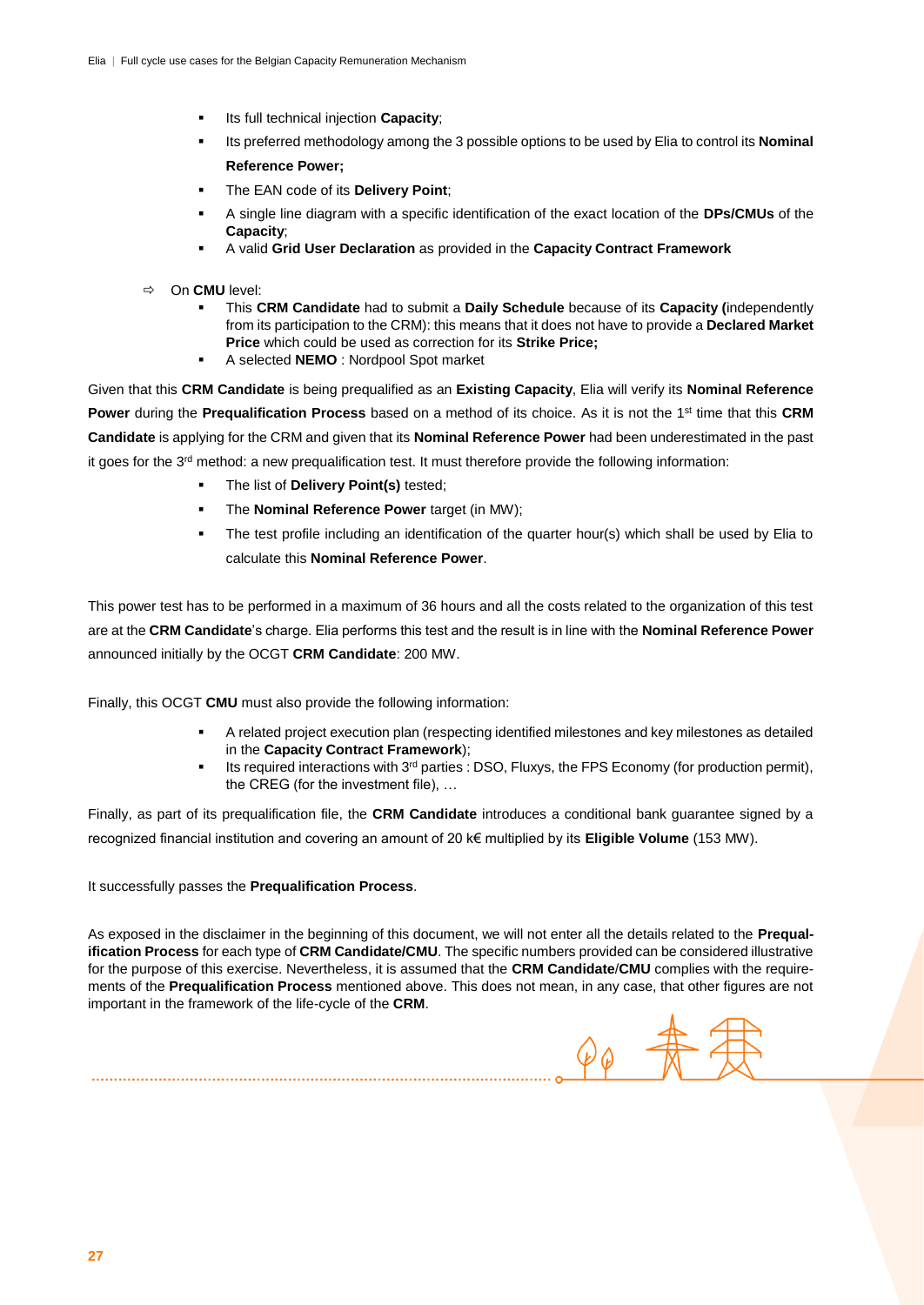| <b>Nominal Refer-</b> | <b>Reference</b> | <b>Derating</b> | <b>Eligible</b> | <b>CMU</b> with a   | conditional bank | reference price |
|-----------------------|------------------|-----------------|-----------------|---------------------|------------------|-----------------|
| ence Power            | <b>Power</b>     | <b>Factor</b>   | <b>Volume</b>   | <b>Daily Sched-</b> | quarantee        | selected        |
|                       |                  |                 |                 | ule                 |                  |                 |
| 200 MW                | 180 MW           | 0.85            | 153 MW          | <b>NO</b>           | $153*20.000 =$   | Nordpool Spot   |
|                       |                  |                 |                 |                     | 3.060.000 €      | market          |

#### Summary of the main figures of the Prequalification Process

#### **4.2 Auction Process**

This **CMU** applies for a 1-year **Capacity Contract** in the CRM and wants to submit a **Bid** in the **Auction** equal to (30€/KW/year). This **Prequalified CRM Candidate** is subject to the **Intermediate Price Cap** of this **Auction** which has currently been set to a value of 25 €/KW/year, it can therefore not submit a **Bid** having a **Bid Price** higher than 25€/kW/year, it therefore reduces its **Bid**. It submits a **Bid Volume** of 153 MW equivalent to its **Eligible Volume** at a **Bid Price** of 25 €/KW/year. Its **Bid** is submitted and selected by the auction algorithm and it receives a 1-year **Capacity Contract**. The OCGT receives a yearly **Capacity Remuneration** capped to 25.000€/MW/year\* 153 MW = 3.825.000 €/year.

Its **Stop-Loss Limit** is equal to its yearly **Capacity Remuneration** of 3.825.000 €/year. As a reminder, this **Stop-Loss Limit** is applicable for the Penalties related to the **Availability Monitoring** and for the **Payback Obligation** apart.

Its **Eligible Volume** becomes a **Contracted Capacity** of 153 MW. Given that it is a **Non-Energy Constrained Prequalified CRM Candidate**, its **Contracted Capacity** is equal to its **Obligated Capacity** of 153 MW. This **Obligated Capacity** is linked to a **Strike Price**, via its **Capacity Contract**, of 430€/MWh.

Given that this **CMU** has now received a **Capacity Contract**, it must provide an effective bank guarantee of 153\*20.000  $\epsilon$  = 3.060.000  $\epsilon$ 

| <b>Contracted</b> | <b>Obligated</b> | Capac-<br>yearly            | <b>Stop-Loss</b> | effective        | initial       | <b>Capacity</b> | <b>Intermediate</b> |
|-------------------|------------------|-----------------------------|------------------|------------------|---------------|-----------------|---------------------|
| <b>Capacity</b>   | <b>Capacity</b>  | ity Remunera-               | Limit            | bank guaran-     | <b>Strike</b> | <b>Contract</b> | <b>Price Cap</b>    |
|                   |                  | tion                        |                  | tee              | <b>Price</b>  | <b>Duration</b> |                     |
| 153 MW            | 153 MW           | <b>MW</b><br>$\star$<br>153 | $3.825.000 \in$  | 153*20.000 €     | 430 €/MWh     | 1 vear          | 25€/kW/year         |
|                   |                  | 25,000                      |                  | 3.060.000<br>$=$ |               |                 |                     |
|                   |                  | €/MW/year<br>$=$            |                  | €                |               |                 |                     |
|                   |                  | 3.825.000 €                 |                  |                  |               |                 |                     |

Summary of the main figures of the Auction process

#### **4.3 Pre-delivery monitoring**

| According to the pre-delivery monitoring process, this Capacity Provider is subject to a control of its Delivery Point(s) |  |
|---------------------------------------------------------------------------------------------------------------------------|--|
| to check whether its Reference Power is in line with the one it claimed to have during the Prequalification Process.      |  |
| 9077                                                                                                                      |  |
|                                                                                                                           |  |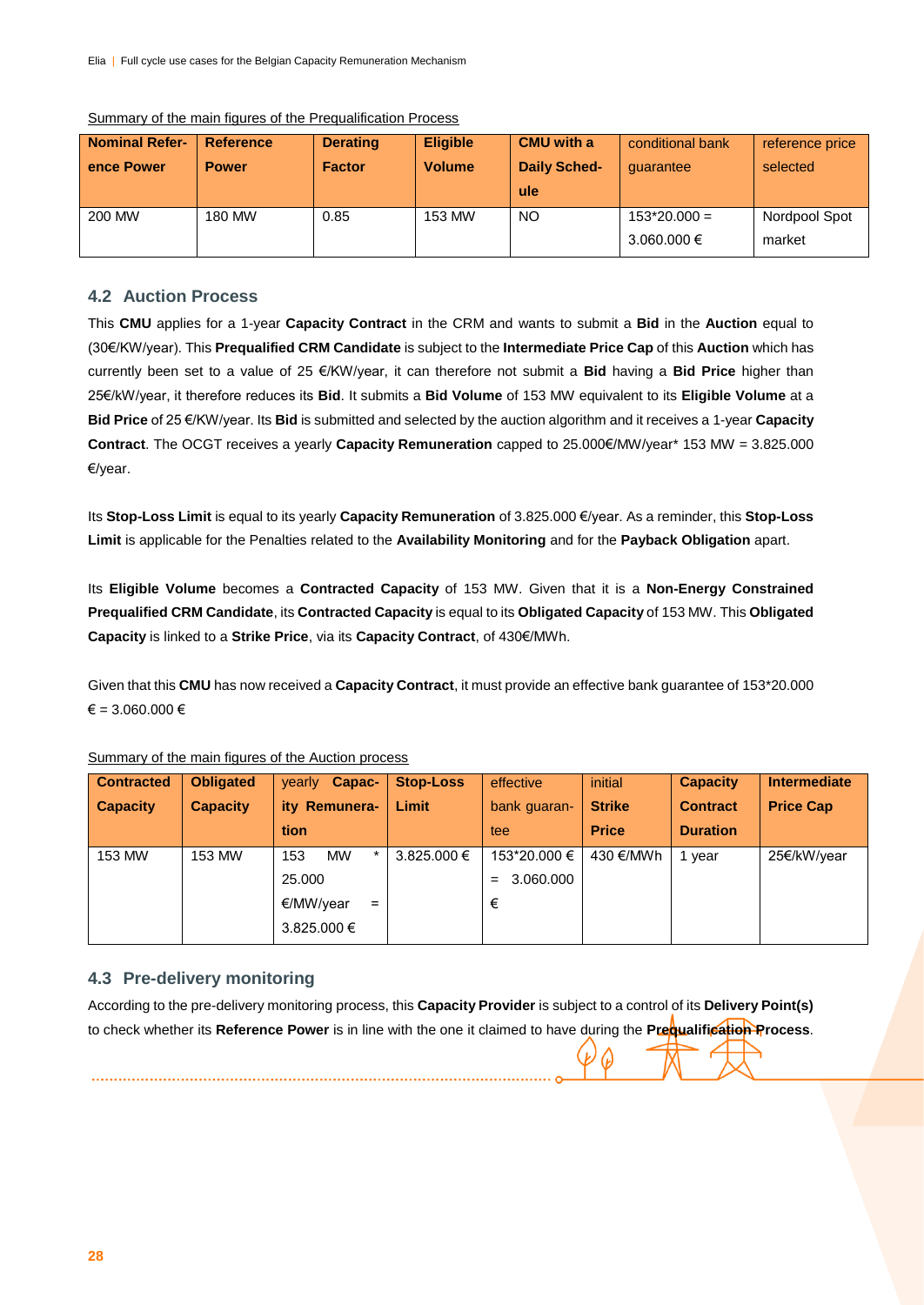The current test on this **Capacity Provider's Reference Power** is in line with the **Reference Power** announced by this **Capacity Provider** during the **Prequalification Process**. This **Capacity Provider** is therefore not subject to any pre-delivery monitoring penalty.

After the pre-delivery monitoring process, its bank guarantee is given back to him. Furthermore, this **CMU** is from that moment on considered as existing and it is allowed to sell/buy **Capacity** on the **Secondary Market**, its respective **Contracted Capacity** will be increased/reduced accordingly.

#### **4.4 Secondary Market**

The **Secondary Market Capacity** this **Capacity Provider** is allowed to provide on the **Secondary Market** is equal to the following : Max(0;(**Nominal Reference Power** (**CMU**,t) – **Total Contracted Capacity** (**CMU,**t)) - **Opt-Out Volume**\***Last Published Derating Factor** It is calculated as follows: Max (0;((200 MW – 153 MW) - 20 MW \* 0,84)) = 30,2 MW.

Given that it still has some **Secondary Market Capacity** left, this OCGT **CMU** is acquiring:

- $\Rightarrow$  10 MW for the following period (01/12/2026 31/12/2026) from an existing CHP going through a planned outage phase. This **Transaction** requires the transfer to this OCGT project, **Buyer of the Obligation**, of:
	- **The Seller of the Obligation's Capacity Remuneration** for the abovementioned period: its **Capacity Remuneration** was set at 22 €/KW/year. The transfer of the 10 MW for one month will thus generate a transfer of (10 MW\*22.000 €)\*(31\*24/8760) = 220.000 € \* 0,08 = 17.600 €
	- **The Seller of the Obligation's Availability Monitoring & Penalties**
	- **The Seller of the Obligation's Strike Price** defined in Y-4 : 380 €/MWh
- $\Rightarrow$  10 MW for the following period (01/03/2027 15/04/2027) from a new CCGT project due to an unexpected forced outage. This **Transaction** requires the transfer to this OCGT project, **Buyer of the Obligation**, of:
	- The **Seller of the Obligation's Capacity Remuneration** for the abovementioned period: its **Capacity Remuneration** was set at 28 €/KW/year. The transfer of the 10 MW will thus generate a transfer of (10 MW\*28.000 €)\*(45\*24 + 23/8760) = 280.000 €\* 0,126 = 35.280 €
	- The **Seller of the Obligation's Availability Monitoring** & Penalties
	- The **Seller of the Obligation's Strike Price** defined in Y-4 : 380 €/MWh

After **Secondary Market Transactions**, This OCGT **CMU** presents the following update features:

- $\Rightarrow$  **Total Contracted Capacity**: 153 MW + 10 MW = 163 MW during the period (01/12/2026 31/12/2026)
- **Total Contracted Capacity**: 153 MW between 01/01/2027 and 28/02/2027
- $\Rightarrow$  **Total Contracted Capacity:** 153 MW + 10 MW = 163 MW during the period (01/03/2027 15/04/2027)
- $\Rightarrow$  updated **Obligated Capacity**: 153 MW + 10 MW = 163 MW during the period  $(01/12/2026 31/12/2026)$
- updated **Obligated Capacity:** 153 MW between 01/01/2027 and 28/02/2027
- $\Rightarrow$  updated **Obligated Capacity**: 153 MW + 10 MW = 163 MW during the period  $(01/03/2027 15/04/2027)$

 $\varphi_{\varphi}$  #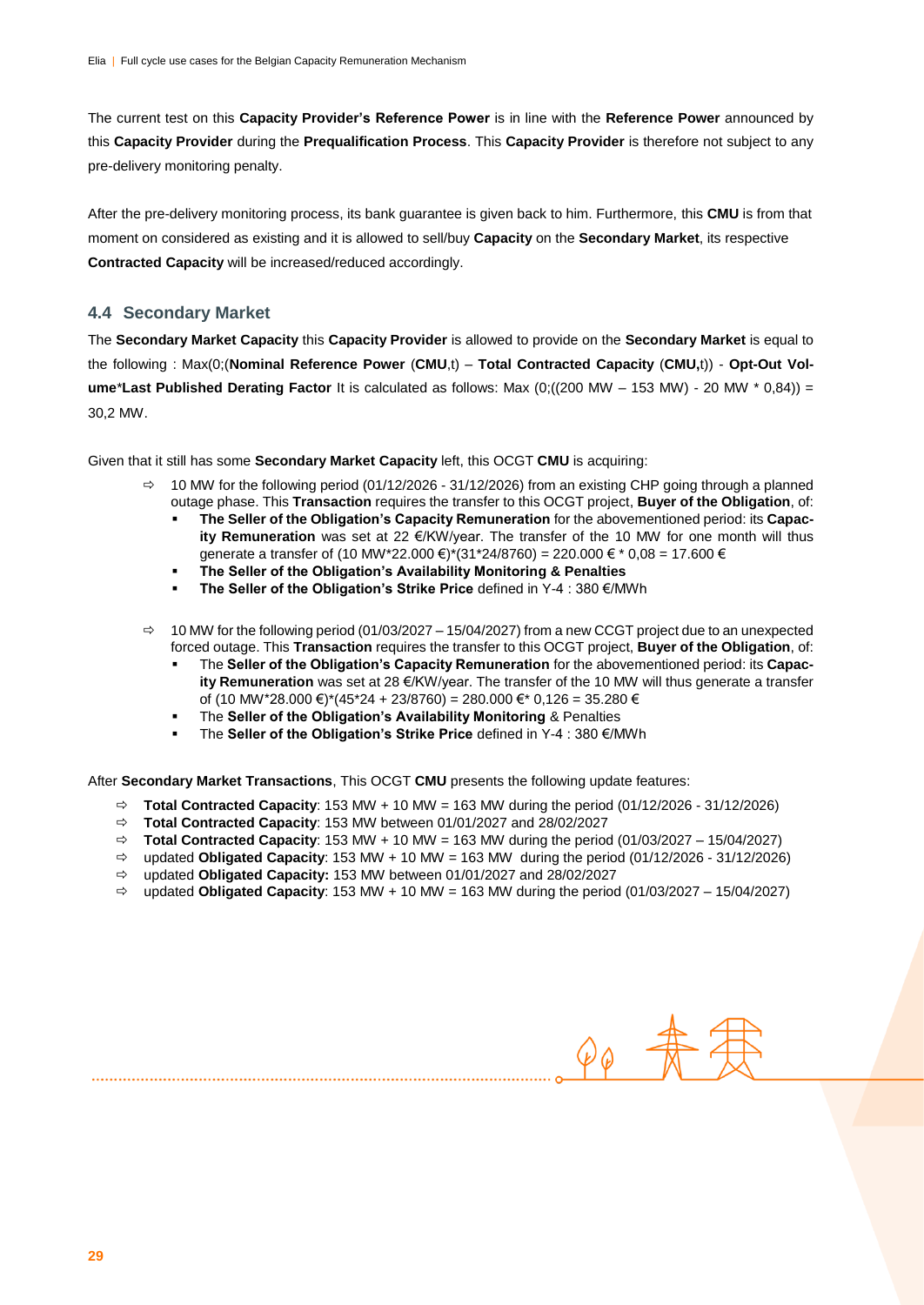| <b>Secondary Mar-</b> | <b>Partial Outage</b> | <b>Contracted</b><br>Total | updated Obligated   | <b>Capacity Remu-</b> | Strike Price appli- |
|-----------------------|-----------------------|----------------------------|---------------------|-----------------------|---------------------|
| <b>ket Capacity</b>   |                       | <b>Capacity</b>            | <b>Capacity</b>     | neration<br>re-       | cable for the Sec-  |
|                       |                       |                            |                     | ceived via the        | ondary Market       |
|                       |                       |                            |                     | <b>Secondary Mar-</b> |                     |
|                       |                       |                            |                     | ket                   |                     |
| 30,2 MW               | 0 MW                  | 163 MW during the          | 163 MW during the   | $+17.600$             | 380 €/MWh           |
|                       |                       | period (01/12/2026         | period (01/12/2026  | $\epsilon$ +          |                     |
|                       |                       | $-31/12/2026$ ;            | $-31/12/2026$ ;     | 35.280€               |                     |
|                       |                       | 153 MW between             | 153 MW between      | $= +$                 |                     |
|                       |                       | 01/01/2027 and             | 01/01/2027 and      | 52.880 €              |                     |
|                       |                       | 28/02/2027 :               | 28/02/2027 :        |                       |                     |
|                       |                       | 153 MW during the          | 163 MW during the   |                       |                     |
|                       |                       | period (01/03/2027         | period (01/03/2027) |                       |                     |
|                       |                       | - 15/04/2027)              | $-15/04/2027$       |                       |                     |

#### Summary of the main figures related to the Secondary Market

#### **4.5 Availability Monitoring and Penalties**

The result of the **Availability Monitoring** process shows during a test on the 2nd of December 2026 a lower **Available Capacity** than its **Obligated Capacity**. This **CMU** becomes liable for the 10MW **Missing Capacity** during 3 **AMT Hours** (=30 MW).

**Availability Penalty** of the **CMU**: ((163 MW - 153 MW)(1 + X)) \* yearly contract value (per MW (= 25.000 €/MW) / ((15  $(= UP)$  \*3)

X, the **Unavailability factor,** being equal to 1 as we are in a situation of Unannounced Availability.

((1+1)\*(10+10+10) \* 25.000 €)/45= 33.333,33 € as it is applied to the **3 AMT Hours**.

As a reminder, **Availability Penalties** are subject to a monthly cap in order to keep incentives for CMUs to remain in the CRM even after some **Availability Penalties**.

 The Availability Penalty monthly cap is equal to 20 % of the Yearly Capacity Remuneration: 0,2\*3.825.000 €  $€ = 765.000 €$ 

The **Availability Penalty monthly cap** is thus not reached by the **Availability Penalty** due by the OCGT CMU.

 $90$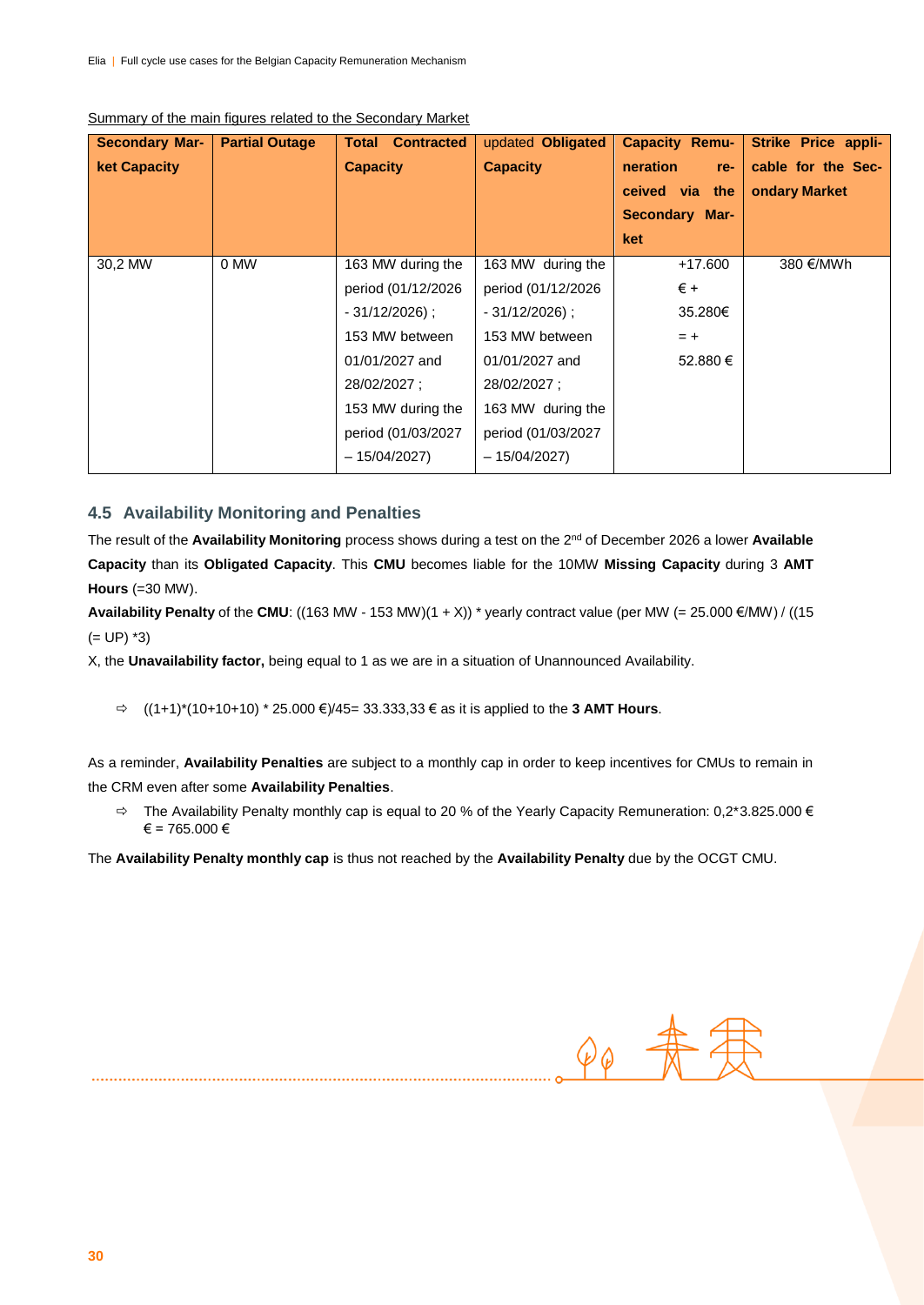| <b>Available Ca-</b><br>pacity | <b>Missing</b><br><b>Capacity</b> | <b>UP</b> | <b>Number of</b><br><b>AMT Hours</b><br>applicable for<br><b>Availability</b><br><b>Penalties</b> | <b>Unavailability</b><br>Factor (X) ap-<br>plicable | <b>Availability</b><br><b>Penalties</b> | <b>Availability</b><br><b>Penalties</b><br>monthly cap | updated Obli-<br>gated Capac-<br>ity                                                                                                                                                        |
|--------------------------------|-----------------------------------|-----------|---------------------------------------------------------------------------------------------------|-----------------------------------------------------|-----------------------------------------|--------------------------------------------------------|---------------------------------------------------------------------------------------------------------------------------------------------------------------------------------------------|
| 153 MW                         | 10 MW per<br><b>AMT Hour</b>      | 15        | 3                                                                                                 | 1                                                   | $-33.333,33 \in$                        | 765.000€                                               | 163 MW dur-<br>ing the period<br>$(01/12/2026 -$<br>31/12/2026);<br>153 MW be-<br>tween<br>01/01/2027 and<br>28/02/2027;<br>163 MW dur-<br>ing the period<br>$(01/03/2027 -$<br>15/04/2027) |

#### Summary of the main figures for the Availability Monitoring and Penalties

#### **4.6 Payback Obligation**

The **Payback Obligation** is applicable for 2 hours in December 2026: the first from 7 AM to 8 AM and the second from 7 PM to 8 PM the 23/12/2026. These 2 **AMT hours** are liable to a **Payback Obligation**. Indeed, the prices observed for these 2 hours on the Nordpool SPOT Market exceeded the **Strike Price** applicable to this **CMU**. The reference prices observed from the Nordpool SPOT market are the following (460 €/MWh and 390 €/MWh).

Given that this **CMU** is a **CMU** with a **Daily Schedule**, it has to apply the **Strike Price** initially set for its **Capacity Contract** and the one it received via the **Secondary Market**.

The **Availability Ratio** of this OCGT **CMU** is calculated for both hours as follows: Min(1;**Available Capacity** of the **CMU**/(**Total Contracted Capacity** of the **CMU**)). The unavailability of the **CMU** has not been announced before the identification of the **AMT Moments** meaning that this **CMU** will be liable for the **Payback Obligation** although it is not entirely available.

- $\Rightarrow$  1<sup>st</sup> hour: Min(1;153/163) = 0,94 < 1 so the **Availability Ratio** is equal to 0,94 as the minimum value is selected
- 2 nd hour: Min(1;153/163) = 0,94 < 1 so the **Availability Ratio** is equal to 0,94 as the minimum value is selected

Important: the unavailability of the **CMU** has not been announced before the identification of the **AMT Moments** meaning that this **CMU** will be liable for the **Payback Obligation** although it is not entirely available.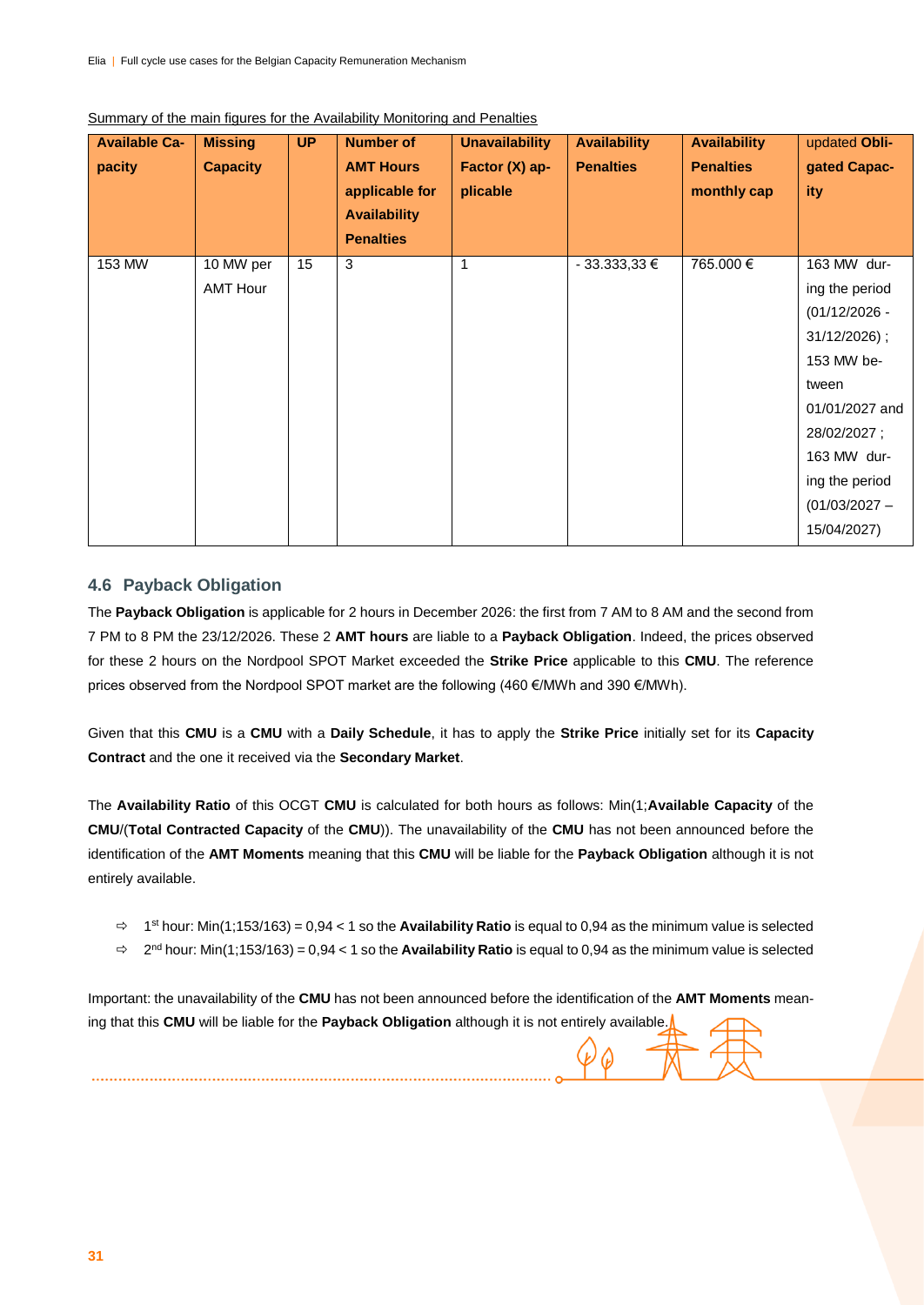#### The **Payback Obligation** of this **CMU** is calculated:

- 0€ for all hours in December 2026 excepted for 2 hours :
- $\Rightarrow$  2 hours on 23/12/2026 :

|      | <b>OCGT</b>                                                                                                                                                                                                                       |
|------|-----------------------------------------------------------------------------------------------------------------------------------------------------------------------------------------------------------------------------------|
| 7 AM | <b>Primary Transaction :</b> Max $(0)(460 \in MWh)$<br>430€/MWh)*(153)*(0,94) = 4314,6 €                                                                                                                                          |
|      | <b>Secondary Transaction :</b> Max $(0)(460 \in MWh$ –<br>380€/MWh)*(10)*(0,94) = 752 €                                                                                                                                           |
| 7 PM | <b>Primary Transaction: This CMU is not liable to a Pay-</b><br>back Obligation on the Primary Market as the reference<br>price observed on the Nordpool Spot Market < Strike<br><b>Price applicable to the Secondary Market.</b> |
|      | <b>Secondary Transaction :</b> Max $(0)(390 \in MWh$ –<br>$380€/MWh)*(10)*(0,94) = 94 €$                                                                                                                                          |

#### Total amount of the **Payback Obligation** : - 5160,6 €

#### Summary of the main figures for the Payback Obligation determination

| initial Strike Price | <b>Strike Price appli-</b> | <b>Number of AMT</b>    | Reference prices       | <b>Availability Ratio</b> | <b>Payback Obliga-</b> |
|----------------------|----------------------------|-------------------------|------------------------|---------------------------|------------------------|
|                      | cable to Second-           | <b>Hours applicable</b> | applicable for the     |                           | tion                   |
|                      | ary Market                 | for the Payback         | <b>Payback Obliga-</b> |                           |                        |
|                      |                            |                         |                        |                           |                        |
|                      |                            | <b>Obligation</b>       | tion                   |                           |                        |
| 430 €/MWh            | 380 €/MWh                  |                         | 460 €/MWh:             | $0.94$ for both $AMT$     | $-5160.6 \in$          |

#### **4.7 Final Remuneration - Costs balance**

Summary of Remunerations – Costs balance

| Initial Capacity Remu-   Penalty for delay of   Secondary Market Ca-   Availability Monitor-   Payback Obligation |                     |                                                             |                  |               |
|-------------------------------------------------------------------------------------------------------------------|---------------------|-------------------------------------------------------------|------------------|---------------|
| neration                                                                                                          |                     | the CMU in the pre- $ $ pacity Remuneration $ $ ing Penalty |                  |               |
|                                                                                                                   | delivery monitoring | received                                                    |                  |               |
| 3.825.000 €                                                                                                       | $0 \in$             | + 52.880 €                                                  | $-33.333,33 \in$ | $-5160,6 \in$ |

 $P\phi$  -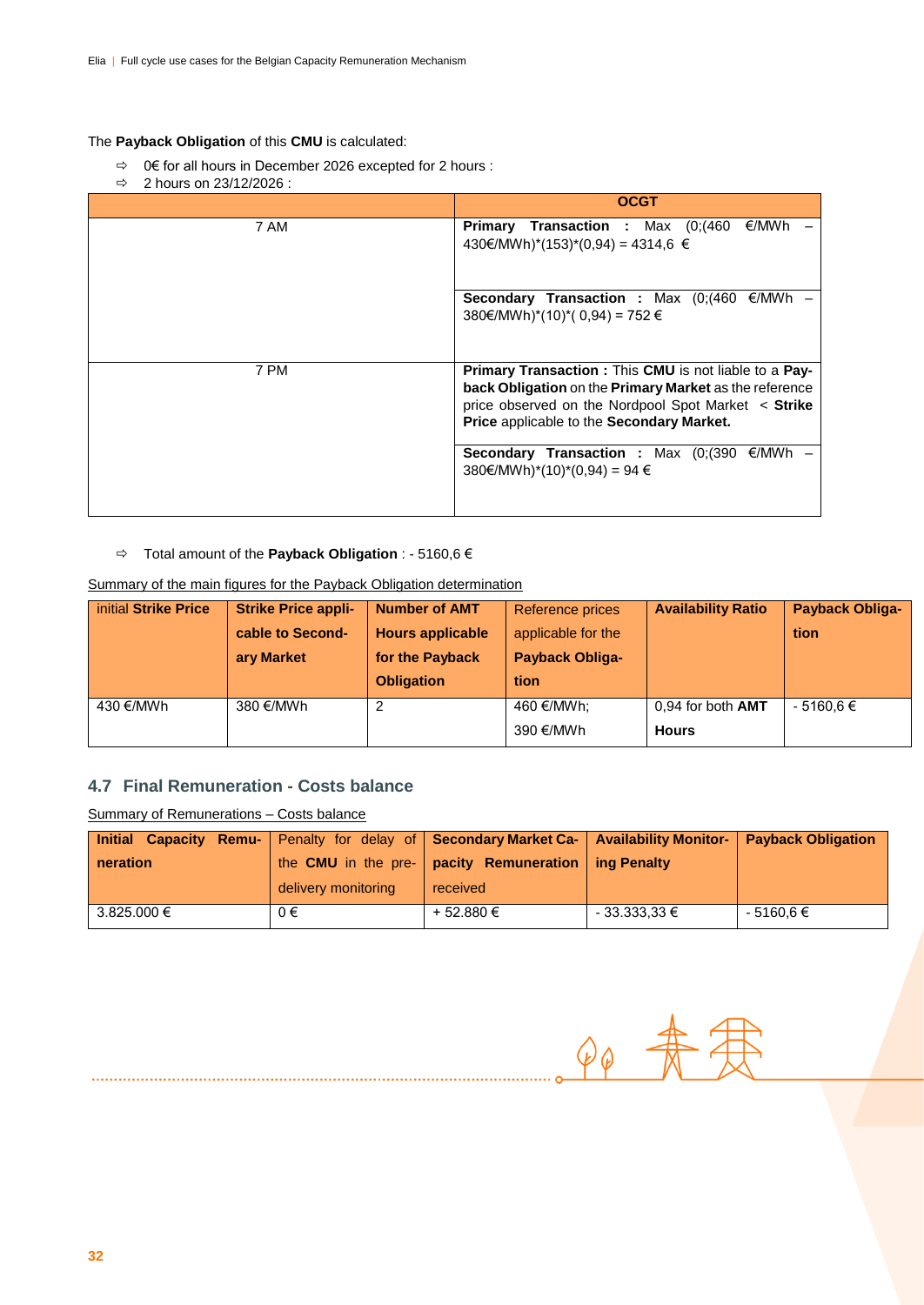# **5. Use Case 4: A Capacity Provider with several Energy-Constrained**

### **assets**

#### **5.1 Prequalification Process**

A **CRM Candidate** with a potential location is investigating to construct a new **Capacity** in the context of the Belgian CRM. This **CRM Candidate** is planning to build a new project composed of 4 **Delivery Points** (hereafter **DPs**) which are all **Energy-Constrained**. Given its limited degree of investments, this **CMU** cannot apply for a multi-years contract for the CRM and does not send an investment file to CREG.

Furthermore, some **Capacities** are subject to a positive technical agreement according to the connection process detailed in the Federal Grid Code.

This **CMU** is composed of several **DPs**.

- o **DP 1**: An existing battery, which declares to have a **Nominal Reference Power** of 20 MW.
- o **DP 2**: An additional **DSR**, which declares to have a **Nominal Reference Power** of 10 MW.
- o **DP 3**: An additional **DSR**, which declares to have a **Nominal Reference Power** of 15 MW.
- o **DP 4**: An additional diesel generator which declares to have a **Nominal Reference Power** of 15 MW.

Given that this **Nominal Reference Power** of these **DPs** is declared and cannot be measured based on a certified metering device, the **CMU** is additional and the **CRM Candidate** shall provide a project execution plan as exposed in the Market Rules. Its **Nominal Reference Power** shall be verified by Elia through the pre-delivery monitoring

As exposed above, the **CRM Candidate** participant will need a technical agreement from Elia, indicating that its **Capacity** can be connected to the Elia grid (and the price to do so).

Before starting its **Prequalification Process**, this **CRM Candidate** require to commit themselves on the following:

- An endorsement of the **Capacity Contract Framework**;
- Its compliance with the relevant legal and regulatory framework defined in the CRM framework;
- Its respect of the eligibility criteria's set by the Royal Decree for the FPS Economy (cumulative support and minimal participation threshold);

 $\varphi_{\varphi}$ 

As a second step, the **CRM Candidate** can introduce its prequalification file, consisting in an **Additional Capacity** with a declared **Nominal Reference Power** of 60 MW. It decides to partially opt-out: its **Opt-Out Volume** is equal to 10 MW. Its **Reference Power** is therefore equal to its **Nominal Reference Power**: 50 MW.

Moreover, the **CRM Candidate** presents also the following specifications:

- $\Rightarrow$  For each **Delivery Point**, it must provide the following information:
	- The technology of the related **Capacity**;
	- The CO2 emission of the related **Capacity**;
	- Its full technical offtake **Capacity** (for the **DSRs**);
	- Its **Unsheddable Margin** (for the **DSRs**);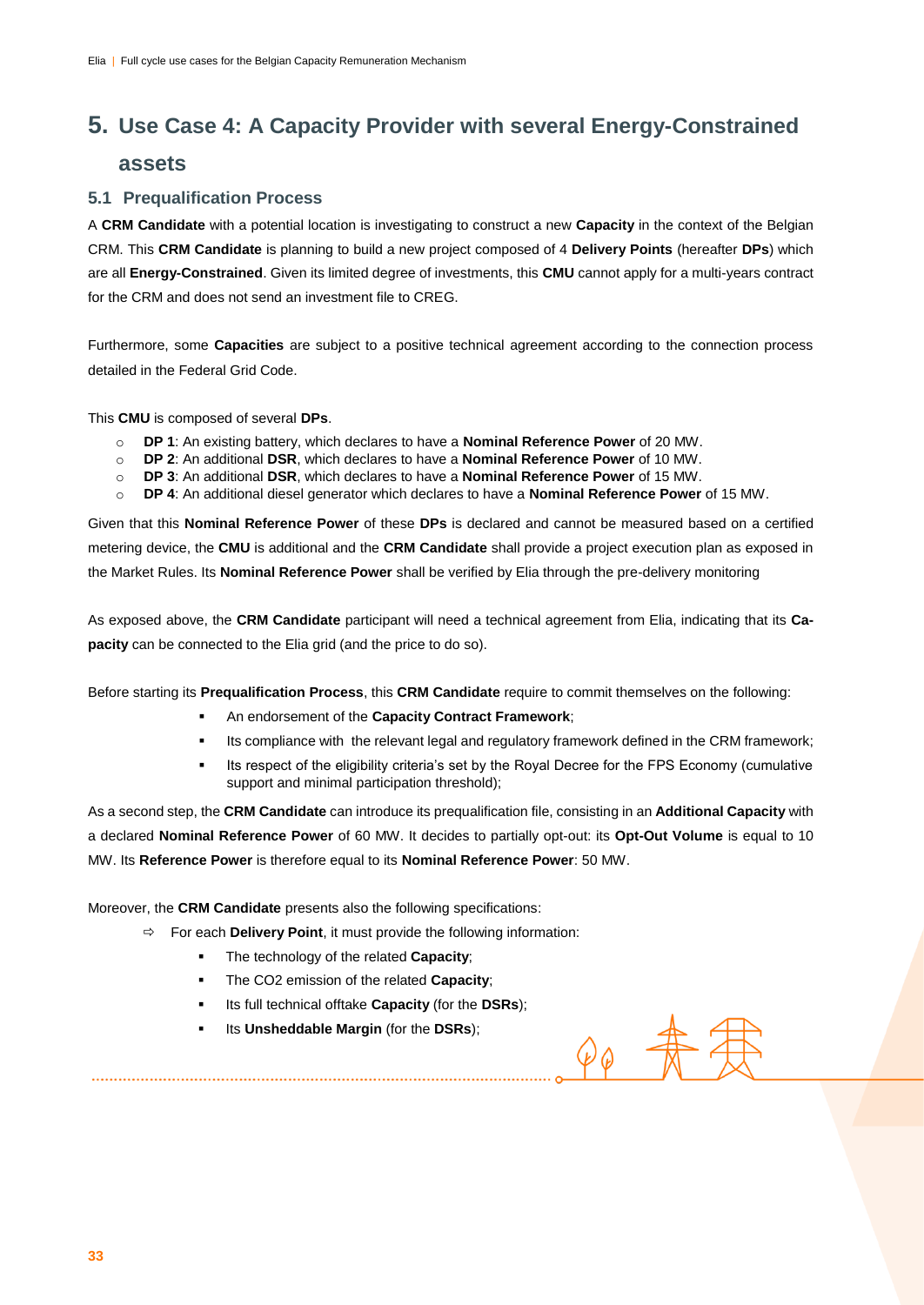- Its full technical injection **Capacity** (for the storage and the generator);
- A single line diagram with a specific identification of the exact location of the **DPs/CMUs**;
- A valid **Grid User Declaration** as provided in the **Capacity Contract Framework**;
- A **DSO-CRM Candidate** agreement
- On **CMU** level (as a whole):
	- A **Declared Market Price** which could be used as correction for its **Strike Price** (see **Auction Process** below);
	- A selected **NEMO** : Day-Ahead EPEX Spot Market;

Finally, this **CRM Candidate** must also provide the following information:

- A related project execution plan (respecting identified milestones and key milestones as detailed in the Capacity Contract Framework);
- Its **SLA** and associated **Derating Factor**;
- (Partial) **Declared Prices** associated to the **Day-Ahead**, **Intraday** and **Balancing Markets**.
- Its required interactions with  $3<sup>rd</sup>$  parties : DSO, Fluxys, the FPS Economy (production permit), the CREG (investment file), …

This **Capacity Provider** decides to partially opt out for a volume of 10 MW equal to its **Opt-Out Volume**. This decision to partially opt-out for the **CMU** comes from the fact that it is composed of 4 different **DP's** and that it has doubts about its ability to fulfill its **Capacity Contract** obligations at all time as several of its **DP's** are new. As it is opting-out in the Y-4 **Auction,** it must not indicate whether these 10 MW will contribute or not to adequacy, it must only indicate whether this opt-out is associated to a closure notification or not. This **Opt-Out Volume** is not associated to a temporary notification for closure or a structural reduction of **Capacity.** It means that the required CRM volume contracted in Y-4 will be reduced as follows: **Opt-Out Volume\*Last Published Derating Factor**.

This **CMU** has therefore a **Reference Power** equal to its **Nominal Reference Power** – its **Opt-Out Volume** = 60 MW – 10 MW = 50 MW. This **CMU** chooses a SLA of 4 hours which is associated to a **Derating Factor** of 0,3. Its **Eligible Volume** is therefore equal to 0,3\*50 MW = 15 MW.

As part of its prequalification file, the **CRM Candidate** introduces a conditional bank guarantee signed by a recognized financial institution and covering an amount of 20 k€ multiplied by its **Eligible Volume** (15 MW).

As mentioned above, the **DSR DPs** are allowed provide, as part of the **Prequalification Process**, their **Unsheddable Margin**. This **Unsheddable Margin** is considered apart from their declared **Nominal Reference Power**. In other words, it means that the **Unsheddable Margin** of these 2 **DPs** do not impact their declared **Nominal Reference Power.** The installed capacity of these **CMUs** is therefore equal to their **Nominal Reference Power** majored by their **Unsheddable Margin.** 

 $\mathcal{D} \varphi$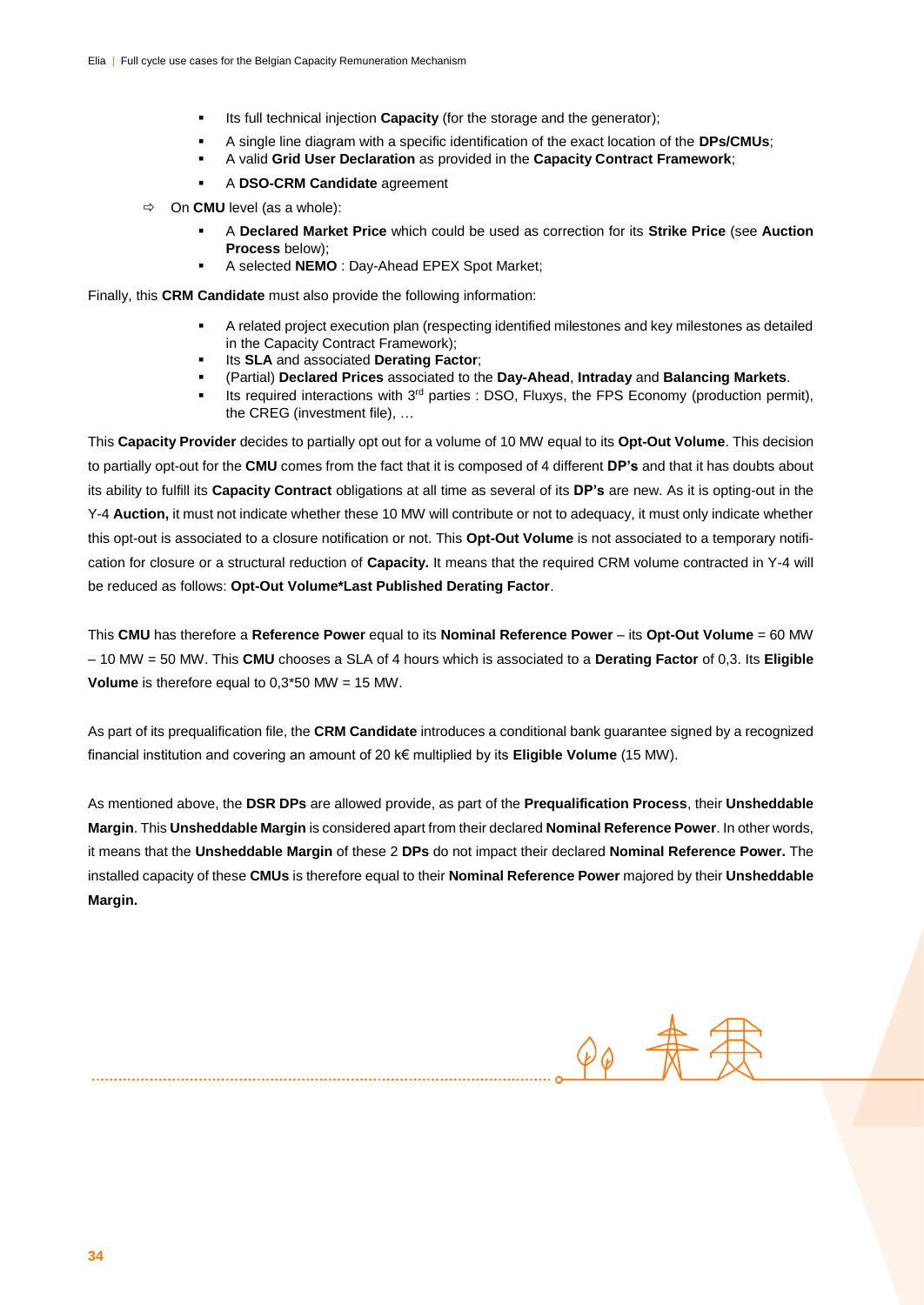| <b>Parameters</b>         | DP <sub>1</sub> | DP <sub>2</sub> | DP <sub>3</sub> | DP <sub>4</sub> |
|---------------------------|-----------------|-----------------|-----------------|-----------------|
| <b>Nominal Reference</b>  | 20 MW           | 10 MW           | <b>15 MW</b>    | <b>15 MW</b>    |
| <b>Power</b>              |                 |                 |                 |                 |
| <b>Unsheddable Margin</b> |                 | 6 MW            | 5 MW            |                 |
| installed capacity        | 20 MW           | <b>16 MW</b>    | 20 MW           | <b>15 MW</b>    |

#### Summary of the main figures of the Prequalification Process

As exposed in the disclaimer in the beginning of this document, we will not enter all the details related to the **Prequalification Process** for each type of **CRM Candidate/DP/CMU**. The specific numbers provided can be considered as illustrative for the purpose of this exercise. Nevertheless, it is assumed that the **CRM Candidate/DPs/CMUs** comply with the requirements of the **Prequalification Process** mentioned above. This does not mean, in any case, that other figures are not important in the framework of the life-cycle of the CRM.

| <b>Total</b>   | Total         | <b>Total</b>  | <b>SLA</b>   | Derat-        | <b>Eligible</b> | conditional bank guar- | <b>CMU</b> with a     | reference        |
|----------------|---------------|---------------|--------------|---------------|-----------------|------------------------|-----------------------|------------------|
| <b>Nominal</b> | Opt-          | <b>Refer-</b> | <b>Hours</b> | ing           | <b>Volume</b>   | antee                  | <b>Daily Schedule</b> | price            |
| Refer-         | Out           | ence          |              | <b>Factor</b> |                 |                        |                       |                  |
| ence           | <b>Volume</b> | <b>Power</b>  |              | applica-      |                 |                        |                       |                  |
| <b>Power</b>   |               |               |              | ble to        |                 |                        |                       |                  |
|                |               |               |              | the en-       |                 |                        |                       |                  |
|                |               |               |              | tire pool     |                 |                        |                       |                  |
| 60 MW          | 10 MW         | 50 MW         | 4 hours      | 0,3           | 15 MW           | 15MW*20.000€/MW =      | <b>NO</b>             | <b>EPEX Spot</b> |
|                |               |               |              |               |                 | 300,000 €              |                       | Market           |
|                |               |               |              |               |                 |                        |                       |                  |

#### This **CMU** presents the following characteristics:

#### **5.2 Auction Process**

This **Prequalified CRM Candidate** can only submit a **Bid** for a 1 year **Capacity Contract**. It is applying for a 1-year contract in the Y-4 **Auction** and it is therefore subject to the **Intermediate Price Cap** which was set at 20€/kW/year for this **Auction**. It submits a **Bid** for a **Bid Volume** of 15 MW equivalent to its **Eligible Volume** at a **Bid Price** of 18 €/KW/year. The **Bid** of this **Prequalified CRM Candidate** complies with the **Bids** requirements of the CRM and is approved and selected by the auction algorithm. This **Prequalified CRM Candidate** is granted a 1 year **Capacity Contract**. Its **Contracted Capacity** is equal to its **Eligible Volume**: 15 MW.

- Its **Obligated Capacity** shall be equal to 50 MW during its **SLA Hours**.
- Its yearly **Capacity Remuneration** is equal to 15MW\*18.000 €/MW = 270.000 €
- Its **Stop-Loss Limit** is equal to its yearly **Capacity Remuneration**: 270.000 €.

It is important to keep in mind that a **Stop-Loss Limit** is applicable for both the **Availability Monitoring** & the **Payback Obligation** processes apart.

Given that this **Capacity Provider** is a **CRM Candidate** without a **Daily Schedule**, it is obliged to communicate at least one **Declared Day-Ahead Price** and allowed to declare other **(Partial) Declared Market Prices** on the **Day-Ahead**,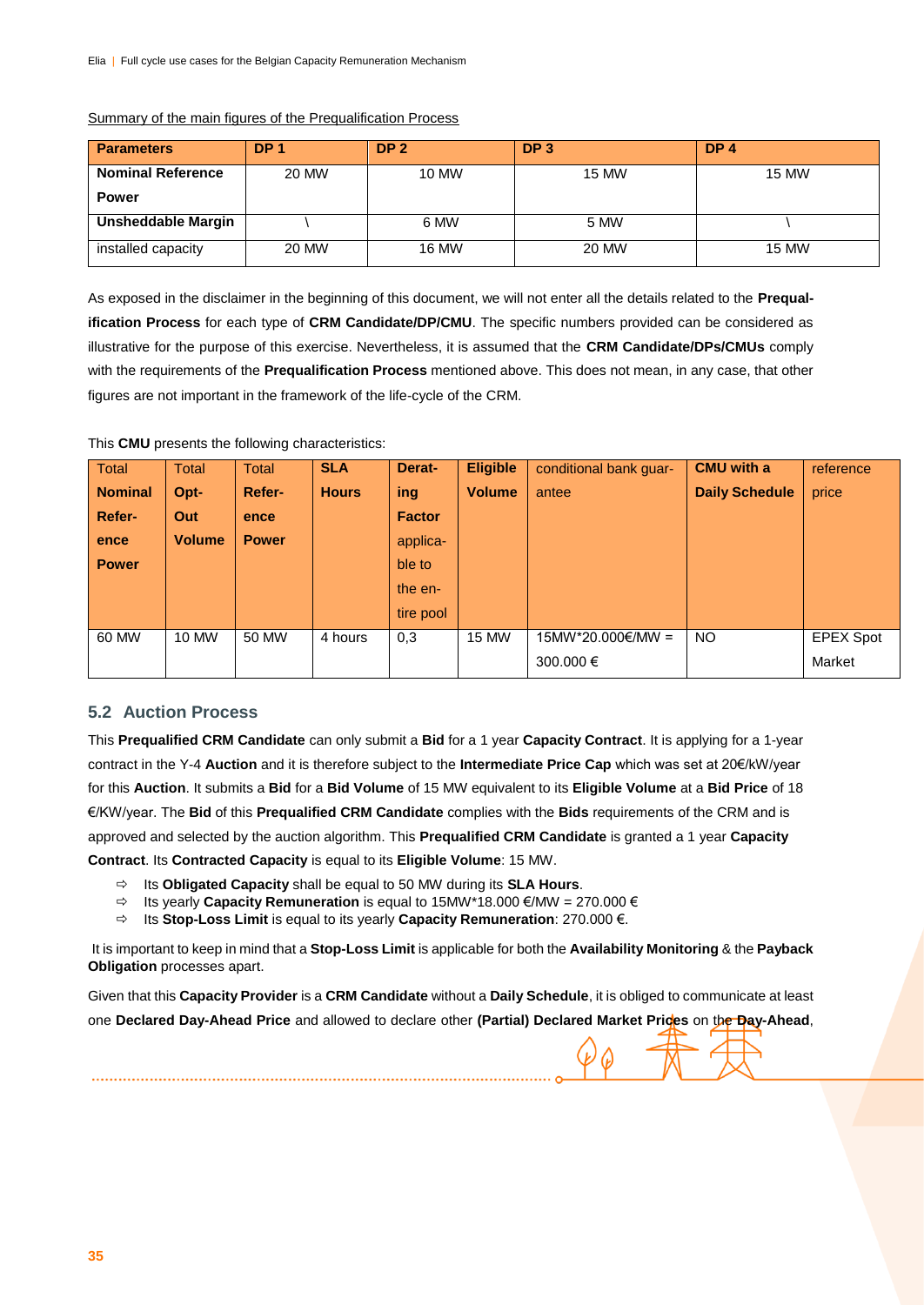**Intraday** and **Balancing Markets** which will be used in case the reference price in the EPEX Sport market > initial **Strike Price** being equal to 410 €/MWh.

| <b>Contracted Capacity</b> | <b>Obligated Capacity</b>  | yearly Capacity Remunera-<br>tion    | <b>Secondary Market Capacity</b>                                                                                                             |
|----------------------------|----------------------------|--------------------------------------|----------------------------------------------------------------------------------------------------------------------------------------------|
| <b>15 MW</b>               | 50 MW during its SLA Hours | $15*18.000 \text{ } \in$ = 270.000 € | For all <b>SLA Hours</b> ex-ante: 0<br><b>MW</b><br>For one or more SLA hours in<br>ex-post: 0MW<br>/ during non-SLA Hours : 60<br><b>MW</b> |

Summary of the main figures for the Auction process

| <b>Capacity Contract Duration</b> | <b>Initial Strike Price</b> | effective bank quarantee    |
|-----------------------------------|-----------------------------|-----------------------------|
| vear                              | 410 €/MWh                   | $15*20.000 \in 300.000 \in$ |

| <b>Declared Day-Ahead Price</b> | <b>Declared Intraday</b><br><b>Price</b> | <b>Declared Balancing</b><br><b>Price</b> |
|---------------------------------|------------------------------------------|-------------------------------------------|
| 450 €/MWh                       | 550 €/MWh                                | 600 €/MWh                                 |

| <b>Partial 1 Declared Day-Ahead Price   Partial 1 Declared Intraday Price</b> |                     | <b>Partial 1 Declared Balancing Price</b> |
|-------------------------------------------------------------------------------|---------------------|-------------------------------------------|
| 430 €/MWh for 10 MW                                                           | 530 €/MWh for 12 MW | 570 €/MWh for 14 MW                       |

| <b>Partial 2 Declared Day-Ahead Price   Partial 2 Declared Intraday Price</b> |                     | <b>Partial 2 Declared Balancing Price</b> |
|-------------------------------------------------------------------------------|---------------------|-------------------------------------------|
| 380 €/MWh for 8 MW                                                            | 490 €/MWh for 10 MW | 525 €/MWh for 11 MW                       |

As a reminder, this **CMU** is a **CMU without a Daily Schedule.** It means that it must, at least, declare during its **Prequalification Process, a Declared Price** for the **Day-Ahead Market.** It can also declare **an Intraday** and **a Balancing Price.** The **Declared Price** to be selected, should be the **Declared Day-Ahead Price** if the reference price observed on the market is equal or higher to this **Declared Day-Ahead Price.** In case, the **Declared Day-Ahead Price** is not reached or equal to the reference price, the **CMU** can refer either to the **Declared Intraday** or **Balancing Prices.** If one of the **Declared** Prices is reached on the relevant market, the volume activated will be equal to the **Nominal Reference Power** of the **CMU.**

In case the **Declared Price** is not met on the associated market, a **CMU** is allowed to refer to a partial **Declared Price** on the associated market which will be equivalent to a partial volume linked to this partial **Declared Price** activated on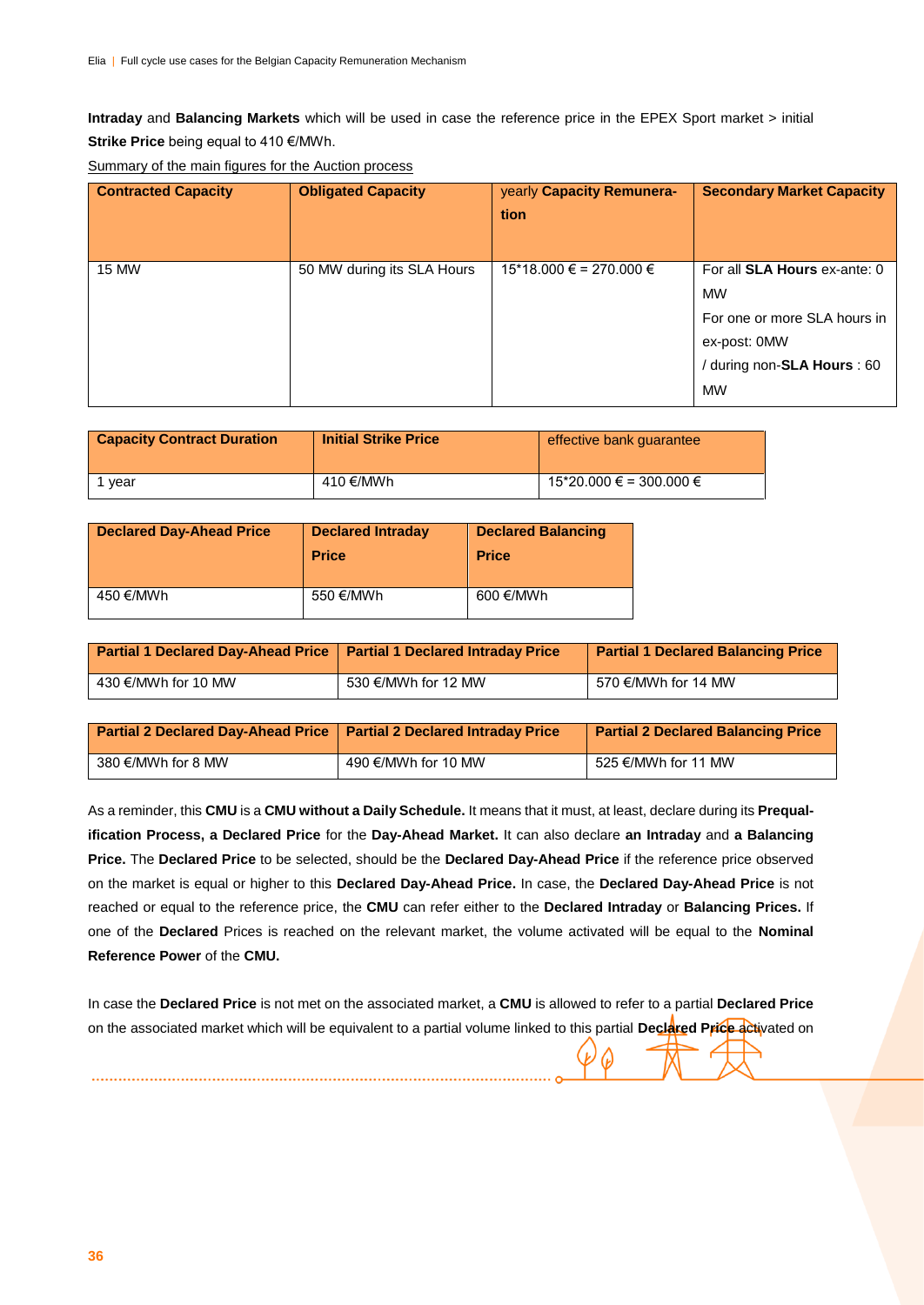this market. Again here, the selected volume should be the volume linked to the **Declared Day-Ahead Price** and if this **Declared Day-Ahead Price** is not equal or higher than the observed reference price, the selection will be based on the highest volume activation associated to the relevant market & associated **Declared Price** for this market. Even though only one of these (partial) **Declared Prices** is exceeded on the associated market, the volume linked to this market will be activated**.**

#### **5.3 Pre-delivery monitoring**

After the **Prequalification** and the **Auction Processes**, the **Capacity Provider** must comply with the figures announced for the pre-delivery monitoring phase. It must also provide to Elia a quarterly monitoring report in which the status of its project's' evolution is given, at least for each milestone of its **Capacity Contract Framework**. Still, during its pre-delivery monitoring, this **Capacity Provider** happens to show an **Available Capacity** (48 MW) lower than its **Obligated Capacity** during its **SLA Hours** (50 MW). This schedule deviation, compared to the initial project plan it submitted to Elia during the **Prequalification Process**, is at that moment smaller than a month and requires therefore that the **Capacity Provider** provides to Elia a mitigation plan. It has 2 solutions to solve this issue and avoid paying a financial penalty equal to 33% of its bank guarantee:

- 1) It can reshuffle its pool in order to be able to fulfill its obligations.
- 2) It can seek on the **Secondary Market** for **Capacity** to be able to fulfill its obligations.

The **Capacity Provider** decides to seek for a solution on the **Secondary Market**. In order to respect its **Contracted Capacity,** it must sell a part of its **Contracted Capacity.** It decides to sell 3 MW of its **Contracted Capacity** on the **Secondary Market** for the entire **Delivery Period** meaning that its **Contracted Capacity** is reduced from 15 MW to 12 MW whereas its **Obligated Capacity** is reduced to the following: 50 MW – (3 MW/0,3) = 50 MW - 10 MW = 40 MW. Another **Capacity Provider** is willing to buy these 3 MW for that **Delivery Period** and receives therefore its **Capacity Remuneration** (18€/KW/year) and its related **Strike Price** (410 €/MWh).

It is important to insist on the fact that selling a part of its **Contracted Capacity** (as above) is equal to reduce its **Contracted Capacity** by the amount of the part of the obligation sold on the **Secondary Market**, therefore the **Obligated Capacity** of the **CMU** selling some **Capacity** on the **Secondary Market** follows its **Contracted Capacity** which means that its **Obligated Capacity** is reduced as well. Therefore, it transfers a part of its **Capacity Remuneration** in function of the **Capacity** sold on the **Secondary Market**.

The **Capacity Remuneration** foreseen is transferred to this **Capacity Provider** and is equal to: 18.000 €\*3 MW = 54.000 €.

By doing so, it is able to show an **Available Capacity** (48 MW) superior to its updated **Obligated Capacity** (40 MW): indeed selling a part of its **Contracted Capacity** on the **Secondary Market** reduces its **Contracted Capacity**. It must not pay a financial penalty anymore.

 $90 - \frac{4}{5}$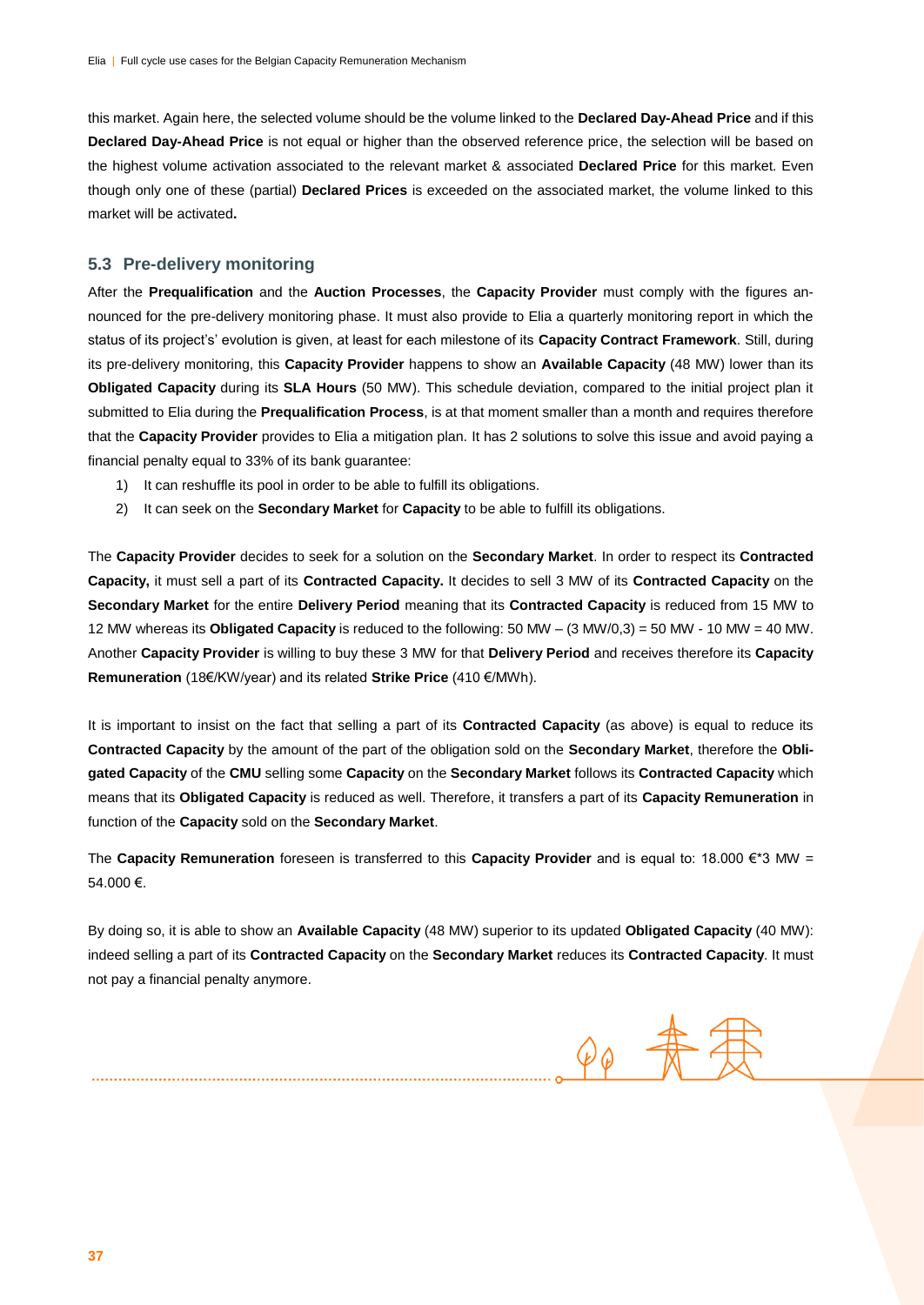After the pre-delivery monitoring process, this **CMU** receives its bank guarantee back and becomes an **Existing Capacity**. Moreover, it is now allowed to contract (and sell) **Additional Capacity** on the **Secondary Market** (when it is ready), its **Contracted Capacity** would therefore be increased/decreased accordingly.

| <b>Available Ca-</b><br>pacity | <b>Obligated Ca-</b><br>pacity                                   | delayed Volume | <b>Contracted Ca-</b><br><b>pacity</b> | <b>Total Con-</b><br>tracted Capac-<br>ity | updated Obli-<br>gated Capacity |
|--------------------------------|------------------------------------------------------------------|----------------|----------------------------------------|--------------------------------------------|---------------------------------|
| 48 MW                          | $(15 \text{ MW}/0, 3) = 50$<br>MW during its<br><b>SLA Hours</b> | 2 MW           | <b>15 MW</b>                           | <b>12 MW</b>                               | 40 MW during<br>its SLA Hours   |

Summary of the main figures for the pre-delivery monitoring process

#### **5.4 Secondary Market**

The **Secondary Market Capacity** this **CMU** is able to offer on the **Secondary Market** in ex-ante is the following:

 During all its **SLA Hours**: Max (0; **Nominal Reference Power** of the **CMU, t** – (**Total Contracted Capacity**  of the **CMU, t/Derating Factor** of the **CMU, t**) – **Opt-Out Volume** of the **CMU, t)** \* **Last Published Derating Factor** of the **CMU, t**): (60 MW - (12MW/0,3) – 10 MW) \* 0,32 = (60 MW – 40 MW – 10 MW) \* 0,32 = 3,2 MW

The **Secondary Market Capacity** this **CMU** is able to offer on the **Secondary Market in ex-post** is the following:

 During its non-**SLA Hours:** Max (0;**Nominal Reference Power** of the **CMU** – **Total Contracted Capacity** of the **CMU**): 60 MW - 0 MW = 60 MW

This **CMU** decides not to acquire additional **Secondary Market Capacity** ex-ante nor ex-post outside of its **SLA-Hours** on the **Secondary Market**.

|  |  |  | Summary of the main figures for the Secondary Market |  |
|--|--|--|------------------------------------------------------|--|
|  |  |  |                                                      |  |

| <b>Forced Out-</b> | <b>Total Contracted</b> | <b>Strike Price applica-</b> | <b>Obligated Capacity</b>   | <b>Capacity Remunera-</b> |
|--------------------|-------------------------|------------------------------|-----------------------------|---------------------------|
| age                | <b>Capacity</b>         | ble for the Secondary        |                             | transferred via<br>tion   |
|                    |                         | <b>Market</b>                |                             | the Secondary Mar-        |
|                    |                         |                              |                             | ket                       |
| 0 MW               | <b>12 MW</b>            | 500 €/MWh                    | 40 MW during its <b>SLA</b> | 54.000 € (during the      |
|                    |                         |                              | <b>Hours</b>                | pre-delivery<br>monitor-  |
|                    |                         |                              |                             | ing)                      |

#### **5.5 Availability Obligations and Penalties + Payback Obligation**

For this use case, the **Availability Monitoring & Penalties** are considered with the determination of the **Payback Obligation** as these 2 are directly linked given that the considered **CMU** is a **CMU** without a **Daily Schedule**.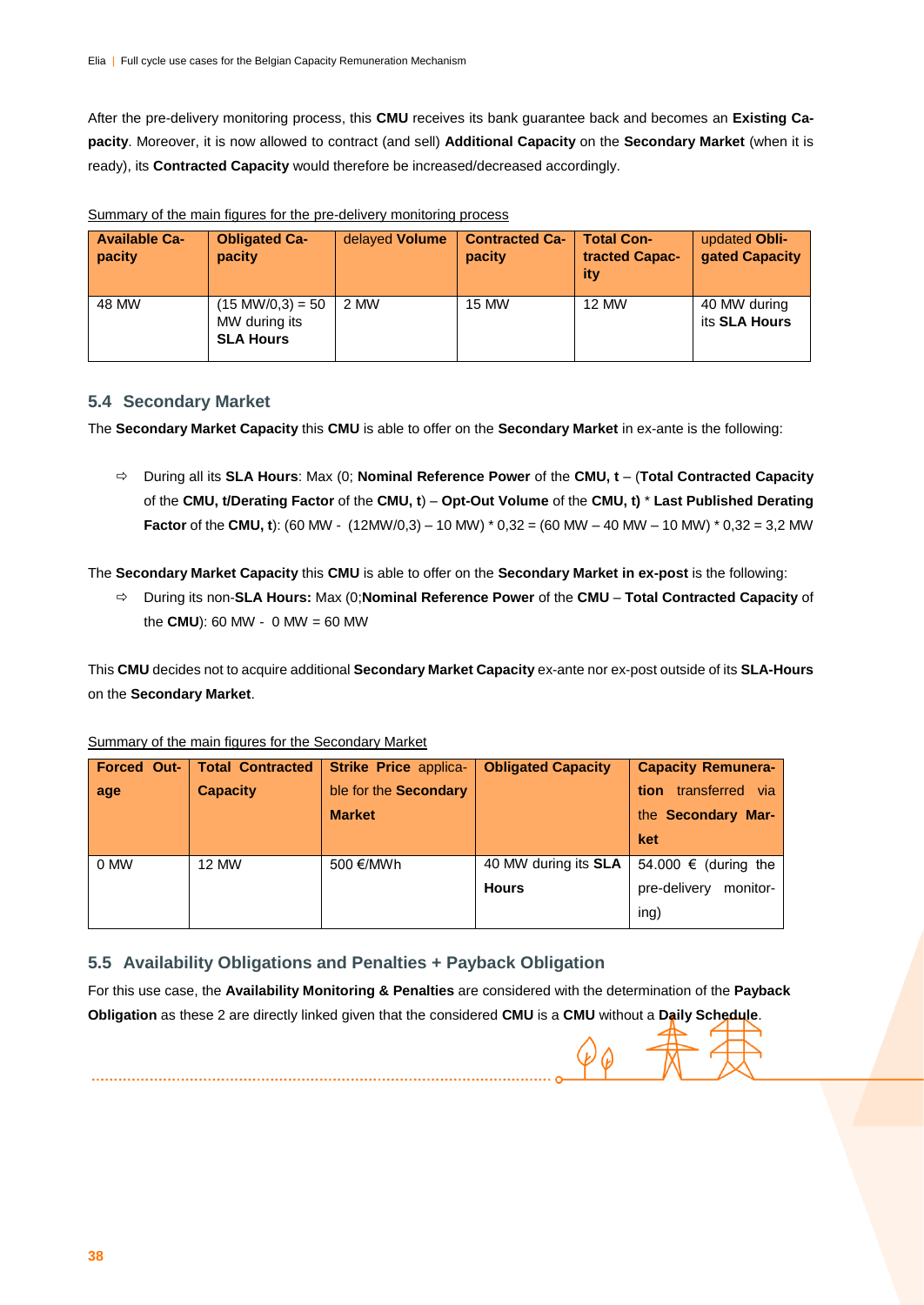During the **Delivery Period** 2026-2027, an **Availability Monitoring** for 4 **AMT Hours** during 2 different **AMT Moments** of 2 hours each (where the **CMU** is monitored as any other) **:** 

- $\Rightarrow$  During the 22<sup>nd</sup> of December 2025 from 6 PM to 8 PM
- $\Rightarrow$  During the 13<sup>th</sup> of January 2026, from 6 PM to 8 PM

The applicable reference prices on the EPEX SPOT Market are respectively the following during these **AMT Hours:**  (550 €/MWH;470 €/MWh;440€/MWh;420 €/MWh).

As a reminder, this **CMU** is a **CMU without a Daily Schedule.** It means that it declared during its **Prequalification Process, a Declared Price** for the **Day-Ahead Market** and also declare **an Intraday** and **a Balancing Price.** The **Declared Price** will be selected first if the reference price on the EPEX SPOT exceeds it. In case, the **Declared Day-Ahead Price** is not reached, it can refer either to the **Declared Intraday** or **Balancing Prices.** If one of the **Declared Prices** is reached on the relevant market, the volume activated will be equal to the **Nominal Reference Power** of the **CMU.**

In case the **Declared Price** is not met on this relevant market, a **CMU** is allowed to refer to a partial **Declared Price** on the associated market which will be linked to a partial volume associated to this partial **Declared Price** activated on this market. Again here, the selected volume should be the volume linked to the **Declared Day-Ahead Price** and if not reached, the selection will be based on the highest volume activation associated to the relevant market & **Declared Price** for this market. Even though only one of these (partial) **Declared Prices** is exceeded on this associated market, the volume linked to this market will be activated**.**

| <b>Declared Day-Ahead Price</b> | <b>Declared Intraday Price</b> | <b>Declared Balancing Price</b> |
|---------------------------------|--------------------------------|---------------------------------|
| 450 €/MWh                       | 550 €/MWh                      | 600 €/MWh                       |

| <b>Partial 1 Declared Day-Ahead Price</b> | <b>Partial 1 Declared Intraday Price</b> | <b>Partial 1 Declared Balancing Price</b> |
|-------------------------------------------|------------------------------------------|-------------------------------------------|
| 430 €/MWh for 10 MW                       | 530 €/MWh for 12 MW                      | 570 €/MWh for 14 MW                       |

| <b>Partial 2 Declared Day-Ahead Price</b> | <b>Partial 2 Declared Intraday Price</b> | <b>Partial 2 Declared Balancing Price</b> |
|-------------------------------------------|------------------------------------------|-------------------------------------------|
| 380 €/MWh for 8 MW                        | 490 €/MWh for 10 MW                      | 525 €/MWh for 11 MW                       |

Having these numbers in mind, the following parameters must be determined within this section, as we are dealing with a **CMU** without a **Daily Schedule** composed of various **DPs:** 

 $\mathcal{O} \, \phi$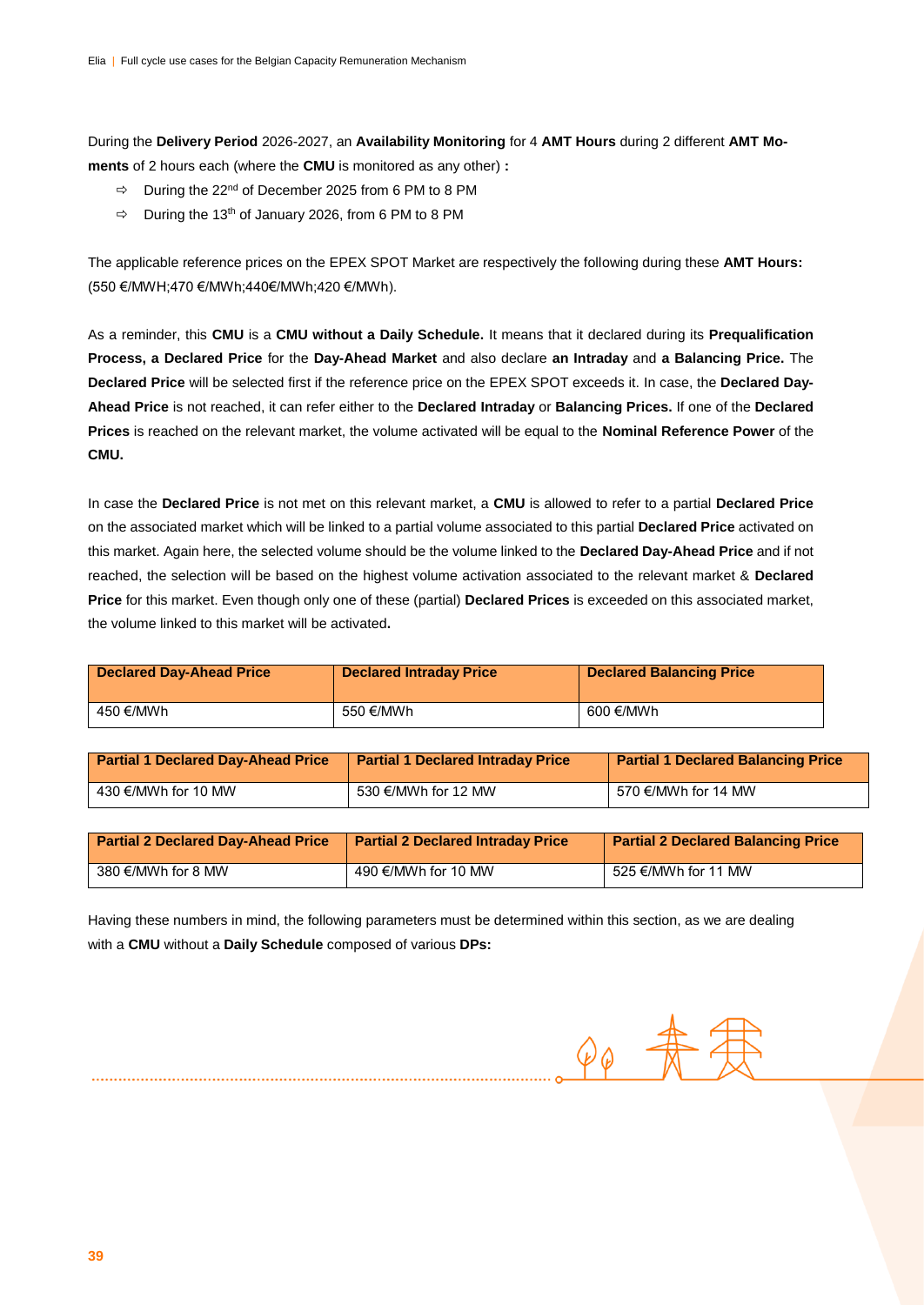1) 22nd of December 2025 6 PM – 7 PM (reference price: 550 €/MWh > **Declared Day-Ahead Price**: 450 €/MWh > **Strike Price**: 410 €/MWh)

| <b>DP</b>                  | <b>DP1</b> (injection) | DP2 (offtake)                     | <b>DP3</b> (offtake)                           | <b>DP4</b> (injection) |  |  |
|----------------------------|------------------------|-----------------------------------|------------------------------------------------|------------------------|--|--|
| P measured applica-        | 15                     | 8 MW                              | <b>10 MW</b>                                   | 14MW                   |  |  |
| ble per DP                 | <b>MW</b>              |                                   |                                                |                        |  |  |
| P baseline                 |                        | <b>14 MW</b>                      | <b>15 MW</b>                                   |                        |  |  |
| <b>Unsheddable Margin</b>  |                        | 6 MW                              | 5 MW                                           |                        |  |  |
| <b>Volume required</b>     |                        | 60 MW (= Nominal Reference Power) |                                                |                        |  |  |
| (Vreq) applicable for      |                        |                                   |                                                |                        |  |  |
| the whole CMU              |                        |                                   |                                                |                        |  |  |
|                            |                        |                                   |                                                |                        |  |  |
| <b>Proven Availability</b> | <b>15 MW</b>           | 6 MW                              | 5 MW                                           | <b>14 MW</b>           |  |  |
| (Vact) applicable per      |                        |                                   |                                                |                        |  |  |
| <b>DP</b>                  |                        |                                   |                                                |                        |  |  |
| <b>Unproven Availabil-</b> | 5 MW                   | $2$ MW                            | 5 MW                                           | $1$ MW                 |  |  |
| ity (Vpas) applicable      |                        |                                   |                                                |                        |  |  |
| per DP                     |                        |                                   |                                                |                        |  |  |
| <b>Available Capacity</b>  |                        |                                   | $MIN(40 MW; 60 MW) + MIN(13 MW; 0 MW) = 40 MW$ |                        |  |  |
| (AC) applicable for the    |                        |                                   |                                                |                        |  |  |
| whole CMU                  |                        |                                   |                                                |                        |  |  |
| <b>Obligated Capacity</b>  |                        |                                   |                                                |                        |  |  |
| (OC) applicable for        | $12/0,3 = 40$ MW       |                                   |                                                |                        |  |  |
| the whole CMU              |                        |                                   |                                                |                        |  |  |
| <b>Missing Capacity</b>    | 0 MW                   |                                   |                                                |                        |  |  |
| (MC) applicable for        |                        |                                   |                                                |                        |  |  |
| the whole CMU              |                        |                                   |                                                |                        |  |  |

### 2) 22nd of December 2025 7 PM – 8 PM reference price: 470 €/MWh > **Declared Day-Ahead Price**: 450 €/MWh > **Strike Price**: 410 €/MWh)

| <b>DP</b>                 | <b>DP1</b> (injection) | <b>DP2</b> (offtake) | <b>DP3</b> (offtake)              | <b>DP4</b> (injection) |
|---------------------------|------------------------|----------------------|-----------------------------------|------------------------|
| P measured applica-       | 16 MW                  | 9 MW                 | 6 MW                              | 11 MW                  |
| ble per <b>DP</b>         |                        |                      |                                   |                        |
| P baseline                |                        | 15 MW                | 11 MW                             |                        |
| <b>Unsheddable Margin</b> |                        | 6 MW                 | 5 MW                              |                        |
| <b>Volume required</b>    |                        |                      | 60 MW (= Nominal Reference Power) |                        |
| (Vreq) applicable for     |                        |                      |                                   |                        |
| the whole <b>CMU</b>      |                        |                      |                                   |                        |

 $90 + 72$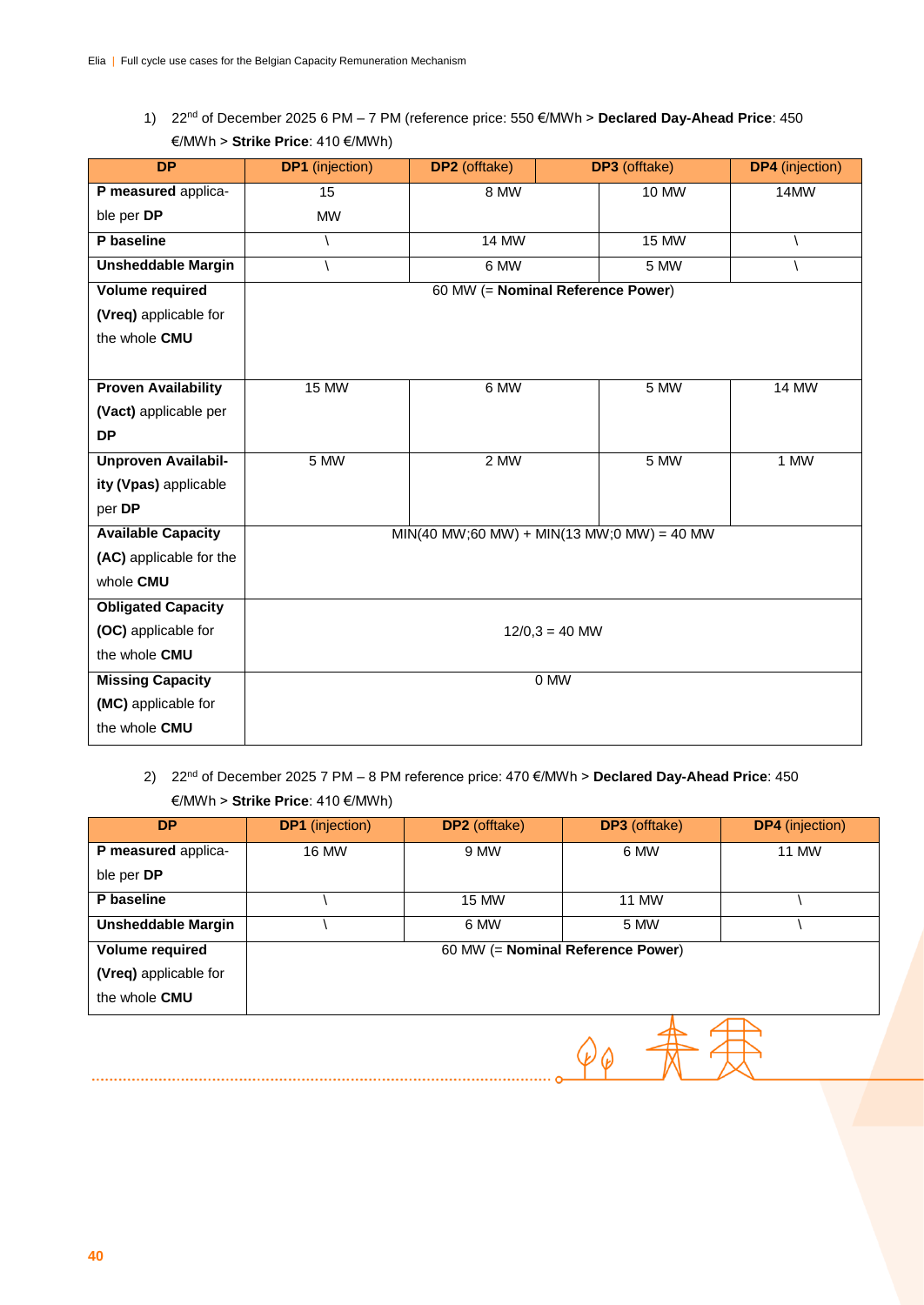| <b>Proven Availability</b> | <b>16 MW</b>     | 6 MW                                                          | 5 MW | <b>11 MW</b> |  |  |  |
|----------------------------|------------------|---------------------------------------------------------------|------|--------------|--|--|--|
| (Vact) applicable per      |                  |                                                               |      |              |  |  |  |
| <b>DP</b>                  |                  |                                                               |      |              |  |  |  |
| Unproven Availabil-        | 4 MW             | 3 MW                                                          | 1 MW | 4 MW         |  |  |  |
| ity (Vpas) applicable      |                  |                                                               |      |              |  |  |  |
| per DP                     |                  |                                                               |      |              |  |  |  |
| <b>Available Capacity</b>  |                  | $MIN(38 MW; 60 MW) + MIN(12 MW; 0 MW) = 38 MW + 0 MW = 38 MW$ |      |              |  |  |  |
| (AC) applicable for the    |                  |                                                               |      |              |  |  |  |
| whole CMU                  |                  |                                                               |      |              |  |  |  |
| <b>Obligated Capacity</b>  | $12/0.3 = 40$ MW |                                                               |      |              |  |  |  |
| (OC) applicable for the    |                  |                                                               |      |              |  |  |  |
| whole CMU                  |                  |                                                               |      |              |  |  |  |
| <b>Missing Capacity</b>    | 2 MW             |                                                               |      |              |  |  |  |
| (MC) applicable for        |                  |                                                               |      |              |  |  |  |
| the whole CMU              |                  |                                                               |      |              |  |  |  |

3) The 13th of January 2026 6 PM – 7 PM (**Strike Price**: 410 €/MWh < reference price: 440 €/MWh < **Declared Day-Ahead Price**: 450 €/MWh)

The market prices per quarter for the 2<sup>nd</sup> hour are the following:

- $\Rightarrow$  Quarter hour 1: ID = (500 €/MWh) / POS = (560 €/MWh)
- $\Rightarrow$  Quarter hour 2: ID = (550 €/MWh) / POS = (590 €/MWh)
- $\Rightarrow$  Quarter hour 3: ID = (550 €/MWh) / POS = (600 €/MWh)
- $\Rightarrow$  Quarter hour 4: ID = (450 €/MWh) / POS = (450 €/MWh)

Moreover, this **CMU** contracted the following volumes in Ancillary Services (hereafter AS) :

- $\bullet$  2 MW in R1 (DP 1)
- $\bullet$  2 MW in R2 (DP 3)
- 5 MW in R3 (DP 1), activated

| <b>DP</b>                 | <b>DP1</b> (injection) | <b>DP2</b> (offtake) | <b>DP3</b> (offtake) | <b>DP 4</b> (injection) |
|---------------------------|------------------------|----------------------|----------------------|-------------------------|
| P measured applica-       | 9 MW                   | 8 MW                 | 9 MW                 | 6 MW                    |
| ble per DP                |                        |                      |                      |                         |
| P baseline                |                        | 14 MW                | 14 MW                |                         |
| <b>Unsheddable Margin</b> |                        | 6 MW                 | 5 MW                 |                         |
| <b>Volume required</b>    |                        | 32,75 MW             |                      |                         |
| (Vreq) applicable for     |                        |                      |                      |                         |
| the whole <b>CMU</b>      |                        |                      |                      |                         |

 $\varphi_{\varphi}$   $\overline{\mathcal{A}}$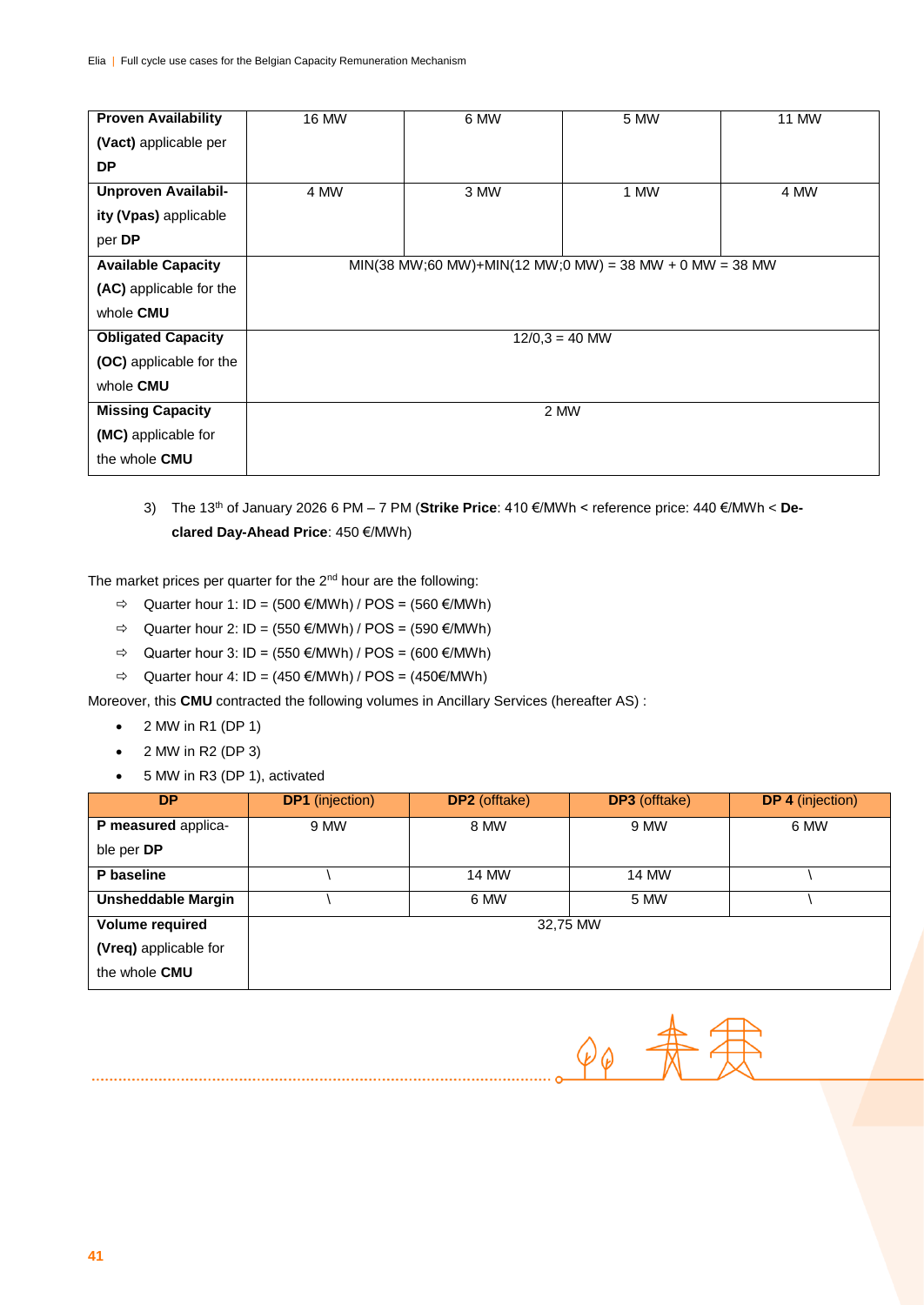| <b>Proven Availability</b>     | $9 MW + 2 MW + 5 MW$ | $6 MW + 0 MW - 0 MW$                                  | $5 MW + 2 MW - 0 MW$ | $6 MW + 0 MW - 0 MW$ |  |  |  |
|--------------------------------|----------------------|-------------------------------------------------------|----------------------|----------------------|--|--|--|
| (Vact) applicable per          | $-5$ MW $= 11$ MW    | $= 6$ MW                                              | $= 7$ MW             | $= 6$ MW             |  |  |  |
| <b>DP</b>                      |                      |                                                       |                      |                      |  |  |  |
| <b>Unproven Availability</b>   | $11$ MW + 5 MW = 16  | $2 MW + 0 MW = 2 MW$                                  | 4 MW + 0 MW = 4      | $9 MW + 0 MW = 9 MW$ |  |  |  |
| (Vpas) applicable per          | <b>MW</b>            |                                                       | <b>MW</b>            |                      |  |  |  |
| <b>DP</b>                      |                      |                                                       |                      |                      |  |  |  |
| <b>Available Capacity</b>      | MIN(32,75 MW; 30 MW) |                                                       |                      |                      |  |  |  |
| (AC) applicable for the        |                      | $+$ MIN(27,25 MW;31 MW) = 30 MW + 27,25 MW = 57,25 MW |                      |                      |  |  |  |
| whole CMU                      |                      |                                                       |                      |                      |  |  |  |
| <b>Obligated Capacity</b>      |                      | $12/0.3 = 40$ MW                                      |                      |                      |  |  |  |
| <b>(OC)</b> applicable for the |                      |                                                       |                      |                      |  |  |  |
| whole CMU                      |                      |                                                       |                      |                      |  |  |  |
| <b>Missing Capacity</b>        | 0 MW                 |                                                       |                      |                      |  |  |  |
| (MC) applicable for the        |                      |                                                       |                      |                      |  |  |  |
| whole CMU                      |                      |                                                       |                      |                      |  |  |  |

4) 13th of January 2026 7 PM – 8 PM (**Strike Price**: 410 €/MWh < reference price: 420 €/MWh < **Declared Day-Ahead Price**: 450 €/MWh < **Declared Intraday Price**: 550 €/MWh < **Declared Balancing Price**: 600 €/MWh).

Reminder:

| Declared Day-Ahead Price | <b>Declared Intraday Price</b> | <b>Declared Balancing Price</b> |
|--------------------------|--------------------------------|---------------------------------|
| 450 €/MWh                | 550 €/MWh                      | 600 €/MWh                       |

| <b>Partial 1 Declared Day-Ahead Price</b> | <b>Partial 1 Declared Intraday Price</b> | <b>Partial 1 Declared Balancing Price</b> |
|-------------------------------------------|------------------------------------------|-------------------------------------------|
| 430 €/MWh for 10 MW                       | 530 €/MWh for 12 MW                      | 570 €/MWh for 14 MW                       |

| <b>Partial 2 Declared Day-Ahead Price</b> | <b>Partial 2 Declared Intraday Price</b> | <b>Partial 2 Declared Balancing Price</b> |
|-------------------------------------------|------------------------------------------|-------------------------------------------|
| 380 €/MWh for 8 MW                        | 490 €/MWh for 10 MW                      | 525 €/MWh for 11 MW                       |

The market prices per quarter for the 4<sup>th</sup> hour are the following:

- $\Rightarrow$  Quarter hour 1: ID = (500 €/MWh) / POS = (570 €/MWh)
- $\Rightarrow$  Quarter hour 2: ID = (480 €/MWh) / POS = (510 €/MWh)
- $\Rightarrow$  Quarter hour 3: ID = (550 €/MWh) / POS = (700 €/MWh)
- $\Rightarrow$  Quarter hour 4: ID = (530 €/MWh) / POS = (550€/MWh)

- Moreover, this **CMU** contracted the following volumes in Ancillary Services (hereafter AS):
- $\bullet$  4 MW in R1 (DP 2)
- 2 MW in R2 (DP 2),

 $\varphi_{\varphi}$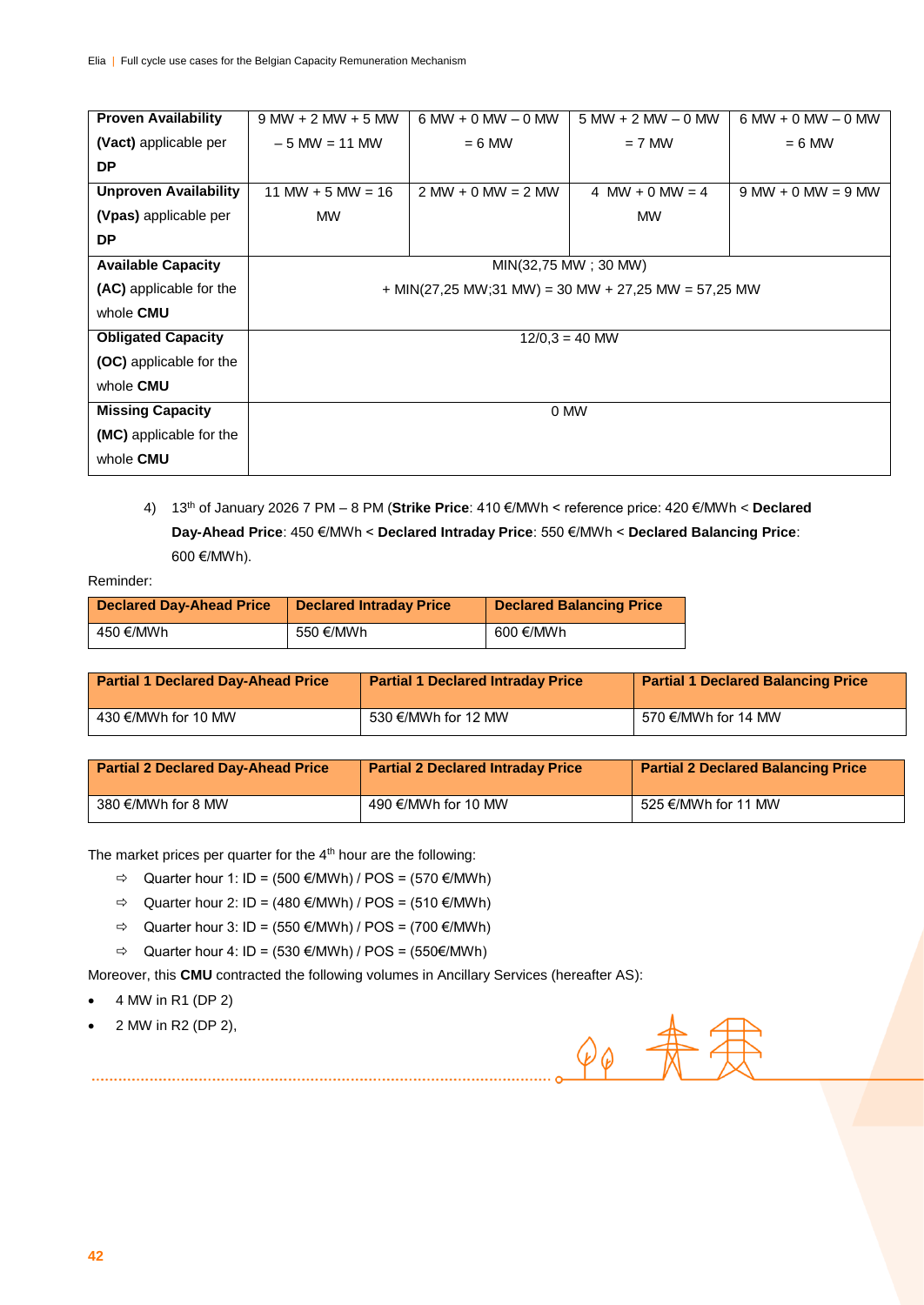#### 6 MW in R3 (DP 1), activated

3 MW in R2 (DP 4)

| <b>DP</b>                  | <b>DP1</b> (injection) | <b>DP2</b> (offtake)                               | <b>DP3</b> (offtake) | <b>DP4</b> (injection) |  |  |  |
|----------------------------|------------------------|----------------------------------------------------|----------------------|------------------------|--|--|--|
| P measured applica-        | <b>12 MW</b>           | 6 MW                                               | 8 MW                 | <b>12 MW</b>           |  |  |  |
| ble per DP                 |                        |                                                    |                      |                        |  |  |  |
| P baseline                 |                        | <b>12 MW</b>                                       | 13 MW                |                        |  |  |  |
| <b>Unsheddable Margin</b>  |                        | 6 MW                                               | 5 MW                 |                        |  |  |  |
| <b>Volume required</b>     |                        | 21,5 MW                                            |                      |                        |  |  |  |
| (Vreq) applicable for      |                        |                                                    |                      |                        |  |  |  |
| the whole CMU              |                        |                                                    |                      |                        |  |  |  |
| <b>Proven Availability</b> | $12 MW + 6 MW - 6$     | $6 MW + 4 MW + 2$                                  | $5 MW + 0 MW - 0$    | $12 MW + 3 MW - 0$     |  |  |  |
| (Vact) applicable per      | $MW = 12 MW$           | $MW - 0 MW = 12 MW$                                | $MW = 5 MW$          | $MW = 15 MW$           |  |  |  |
| <b>DP</b>                  |                        |                                                    |                      |                        |  |  |  |
| <b>Unproven Availabil-</b> | $8 MW + 6 MW = 14$     | $0$ MW + 0 MW = 0                                  | $3 MW + 0 MW = 3$    | $3 MW + 0 MW = 3$      |  |  |  |
| ity (Vpas) applicable      | <b>MW</b>              | <b>MW</b>                                          | <b>MW</b>            | <b>MW</b>              |  |  |  |
| per DP                     |                        |                                                    |                      |                        |  |  |  |
| <b>Available Capacity</b>  |                        | MIN (21,5 MW;44 MW) + MIN(20 MW;38,5 MW) = 41,5 MW |                      |                        |  |  |  |
| (AC) applicable for        |                        |                                                    |                      |                        |  |  |  |
| the whole CMU              |                        |                                                    |                      |                        |  |  |  |
| <b>Obligated Capacity</b>  | $12/0,3 = 40$ MW       |                                                    |                      |                        |  |  |  |
| (OC) applicable for        |                        |                                                    |                      |                        |  |  |  |
| the whole CMU              |                        |                                                    |                      |                        |  |  |  |
| <b>Missing Capacity</b>    | 0 MW                   |                                                    |                      |                        |  |  |  |
| (MC) applicable for        |                        |                                                    |                      |                        |  |  |  |
| the whole CMU              |                        |                                                    |                      |                        |  |  |  |

According to the monitoring, this CMU is liable to **Availability Penalties** for the following **AMT Hour(s)** and associated **Missing Capacities**:

- 22nd of December 2025 6 PM 7 PM : **Availability Penalty** of the **CMU**: there is no **Availability Penalty** for this **AMT Hour** as the **Available Capacity** of this **CMU** is equal to its **Obligated Capacity**.
- $\Rightarrow$  22<sup>nd</sup> of December 2025 7 PM 8 PM : **Availability Penalty** of the **CMU**: ((40 MW 38 MW)(1 + X)) \* yearly contract value (per MW (= 32.000 €/MW) / (15\*2) (= UP) =  $(2)^*(1+1)^*(32.000)/30 = 4.266,67 \in$
- 13th of January 2026 6 PM 7 PM **:** there is no **Availability Penalty** for this **AMT Hour** as the **Available Capacity** of this **CMU** is higher than its **Obligated Capacity**.
- 13th of January 2026 7 PM 8 PM **: Availability Penalty** of the **CMU**: there is no **Availability Penalty** for this **AMT Hour** as the **Available Capacity** of this **CMU** is higher than its **Obligated Capacity**.

 $\mathscr{\varphi}_{\bm{\mathrm{\varphi}}}$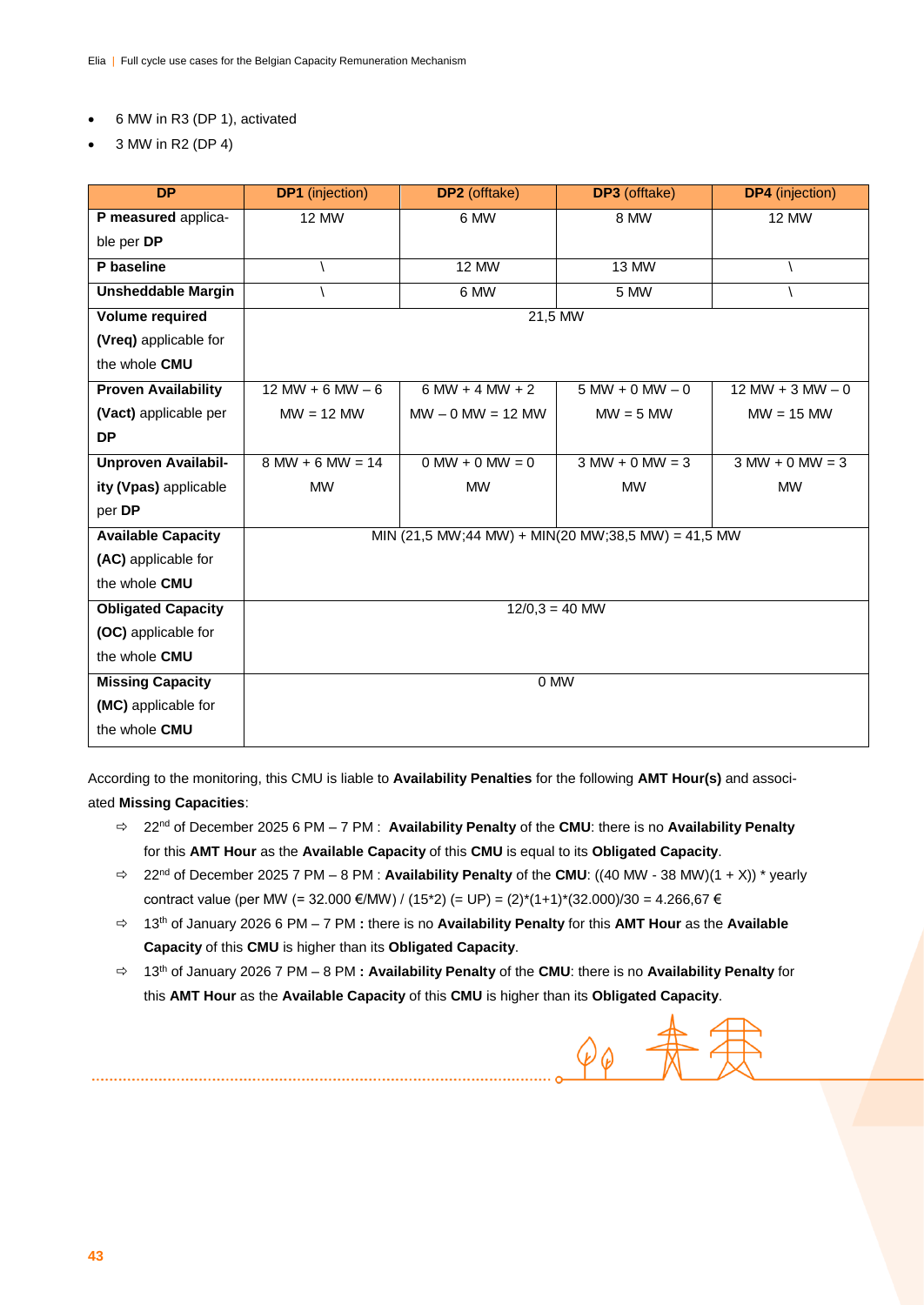X, the **Unavailability factor,** being equal to 1 as we are in a situation of Unannounced Availability.

As a reminder, **Availability Penalties** are subject to a monthly cap in order to keep incentives for **CMUs** to remain in the CRM even after some **Availability Penalties**.

 $\Rightarrow$  The Availability Penalty monthly cap applicable both to December 2025 and January 2026 is equal to 20 % of the Yearly Capacity Remuneration: 0,2\*480.000 € = 96.000 €

The **Availability Penalty monthly cap** is thus not reached by the **Availability Penalty** due by the **Capacity Provider**.

Summary of the main figures for the Availability Monitoring and Penalties

| <b>Obligated</b> | <b>Available Ca-</b> | <b>Missing</b>  | <b>UP</b> | <b>Availability</b> | <b>Availability</b> | <b>Number of</b>    | <b>Unavailability</b> |
|------------------|----------------------|-----------------|-----------|---------------------|---------------------|---------------------|-----------------------|
| <b>Capacity</b>  | pacity               | <b>Capacity</b> |           | <b>Penalties</b>    | <b>Penalties</b>    | <b>AMT Hours</b>    | Factor $(X)$ ap-      |
|                  |                      |                 |           |                     | monthly cap         | applicable for      | plicable              |
|                  |                      |                 |           |                     |                     | <b>Availability</b> |                       |
|                  |                      |                 |           |                     |                     | <b>Penalties</b>    |                       |
| 50 MW during     | 40 MW; 38            | 2 MW            | 15        | 4.266,67            | 96,000 € for        | 2 blocks of 2       |                       |
| <b>SLA Hours</b> | MW; 57,25            |                 |           |                     | December and        | hours               |                       |
|                  | MW: 41,5 MW          |                 |           |                     | January             |                     |                       |

Given that this **CMU** is a **CMU** without a **Daily Schedule**, it is allowed to apply to use its **Declared Price** rather than the applicable **Strike Price** initially set for its **Capacity Contract (**or **Secondary Market Transaction)**. The **Availability ratio** of this **CMU** is calculated for both hours as follows: Min(1;**Available Capacity** of the **CMU** in t/((**Total Contracted Capacity** of the **CMU** in t)/(**Derating Factor** of the **CMU** in t))

Important: the unavailability of the **CMU** has not been announced before the identification of the **AMT Moments** meaning that this **CMU** will be liable for the **Payback Obligation** although it is not entirely available.

- 1 st hour: Min(1;40/40) = 1 so the **Availability Ratio** is equal to 1 as the minimum value is selected
- 2 nd hour: Min(1;38/40) = 0,95 < 1 so the **Availability Ratio** is equal to 0,95 as the minimum value is selected
- 3 rd hour: Min(1;57,25/40) = 1,14 > 1 so the **Availability Ratio** is equal to 1 as the minimum value is selected
- 4 th hour: Min(1;41,5/40) = 1 so the **Availability Ratio** is equal to 0,83 as the minimum value is selected

The unavailability of the **CMU** has not been announced before the identification of the **AMT Moments** meaning that this **CMU** will be liable for the **Payback Obligation** although it is not entirely available.

 $90 \frac{4}{10}$